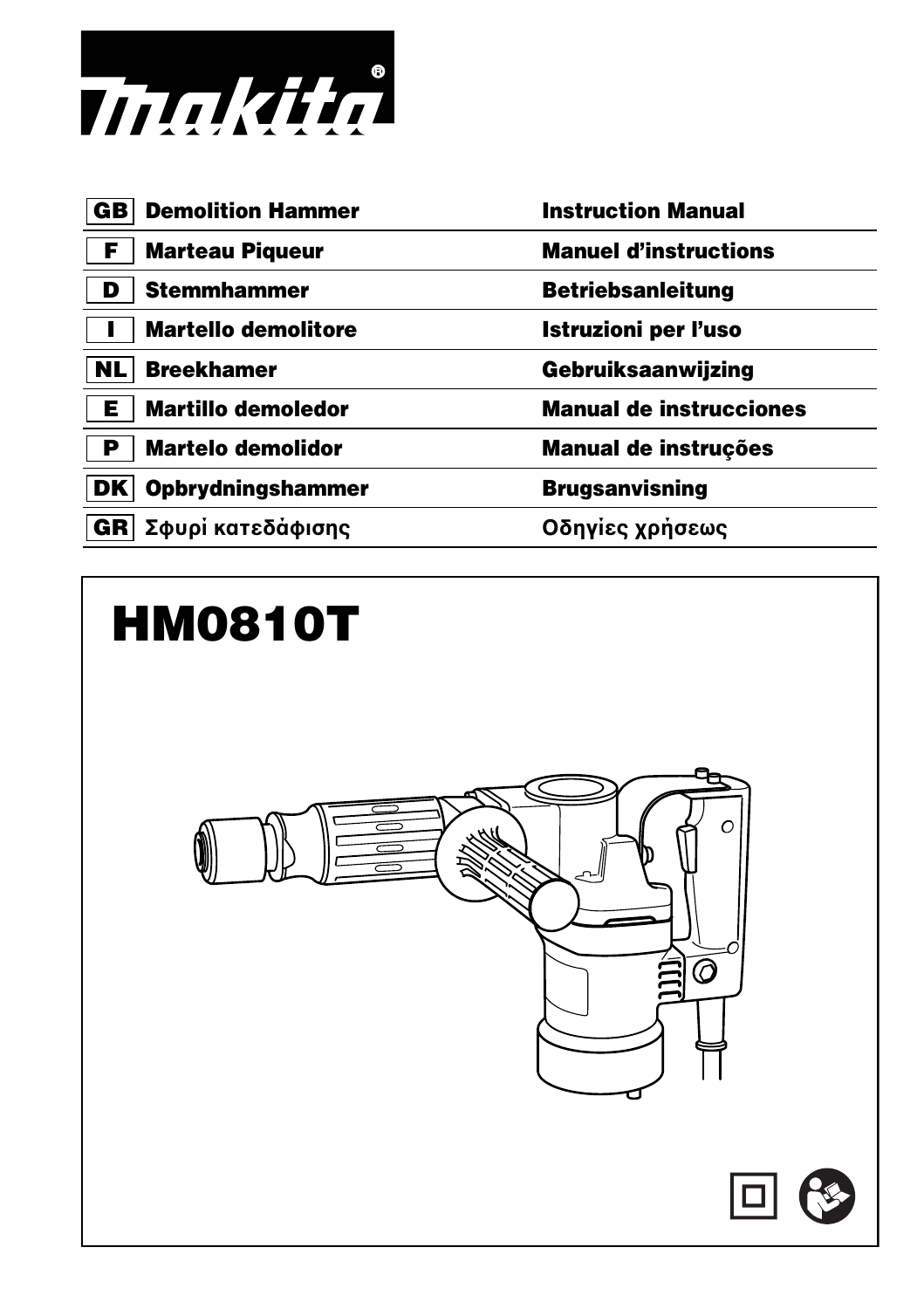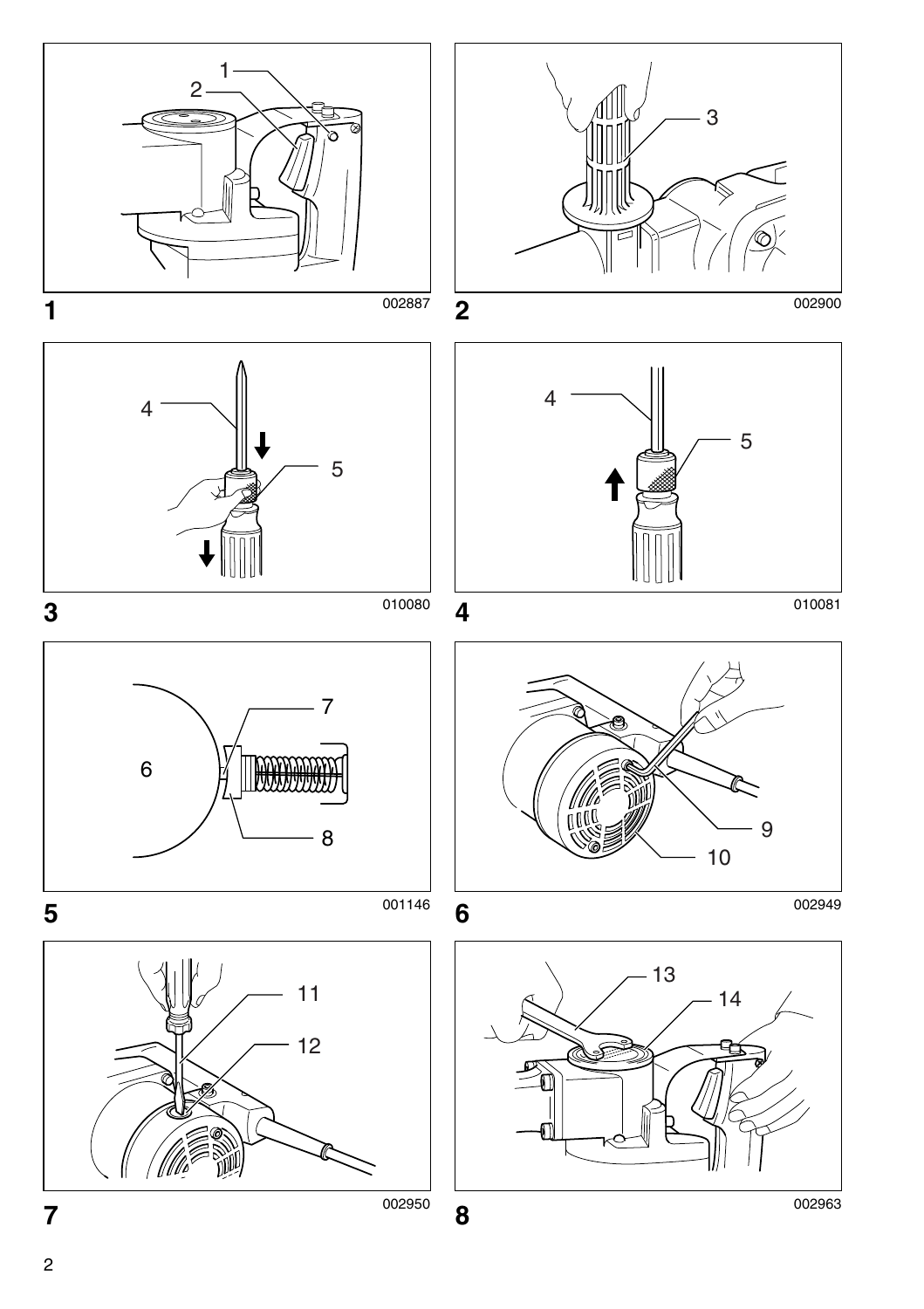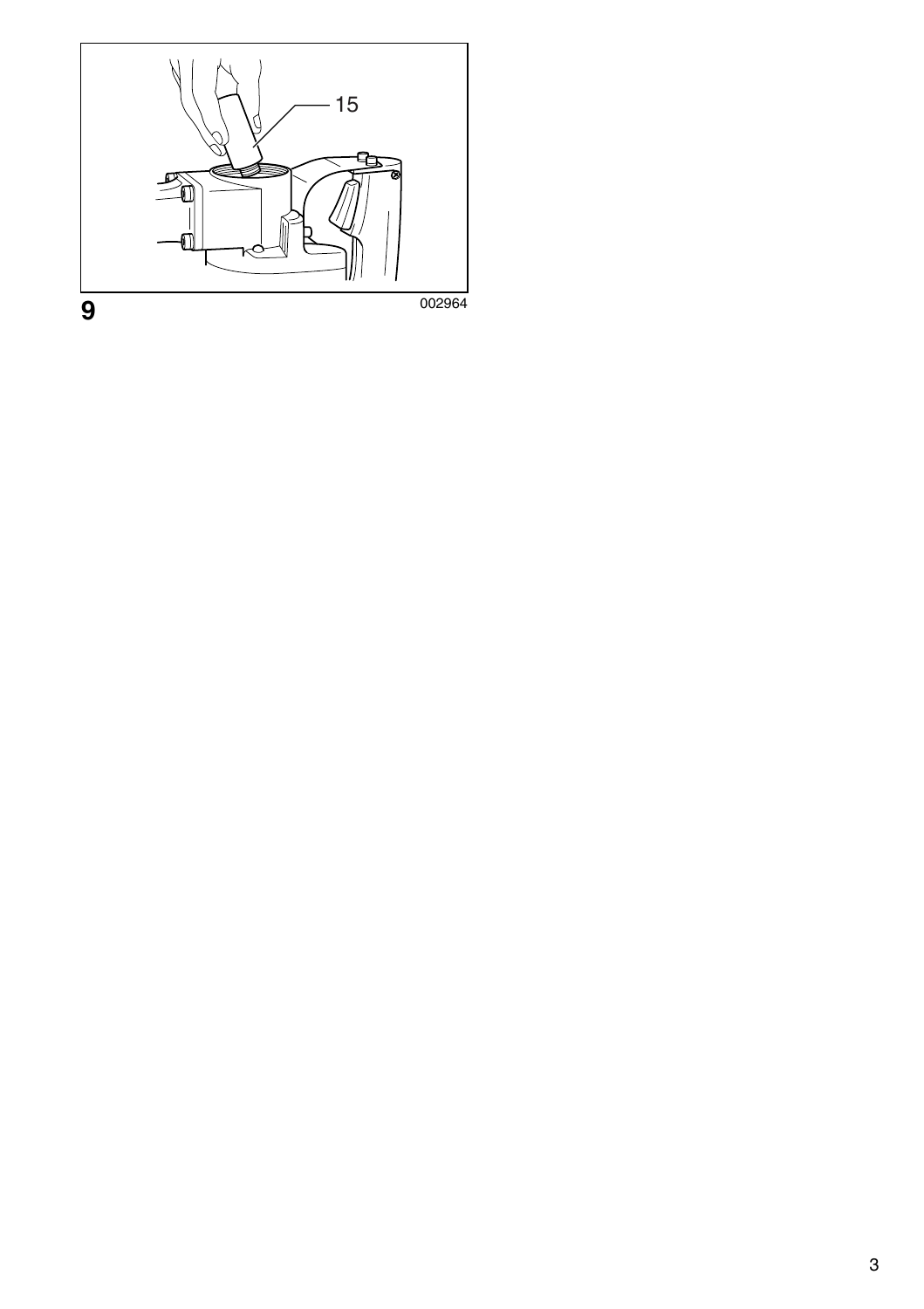#### **ENGLISH (Original instructions)**

#### **Explanation of general view**

| 1<br>Lock button<br>2 Switch trigger<br>3 Side grip<br>4<br><b>Bit</b><br>5 Change ring | 6<br>8<br>q | Commutator<br>Insulating tip<br>Carbon brush<br>Hex wrench<br>10 Rear cover |
|-----------------------------------------------------------------------------------------|-------------|-----------------------------------------------------------------------------|
|-----------------------------------------------------------------------------------------|-------------|-----------------------------------------------------------------------------|

#### **SPECIFICATIONS**

#### **Model HM0810T** Blows per minute........................................... 2,900 min–1 Overall length ...................................................... 428 mm Net weight .............................................................. 6.3 kg Safety class................................................................ /II

• Due to our continuing program of research and development, the specifications herein are subject to change without notice.

- Specifications may differ from country to country.
- Weight according to EPTA-Procedure 01/2014

#### **Intended use**

The tool is intended for chiseling work in concrete, brick, stone and asphalt as well as for driving and compacting with appropriate accessories.

#### **Power supply**

ENF002-2

ENE045-1

The tool should be connected only to a power supply of the same voltage as indicated on the nameplate, and can only be operated on single-phase AC supply. They are double-insulated and can, therefore, also be used from sockets without earth wire.

GEA010-1

#### **General Power Tool Safety Warnings**

**WARNING Read all safety warnings and all instructions.** Failure to follow the warnings and instructions may result in electric shock, fire and/or serious injury.

**Save all warnings and instructions for future reference.**

GEB004-6

#### **HAMMER SAFETY WARNINGS**

- **1. Wear ear protectors.** Exposure to noise can cause hearing loss.
- **2. Use auxiliary handle(s), if supplied with the tool.** Loss of control can cause personal injury.
- **3. Hold power tool by insulated gripping surfaces, when performing an operation where the cutting accessory may contact hidden wiring or its own cord.** Cutting accessory contacting a "live" wire may make exposed metal parts of the power tool "live" and could give the operator an electric shock.
- **4. Wear a hard hat (safety helmet), safety glasses and/or face shield. Ordinary eye or sun glasses are NOT safety glasses. It is also highly recommended that you wear a dust mask and thickly padded gloves.**
- **5. Be sure the bit is secured in place before operation.**
- 11 Screwdriver
- 12 Brush holder cap
- 13 Lock nut wrench
- 14 Crank cap
- 15 Hammer grease
- **6. Under normal operation, the tool is designed to produce vibration. The screws can come loose easily, causing a breakdown or accident. Check tightness of screws carefully before operation.**
- **7. In cold weather or when the tool has not been used for a long time, let the tool warm up for a while by operating it under no load. This will loosen up the lubrication. Without proper warmup, hammering operation is difficult.**
- **8. Always be sure you have a firm footing. Be sure no one is below when using the tool in high locations.**
- **9. Hold the tool firmly with both hands.**
- **10. Keep hands away from moving parts.**
- **11. Do not leave the tool running. Operate the tool only when hand-held.**
- **12. Do not point the tool at any one in the area when operating. The bit could fly out and injure someone seriously.**
- **13. Do not touch the bit or parts close to the bit immediately after operation; they may be extremely hot and could burn your skin.**
- **14. Do not operate the tool at no-load unnecessarily.**
- **15. Some material contains chemicals which may be toxic. Take caution to prevent dust inhalation and skin contact. Follow material supplier safety data.**

#### **SAVE THESE INSTRUCTIONS.**

#### **WARNING:**

**DO NOT let comfort or familiarity with product (gained from repeated use) replace strict adherence to safety rules for the subject product. MISUSE or failure to follow the safety rules stated in this instruction manual may cause serious personal injury.**

#### **FUNCTIONAL DESCRIPTION**

#### **CAUTION:**

• Always be sure that the tool is switched off and unplugged before adjusting or checking function on the tool.

#### **Switch action (Fig. 1)**

#### $\bigwedge$  CAUTION:

• Before plugging in the tool, always check to see that the switch trigger actuates properly and returns to the "OFF" position when released.

To start the tool, simply pull the switch trigger. Release the switch trigger to stop.

For continuous operation, pull the switch trigger and then push in the lock button.

To stop the tool from the locked position, pull the switch trigger fully, then release it.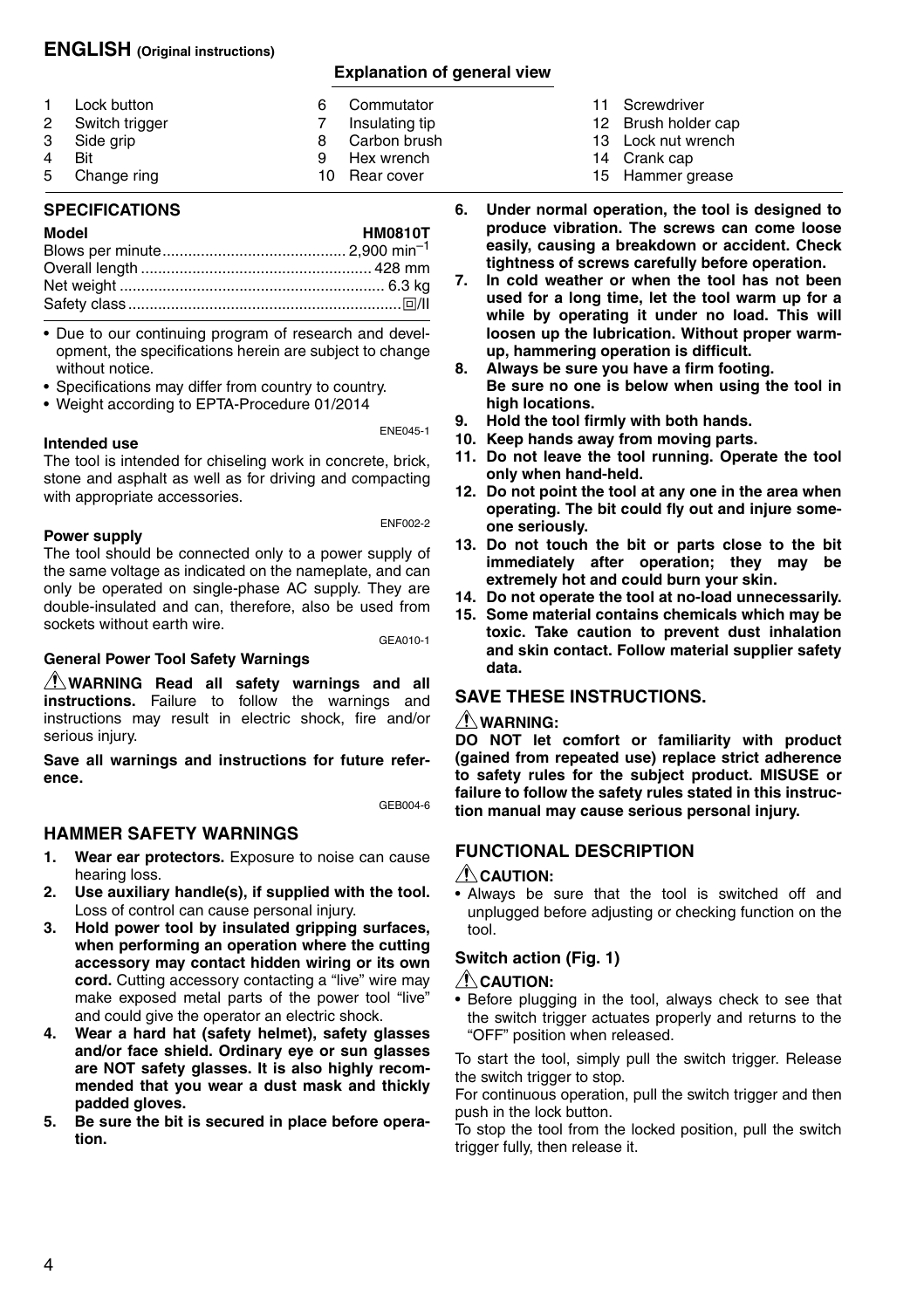#### **ASSEMBLY**

#### $\triangle$  CAUTION:

• Always be sure that the tool is switched off and unplugged before carrying out any work on the tool.

#### **Installing side grip (auxiliary handle) (Fig. 2)**

The side grip swings around to either side, allowing easy handling of the tool in any position. Loosen the side grip by turning it counterclockwise, swing it to the desired position and then tighten it by turning clockwise.

#### **Bit grease (optional accessory)**

Coat the bit shank head beforehand with a small amount of bit grease (about  $0.5 - 1$  g;  $0.02 - 0.04$  oz.). This chuck lubrication assures smooth action and longer service life.

#### **Installing or removing bit (Fig. 3 & 4)**

Pull the change ring down all the way and insert the bit into the tool holder as far as it will go. Release the change ring and it will return automatically to its original position to secure the bit. After installing, always make sure that the bit is securely held in place by trying to pull it out.

To remove the bit, pull the change ring down all the way and pull the bit out.

#### **OPERATION**

#### **Chipping / Scaling / Demolition**

Hold the tool firmly with both hands. Turn the tool on and apply slight pressure on the tool so that the tool will not bounce around, uncontrolled. Pressing very hard on the tool will not increase the efficiency.

#### **MAINTENANCE**

#### **CAUTION:**

- Always be sure that the tool is switched off and unplugged before attempting to perform inspection or maintenance.
- Never use gasoline, benzine, thinner, alcohol or the like. Discoloration, deformation or cracks may result.

#### **Replacing carbon brushes (Fig. 5, 6 & 7)**

When the resin insulating tip inside the carbon brush is exposed to contact the commutator, it will automatically shut off the motor. When this occurs, both carbon brushes should be replaced. Keep the carbon brushes clean and free to slip in the holders. Both carbon brushes should be replaced at the same time. Use only identical carbon brushes.

Use a hex wrench to remove the rear cover.

Use a screwdriver to remove the brush holder caps. Take out the worn carbon brushes, insert the new ones and secure the brush holder caps.

#### **Lubrication (Fig. 8 & 9)**

This tool requires no hourly or daily lubrication because it has a grease-packed lubrication system. It should be relubricated after every 6 months of operation. Send the complete tool to Makita Authorized or Factory Service Center for this lubrication service. However, if circumstances require that you should lubricate it by yourself. proceed as follows.

Run the tool for several minutes to warm it up. Switch off and unplug the tool.

Remove the crank cap using a Makita lock nut wrench 35 (optional accessory). Rest the tool on the table with the bit end pointing upwards. This will allow the old grease to collect inside the crank housing.

Wipe out the old grease inside and replace with a fresh grease (30 g; 1 oz). Use only Makita genuine hammer grease (optional accessory). Filling with more than the specified amount of grease (approx. 30 g; 1 oz) can cause faulty hammering action or tool failure. Fill only with the specified amount of grease.

Reinstall the crank cap and tighten with the lock nut wrench.

#### $\bigwedge$ CAUTION:

• Do not tighten the crank cap excessively. It is made of resin and is subject to breakage.

To maintain product SAFETY and RELIABILITY, repairs, any other maintenance or adjustment should be performed by Makita Authorized Service Centers, always using Makita replacement parts.

#### **OPTIONAL ACCESSORIES**

#### **CAUTION:**

• These accessories or attachments are recommended for use with your Makita tool specified in this manual. The use of any other accessories or attachments might present a risk of injury to persons. Only use accessory or attachment for its stated purpose.

If you need any assistance for more details regarding these accessories, ask your local Makita Service Center.

- Bull point
- Cold chisel
- Scaling chisel
- Clay spade
- Grooving chisel
- Rammer
- Bushing tool
- Ground rod adapter
- Lock nut wrench
- Hex wrench
- Safety goggle
- Hammer grease
- Carrying case
- Bit grease

#### **NOTE:**

• Some items in the list may be included in the tool package as standard accessories. They may differ from country to country.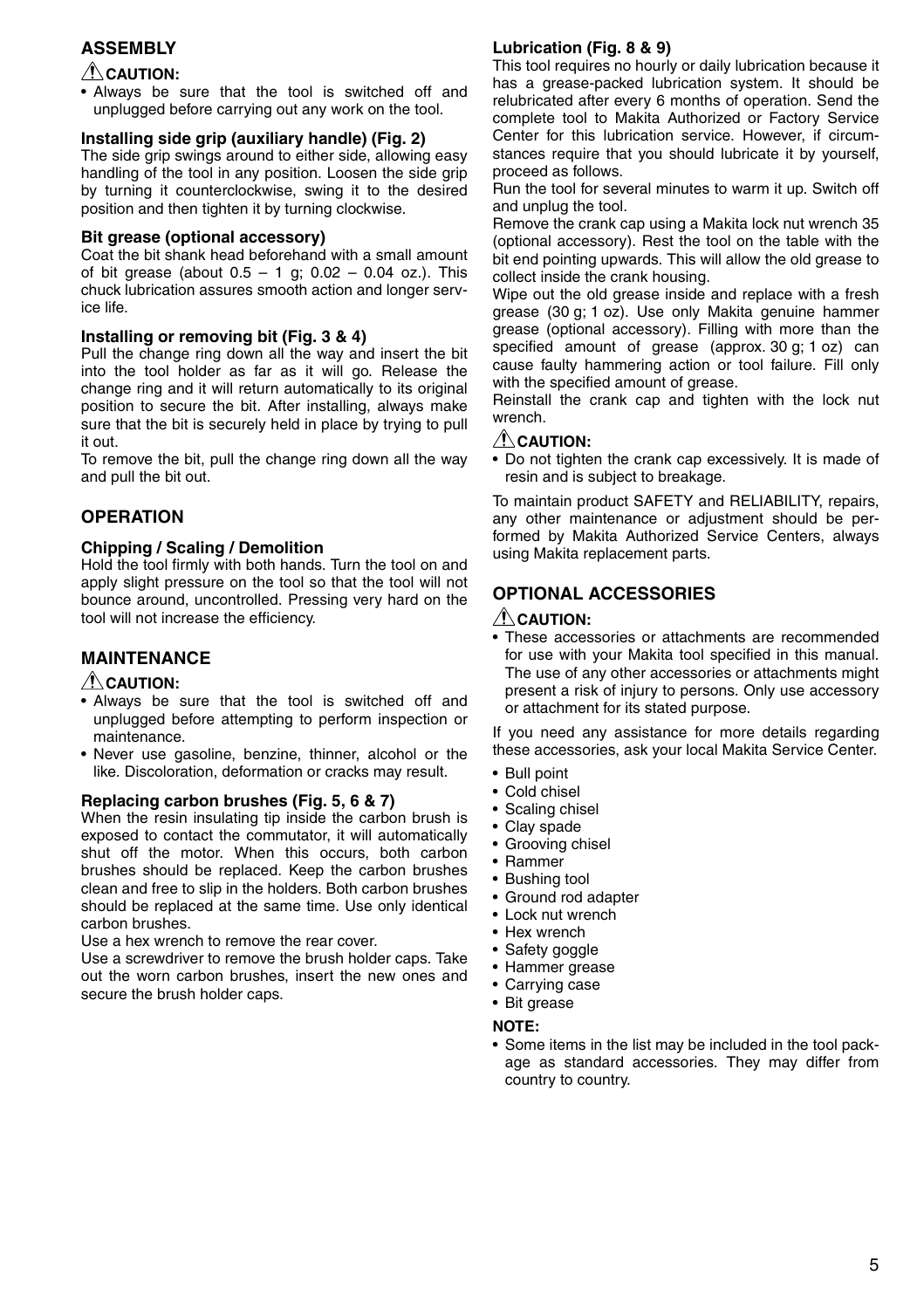#### **Noise**

The typical A-weighted noise level determined according to EN60745-2-6:

> Sound pressure level  $(L_{pA})$ : 92 dB  $(A)$ Sound power level  $(L_{WA})$ : 103 dB (A) Uncertainty (K): 3 dB (A)

#### **NOTE:**

ENG907-1

- The declared noise emission value(s) has been measured in accordance with a standard test method and may be used for comparing one tool with another.
- The declared noise emission value(s) may also be used in a preliminary assessment of exposure.

#### **WARNING:**

- **Wear ear protection.**
- **The noise emission during actual use of the power tool can differ from the declared value(s) depending on the ways in which the tool is used especially what kind of workpiece is processed.**
- **Be sure to identify safety measures to protect the operator that are based on an estimation of exposure in the actual conditions of use (taking account of all parts of the operating cycle such as the times when the tool is switched off and when it is running idle in addition to the trigger time).**

#### **Vibration**

ENG900-1

The vibration total value (tri-axial vector sum) determined according to EN60745-2-6:

> Work mode: chiselling Vibration emission  $(a_{h,CHeq}$ : 14.0 m/s<sup>2</sup> Uncertainty  $(K)$ : 1.5 m/s<sup>2</sup>

#### **NOTE:**

ENG901-2

- The declared vibration total value(s) has been measured in accordance with a standard test method and may be used for comparing one tool with another.
- The declared vibration total value(s) may also be used in a preliminary assessment of exposure.

#### **WARNING:**

- **The vibration emission during actual use of the power tool can differ from the declared value(s) depending on the ways in which the tool is used especially what kind of workpiece is processed.**
- **Be sure to identify safety measures to protect the operator that are based on an estimation of exposure in the actual conditions of use (taking account of all parts of the operating cycle such as the times when the tool is switched off and when it is running idle in addition to the trigger time).**

#### **EC DECLARATION OF CONFORMITY**

#### **For European countries only**

The EC declaration of conformity is included as Annex A to this instruction manual.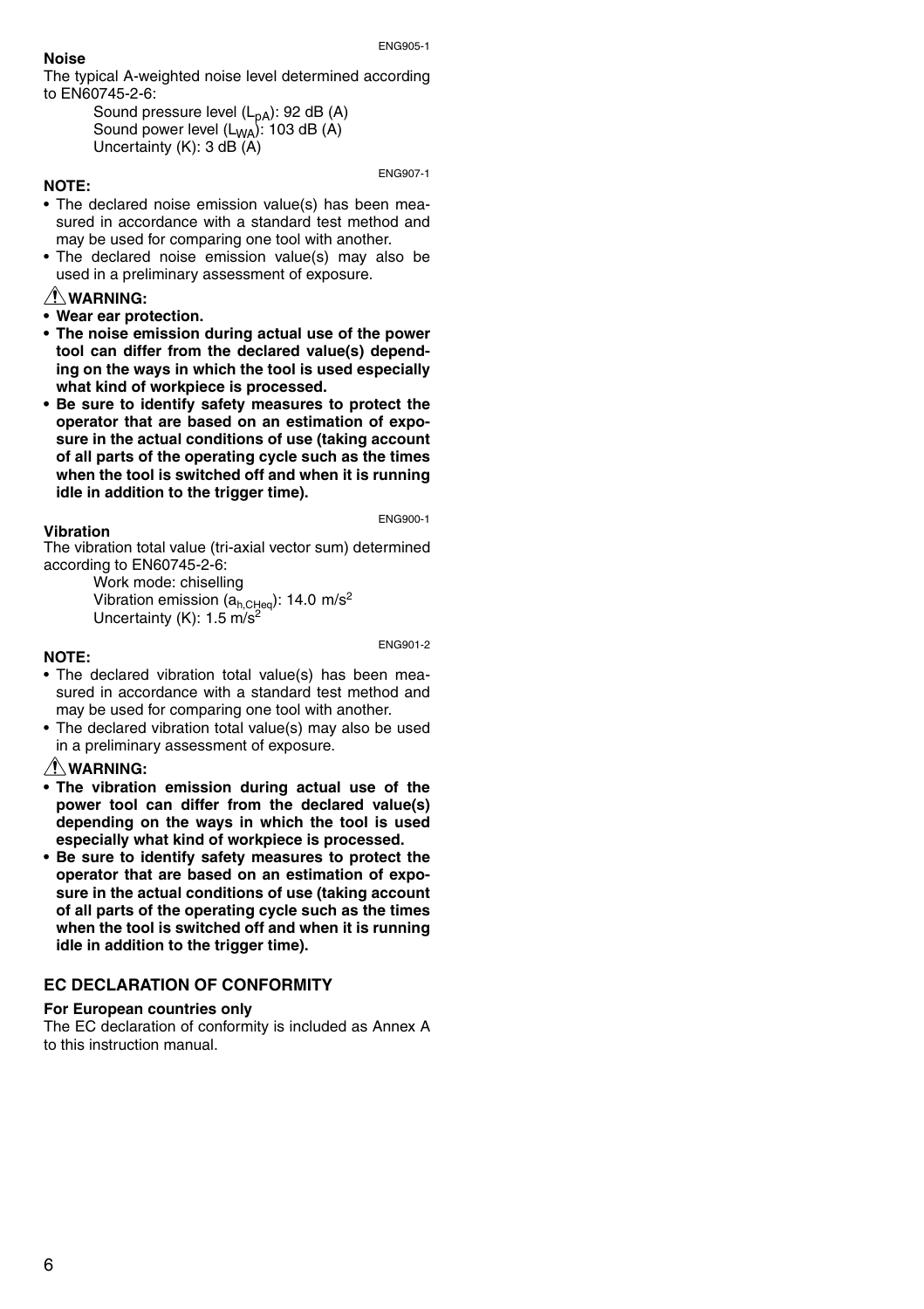#### **FRANÇAIS (Instructions originales)**

#### **Descriptif**

|   | 1 Bouton de blocage | 6 | Commutateur          |
|---|---------------------|---|----------------------|
| 2 | Gâchette            |   | Bout isolateur       |
|   | 3 Poignée latérale  | 8 | Charbon              |
| 4 | Foret               | Q | Clé BTR              |
|   | 5 Baque             |   | 10 Couvercle arrière |

#### **SPÉCIFICATIONS**

| Modèle | <b>HM0810T</b> |
|--------|----------------|
|        |                |
|        |                |
|        |                |
|        |                |

• Étant donné l'évolution constante de notre programme de recherche et de développement, les spécifications contenues dans ce manuel sont sujettes à modification sans préavis.

- Les spécifications peuvent varier suivant les pays.
- Poids selon la procédure EPTA 01/2014

#### **Utilisations**

ENE045-1

Cet outil est conçu pour le ciselage dans le béton, la brique, la pierre et l'asphalte, ainsi que pour l'enfoncement et le compactage au moyen des accessoires appropriés.

#### **Alimentation**

ENF002-2

L'outil ne devra être raccordé qu'à une alimentation de la même tension que celle qui figure sur la plaque signalétique, et il ne pourra fonctionner que sur un courant secteur monophasé. Réalisé avec une double isolation, il peut de ce fait être branché sur une prise sans mise à la terre.

GEA010-1

**Consignes de sécurité générales pour outils électriques**

**MISE EN GARDE Veuillez lire toutes les mises en garde et toutes les instructions.** Il y a risque de choc électrique, d'incendie et/ou de blessure grave si les mises en garde et les instructions ne sont pas respectées.

**Conservez toutes les mises en garde et instructions pour référence ultérieure.**

GEB004-6

#### **CONSIGNES DE SÉCURITÉ POUR MARTEAU**

- **1. Portez des protections d'oreilles.** L'exposition au bruit peut entraîner la surdité.
- **2. Utilisez la ou les poignée(s) auxiliaire(s), si l'outil en possède.** Toute perte de maîtrise comporte un risque de blessure.
- **3. Saisissez l'outil électrique uniquement par ses surfaces de poigne isolées lorsque vous effectuez des travaux au cours desquels l'accessoire tranchant peut entrer en contact avec des fils cachés ou avec le cordon d'alimentation de l'outil.** Le contact de l'accessoire tranchant avec un fil sous tension peut également mettre sous tension les parties métalliques exposées de l'outil électrique, causant ainsi un choc électrique chez l'utilisateur.
- 11 Tournevis
- 12 Bouchon du porte-charbon
- 13 Clé à ergots
- 14 Capuchon de manivelle
- 15 Tube de lubrifiant spécial
- **4. Portez une coiffure résistante (un casque de sécurité), des lunettes de sécurité et/ou une visière. Les lunettes ordinaires et les lunettes de soleil ne sont PAS des lunettes de sécurité. Nous vous recommandons également de porter un masque antipoussières et des gants très épais.**
- **5. Assurez-vous que le foret est bien serré avant d'utiliser l'outil.**
- **6. Même en conditions normales d'utilisation, l'outil produit des vibrations. Les vis peuvent ainsi se relâcher facilement, ce qui risque d'entraîner une rupture de pièce ou un accident. Avant l'utilisation, vérifiez que les vis sont bien serrées.**
- **7. À basse température ou lorsque l'outil est resté inutilisé pour une période prolongée, laissez-le réchauffer un instant en le faisant fonctionner à vide. Cela permettra au lubrifiant de réchauffer. La perforation sera difficile si l'outil n'est pas bien réchauffé.**
- **8. Assurez-vous toujours d'une bonne position d'équilibre. Assurez-vous que personne ne se trouve dessous lorsque vous utilisez l'outil dans une position ou un emplacement élevé.**
- **9. Tenez toujours l'outil fermement à deux mains.**
- **10. Gardez les mains éloignées des pièces en mouvement.**
- **11. Ne laissez pas l'outil tourner inutilement. Ne faites fonctionner l'outil qu'une fois que vous l'avez bien en main.**
- **12. Pendant l'utilisation de l'outil, ne le pointez vers personne dans la zone de travail. Vous risqueriez de blesser gravement quelqu'un en cas d'éjection du foret.**
- **13. Ne touchez ni le foret ni les pièces adjacentes immédiatement après l'utilisation de l'outil. Ils risquent d'être extrêmement chauds et de vous brûler gravement la peau.**
- **14. Ne faites pas fonctionner inutilement l'outil à vide.**
- **15. Certains matériaux contiennent des produits chimiques qui peuvent être toxiques. Prenez les précautions nécessaires pour ne pas inhaler les poussières qu'ils dégagent et pour éviter tout contact avec la peau. Conformez-vous aux consignes de sécurité du fabricant.**

**CONSERVEZ CES INSTRUCTIONS.**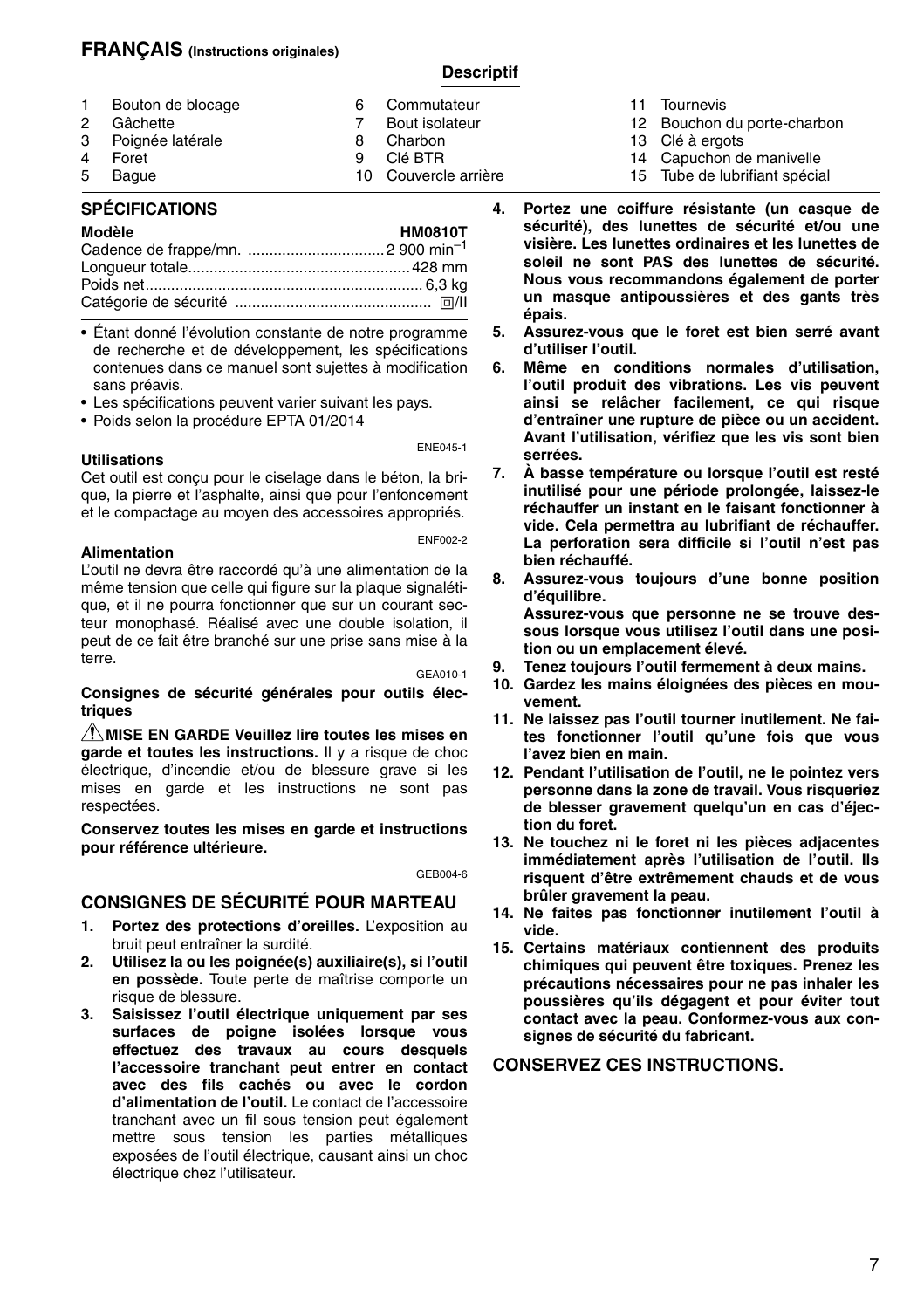#### $\bigwedge$  avertissement :

**NE vous laissez PAS tromper (au fil d'une utilisation répétée) par un sentiment d'aisance et de familiarité avec le produit, en négligeant le respect rigoureux des consignes de sécurité qui accompagnent le produit en question. La MAUVAISE UTILISATION de l'outil ou l'ignorance des consignes de sécurité indiquées dans ce manuel d'instructions peut entraîner une blessure grave.** 

#### **DESCRIPTION DU FONCTIONNEMENT**

#### **ATTENTION :**

• Vérifiez toujours que l'outil est hors tension et débranché avant de l'ajuster ou de vérifier son fonctionnement.

#### **Interrupteur (Fig. 1)**

#### **ATTENTION :**

• Avant de brancher l'outil, assurez-vous toujours que la gâchette fonctionne correctement et revient en position "OFF" une fois relâchée.

Pour le mettre en route, enfoncez simplement la gâchette. Pour arrêter la gâchette, relâchez-la.

Pour obtenir un fonctionnement continu, tirez sur la gâchette et appuyez sur le bouton de blocage.

Pour arrêter l'outil lorsqu'il fonctionne en continu, tirez à fond sur la gâchette et relâchez-la.

### **ASSEMBLAGE**

#### **ATTENTION :**

• Avant toute intervention, assurez-vous toujours que le contact est coupé et l'outil débranché.

#### **Pose de la poignée latérale (poignée auxiliaire) (Fig. 2)**

La poignée latérale peut basculer d'un côté ou de l'autre, ce qui permet de maintenir aisément l'outil dans n'importe quelle position. Relâchez-la en la dévissant, faites-la basculer dans la position désirée, puis bloquezla en la revissant.

#### **Graisse pour foret (accessoire en option)**

Enduisez au préalable la tête de la tige du foret avec une petite quantité de graisse pour foret (de 0.5 à 1 g environ). Cette lubrification du mandrin garantit un mouvement régulier et prolonge la durée de vie utile.

#### **Installation et retrait du foret (Fig. 3 et 4)**

Tirez la bague à fond vers le bas et insérer le foret dans le porte-outil le plus à fond possible. Relâchez la bague et ramenez-la à sa position d'origine pour verrouiller le foret. Après l'installation, tirez sur le foret pour vérifier qu'il soit correctement verrouillé.

Pour retirer le foret, tirez la bague à fond vers le bas et sortez-le.

#### **UTILISATION**

#### **Burinage / Ecaillage / Démolition**

Tenez votre outil fermement à deux mains. Mettez le contact et appliquez une légère pression sur l'outil de façon qu'il ne risque pas de sauter d'un côté ou de l'autre. Appliquer une pression excessive n'augmentera pas le rendement de l'outil.

#### **ENTRETIEN**

#### **ATTENTION :**

- Assurez-vous toujours que l'outil est hors tension et débranché avant d'y effectuer tout travail d'inspection ou d'entretien.
- N'utilisez jamais d'essence, benzine, diluant, alcool ou autre produit similaire. Cela risquerait de provoquer la décoloration, la déformation ou la fissuration de l'outil.

#### **Remplacement des charbons (Fig. 5, 6 et 7)**

Lorsque le bout isolateur en résine qui se trouve à l'intérieur du charbon entre en contact avec le commutateur, il coupe automatiquement l'alimentation du moteur. Lorsque cela se produit, les deux charbons doivent être changés. Maintenez les charbons propres et en état de glisser aisément dans les porte-charbon. Les deux charbons doivent être remplacés en même temps. N'utilisez que des charbons identiques.

Utilisez un clé BTR pour retirer le couvercle arrière.

Utilisez un tournevis pour retirer les bouchons de portecharbon. Enlevez les charbons usés, insérez-en de nouveaux et revissez solidement les bouchons de portecharbon.

#### **Graissage (Fig. 8 et 9)**

Cet outil ne nécessite aucun graissage horaire ou quotidien car il renferme un système de graissage avec réserve de lubrifiant. Il doit être graissé tous les six mois. Envoyez l'outil complet à un centre de service agréé ou à une usine Makita pour le faire lubrifier. Par contre, si vous devez le lubrifier vous-même, procédez comme suit.

Faites fonctionner le marteau plusieurs minutes jusqu'à atteindre un échauffement et une bonne liquéfaction du lubrifiant ; puis arrêtez l'outil et débranchez-la.

A l'aide de la clé à ergots n°35 (accessoire en option), retirez le couvercle du carter. Placez ensuite l'outil sur un établi, porte-outil vers le haut. Ceci permettra à la graisse usée de se déposer à l'intérieur du carter de manivelle.

Essuyez la graisse usée à l'intérieur, puis remplacez-la par de la graisse fraîche (30 g). Utilisez uniquement la graisse à marteau Makita authentique (accessoire en option). Si vous versez davantage de graisse que la quantité spécifiée (environ 30 g), le mouvement de martelage risque d'être faussé, ou l'outil risque de ne pas bien fonctionner. Ne versez que la quantité de graisse spécifiée.

Remettez en place le capuchon de manivelle et serrez-le avec la clé à ergot.

#### **ATTENTION :**

• Ne serrez pas trop le couvercle du carter. Il est fait de résine et risquerait de casser.

Pour maintenir la SÉCURITÉ et la FIABILITÉ du produit, les réparations et tout autre travail d'entretien ou de réglage doivent être effectués dans un centre de service après-vente Makita agréé, exclusivement avec des pièces de rechange Makita.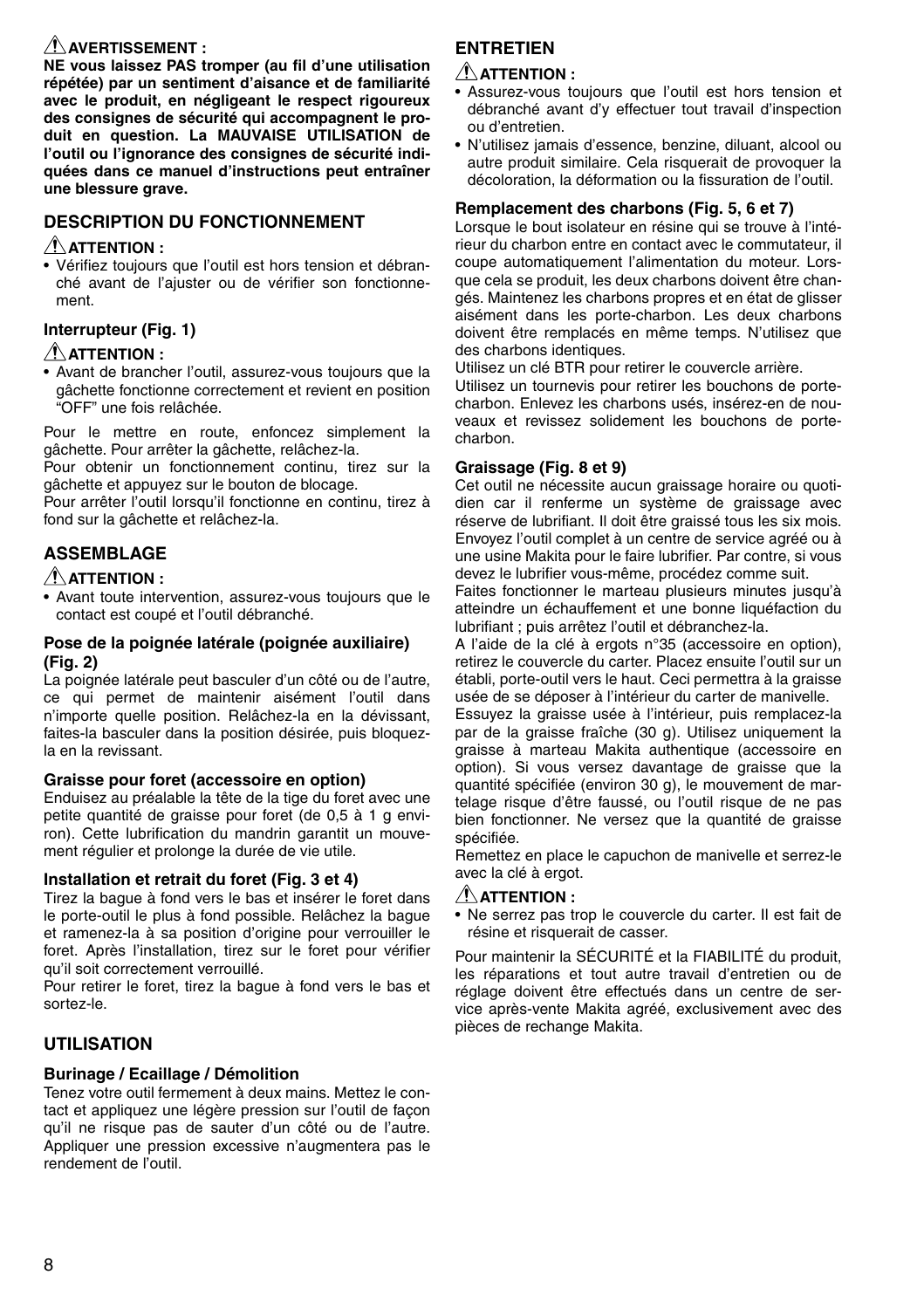#### **ACCESSOIRES EN OPTION**

#### **ATTENTION :**

• Ces accessoires ou pièces complémentaires sont recommandés pour l'utilisation avec l'outil Makita spécifié dans ce mode d'emploi. L'utilisation de tout autre accessoire ou pièce complémentaire peut comporter un risque de blessure. N'utilisez les accessoires ou pièces qu'aux fins auxquelles ils ont été conçus.

Si vous désirez obtenir plus de détails concernant ces accessoires, veuillez contacter le centre de service après-vente Makita le plus près.

- Pointe à béton
- Ciseau à froid
- Ciseau à écailler
- Pelle à argile
- Ciseau à rainure
- Bélier
- Ciseau à boucharder
- Adaptateur de tige de terre
- Clé à ergots
- Clé hexagonale
- Lunettes de sécurité
- Graisse à marteau
- Malette de transport
- Graisse pour foret

#### **NOTE :**

• Il se peut que certains éléments de la liste soient compris dans l'emballage de l'outil en tant qu'accessoires standard. Ils peuvent varier d'un pays à l'autre.

ENG905-1

#### **Bruit**

Niveau de bruit pondéré A typique, déterminé selon EN60745-2-6 :

Niveau de pression sonore (L<sub>pA</sub>) : 92 dB (A)<br>Niveau de puissance sonore (L<sub>WA</sub>) : 103 dB (A) Incertitude (K) : 3 dB (A)

ENG907-1

#### **NOTE :**

- La ou les valeurs d'émission de bruit déclarées ont été mesurées conformément à la méthode de test standard et peuvent être utilisées pour comparer les outils entre eux.
- La ou les valeurs d'émission de bruit déclarées peuvent aussi être utilisées pour l'évaluation préliminaire de l'exposition.

#### **AVERTISSEMENT :**

- **Portez un serre-tête antibruit.**
- **L'émission de bruit lors de l'usage réel de l'outil électrique peut être différente de la ou des valeurs déclarées, suivant la façon dont l'outil est utilisé, particulièrement selon le type de pièce usinée.**
- **Les mesures de sécurité à prendre pour protéger l'utilisateur doivent être basées sur une estimation de l'exposition dans des conditions réelles d'utilisation (en tenant compte de toutes les composantes du cycle d'utilisation, comme par exemple le moment de sa mise hors tension, lorsqu'il tourne à vide et le moment de son déclenchement).**

#### **Vibrations**

Valeur totale de vibrations (somme de vecteur triaxial) déterminée selon EN60745-2-6 :

> Mode de travail : ciselage Émission de vibrations  $(a_{h,CHen})$  : 14,0 m/s<sup>2</sup> Incertitude  $(K)$  : 1.5 m/s<sup>2</sup>

#### **NOTE :**

- La ou les valeurs de vibration totales déclarées ont été mesurées conformément à la méthode de test standard et peuvent être utilisées pour comparer les outils entre eux.
- La ou les valeurs de vibration totales déclarées peuvent aussi être utilisées pour l'évaluation préliminaire de l'exposition.

#### **AVERTISSEMENT :**

- **L'émission de vibrations lors de l'usage réel de l'outil électrique peut être différente de la ou des valeurs déclarées, suivant la façon dont l'outil est utilisé, particulièrement selon le type de pièce usinée.**
- **Les mesures de sécurité à prendre pour protéger l'utilisateur doivent être basées sur une estimation de l'exposition dans des conditions réelles d'utilisation (en tenant compte de toutes les composantes du cycle d'utilisation, comme par exemple le moment de sa mise hors tension, lorsqu'il tourne à vide et le moment de son déclenchement).**

#### **DÉCLARATION DE CONFORMITÉ CE**

#### **Pour les pays d'Europe uniquement**

La déclaration de conformité CE est fournie en Annexe A à ce mode d'emploi.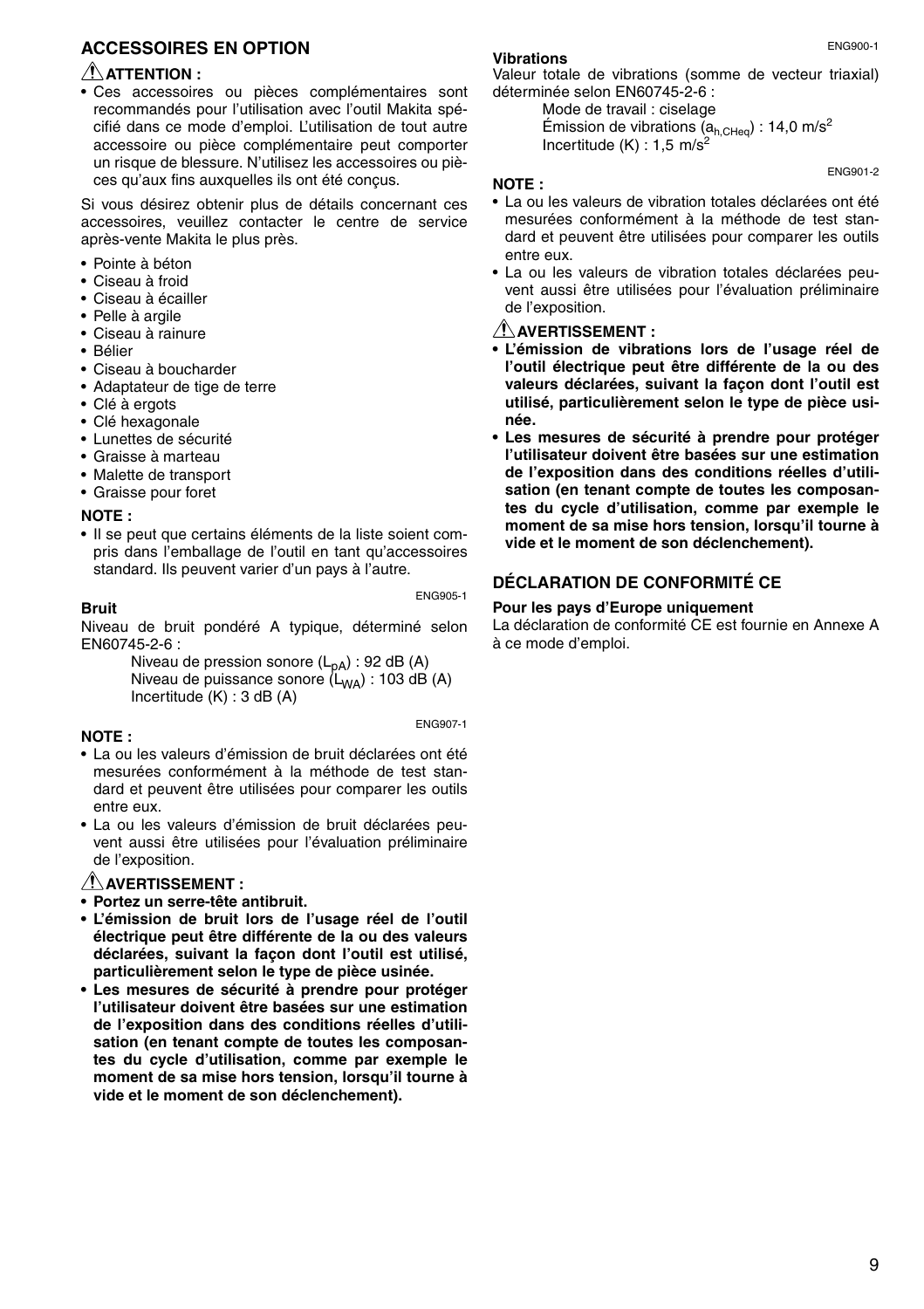#### **DEUTSCH (Originale Anleitungen)**

#### **Übersicht**

| 1<br>Schalterarretierung<br>EIN-/AUS-Schalter<br>2<br>3<br>Seitengriff<br>Einsatzwerkzeug<br>4<br>Werkzeugverriegelung<br>5 | 6<br>8<br>9 | Kollektor<br>Isolierstift<br>Kohlebürste<br>Innensechskantschlüssel<br>10 Gehäuseabdeckung |
|-----------------------------------------------------------------------------------------------------------------------------|-------------|--------------------------------------------------------------------------------------------|
|-----------------------------------------------------------------------------------------------------------------------------|-------------|--------------------------------------------------------------------------------------------|

#### **TECHNISCHE DATEN**

#### **Modell HM0810T**

- Wir behalten uns vor, Änderungen im Zuge der Entwicklung und des technischen Fortschritts ohne vorherige Ankündigung vorzunehmen.
- Die technischen Daten können von Land zu Land abweichen.

• Gewicht nach EPTA-Verfahren 01/2014

#### **Vorgesehene Verwendung**

ENE045-1

Dieses Werkzeug ist für schwere Meißelarbeiten in Beton, Ziegel, Stein und Asphalt sowie für Schrauben und Verdichten mit dem entsprechenden Zubehör vorgesehen.

#### **Netzanschluss**

ENF002-2

Die Maschine sollte nur an eine Stromquelle angeschlossen werden, deren Spannung mit der Angabe auf dem Typenschild übereinstimmt, und kann nur mit Einphasen-Wechselstrom betrieben werden. Diese sind doppelt schutzisoliert und können daher auch an Steckdosen ohne Erdleiter verwendet werden.

GEA010-1

#### **Allgemeine Sicherheitswarnungen für Elektrowerkzeuge**

**WARNUNG Lesen Sie alle Sicherheitswarnungen und Anweisungen durch.** Eine Missachtung der unten aufgeführten Warnungen und Anweisungen kann zu einem elektrischen Schlag, Brand und/oder schweren Verletzungen führen.

**Bewahren Sie alle Warnungen und Anweisungen für spätere Bezugnahme auf.**

GEB004-6

#### **SICHERHEITSWARNUNGEN FÜR HAMMER**

- **1. Tragen Sie Gehörschützer.** Lärmeinwirkung kann zu Gehörverlust führen.
- **2. Benutzen Sie (einen) Zusatzgriff(e), sofern er (sie) mit dem Werkzeug geliefert wurde(n).** Verlust der Kontrolle kann Verletzungen verursachen.
- **3. Halten Sie das Elektrowerkzeug nur an den isolierten Griffflächen, wenn Sie Arbeiten ausführen, bei denen die Gefahr besteht, dass verborgene Kabel oder das eigene Kabel kontaktiert werden.** Bei Kontakt mit einem Strom führenden Kabel werden die freiliegenden Metallteile des Elektrowerkzeugs ebenfalls Strom führend, so dass der Benutzer einen elektrischen Schlag erleiden kann.
- 11 Schraubendreher
- 12 Bürstenhalterkap
- 13 Stirnlochschlüssel
- 14 Kurbelgehäusedeckel
- 15 Schmiermittel
- **4. Tragen Sie Schutzhelm, Schutzbrille und/oder Gesichtsschutz. Eine gewöhnliche Brille oder Sonnenbrille ist KEIN Ersatz für eine Sicherheitsbrille. Das Tragen einer Staubmaske und dick gepolsterter Handschuhe ist ebenfalls zu empfehlen.**
- **5. Vergewissern Sie sich vor der Arbeit, dass der Einsatz sicher montiert ist.**
- **6. Das Werkzeug ist so ausgelegt, dass es bei normalem Betrieb Vibrationen erzeugt. Durch Lockerung von Schrauben kann es zu einem Ausfall oder Unfall kommen. Überprüfen Sie sorgfältig die Festigkeit der Schrauben vor der Arbeit.**
- **7. Lassen Sie das Werkzeug bei niedrigen Temperaturen oder nach längerer Nichtbenutzung eine Zeit lang im Leerlauf warm laufen. Dadurch wird die Schmierung verbessert. Betrieb im kalten Zustand erschwert die Schlagbohrarbeit.**

**8. Achten Sie stets auf sicheren Stand. Vergewissern Sie sich bei Einsatz des Werkzeugs an hochgelegenen Arbeitsplätzen, dass sich keine Personen darunter aufhalten.**

- **9. Halten Sie das Werkzeug mit beiden Händen fest.**
- **10. Halten Sie die Hände von beweglichen Teilen fern.**
- **11. Lassen Sie das Werkzeug nicht unbeaufsichtigt laufen. Benutzen Sie das Werkzeug nur mit Handhaltung.**
- **12. Richten Sie das Werkzeug während des Betriebs nicht auf umstehende Personen. Der Einsatz könnte herausschnellen und schwere Verletzungen verursachen.**
- **13. Vermeiden Sie eine Berührung des Bohrereinsatzes oder der umliegenden Teile unmittelbar nach der Bearbeitung, weil die Teile noch sehr heiß sind und Hautverbrennungen verursachen können.**
- **14. Lassen Sie das Werkzeug nicht unnötig im Leerlauf laufen.**
- **15. Manche Materialien können giftige Chemikalien enthalten. Treffen Sie Vorsichtsmaßnahmen, um das Einatmen von Arbeitsstaub und Hautkontakt zu verhüten. Befolgen Sie die Sicherheitsdaten des Materialherstellers.**

#### **BEWAHREN SIE DIESE HINWEISE SORGFÄLTIG AUF.**

#### **WARNUNG:**

**Lassen Sie sich NICHT durch Bequemlichkeit oder Vertrautheit mit dem Produkt (durch wiederholten Gebrauch erworben) von der strikten Einhaltung der Sicherheitsregeln für das vorliegende Produkt abhalten. MISSBRAUCH oder Missachtung der Sicherheitsvorschriften in dieser Anleitung können schwere Verletzungen verursachen.**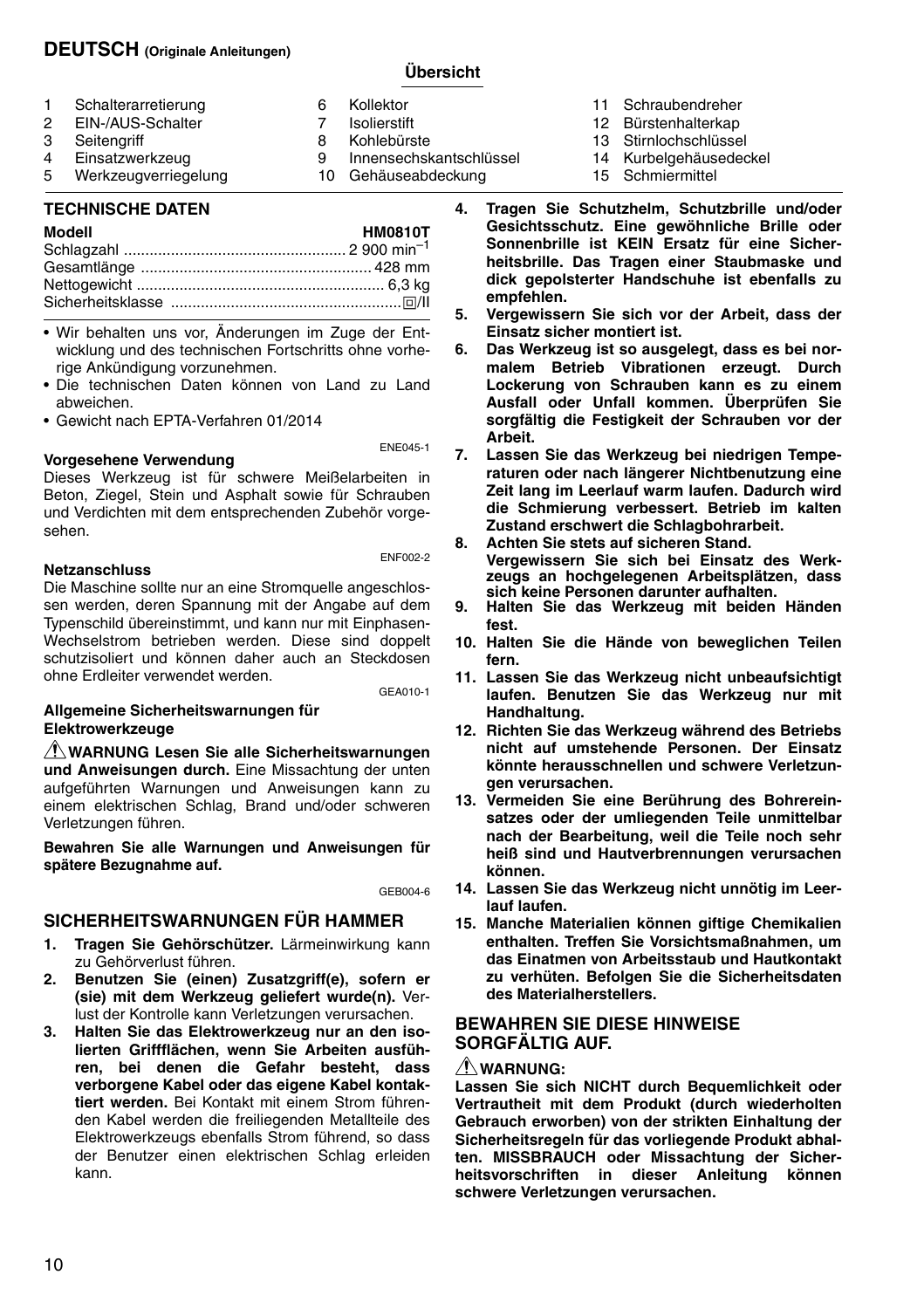#### **FUNKTIONSBESCHREIBUNG**

#### $\bigwedge$ VORSICHT:

• Vergewissern Sie sich vor jeder Einstellung oder Funktionsprüfung der Maschine stets, dass sie ausgeschaltet und vom Stromnetz getrennt ist.

#### **Schalterfunktion (Abb. 1)**

#### $\bigwedge$ VORSICHT:

• Vor dem Anschließen der Maschine an das Stromnetz stets überprüfen, ob der EIN-/AUS-Schalter ordnungsgemäß funktioniert und beim Loslassen in die AUS-Stellung zurückkehrt.

Die Drehzahl erhöht sich durch verstärkte Druckausübung auf den EIN-/AUS-Schalter. Zum Ausschalten lassen Sie den Schalter los.

Für Dauerbetrieb drücken Sie den EIN-/AUS-Schalter und gleichzeitig die Schalterarretierung.

Zum Ausschalten des Dauerbetriebs den EIN-/AUS-Schalter drücken und wieder loslassen.

#### **MONTAGE**

#### $\triangle$ VORSICHT:

• Vergewissern Sie sich vor der Ausführung von Arbeiten an der Maschine stets, dass sie ausgeschaltet und vom Stromnetz getrennt ist.

#### **Montieren des Seitengriffs (Zusatzgriff) (Abb. 2)**

Der Seitengriff läßt sich zu beiden Seiten drehen und gewährleistet damit ein leichtes Halten der Maschine in jeder Position. Den Seitengriff durch Linksdrehung des Gummigriffs lösen und in die gewünschte Arbeitsposition bringen. Den Seitengriff durch Rechtsdrehung des Gummigriffs festziehen.

#### **Bohrer-/Meißelfett (Sonderzubehör)**

Tragen Sie vor der Arbeit eine kleine Menge Bohrer-/Meißelfett (etwa 0,5 – 1 g) auf den Einsatzschaft auf. Diese Futterschmierung gewährleistet reibungslosen Betrieb und längere Lebensdauer.

#### **Montage oder Demontage von Einsatzwerkzeugen (Abb. 3 u. 4)**

Ziehen Sie die Werkzeugverrieglung bis zum Anschlag in Richtung des Getriebegehäuses und setzen Sie das Einsatzwerkzeug bis zum Anschlag in die Werkzeugaufnahme ein. Die Werkzeugverriegelung kehrt zur Sicherung des Einsatzwerkzeugs nach Freigabe in die Ausgangsposition zurück. Prüfen Sie nach der Montage stets den sicheren Sitz des Einsatzwerkzeugs durch Zugversuch.

Um das Einsatzwerkzeug zu entfernen, ziehen Sie die Werkzeugverriegelung bis zum Anschlag in Richtung des Getriebegehäuses und ziehen das Einsatzwerkzeug heraus.

#### **BETRIEB**

#### **Meißeln/Abklopfen/Demolieren**

Die Maschine sicher mit beiden Händen festhalten. Schalten Sie die Maschine ein und arbeiten Sie mit leichtem, kontrollierten Gegendruck auf die Maschine. Über-<br>mäßiger beruck führt zu keinem höheren mäßiger Druck führt zu keinem höheren Arbeitsfortschritt.

#### **WARTUNG**

#### $\bigwedge$ VORSICHT:

- Denken Sie vor der Durchführung von Überprüfungen oder Wartungsarbeiten stets daran, die Maschine auszuschalten und vom Stromnetz zu trennen.
- Verwenden Sie auf keinen Fall Benzin, Benzol, Verdünner, Alkohol oder dergleichen. Solche Mittel können Verfärbung, Verformung oder Rissbildung verursachen.

#### **Auswechseln der Kohlebürsten (Abb. 5, 6 und 7)**

Wenn der Kunststoff-Isolierstift in der Kohlebürste freigelegt wird, so dass er den Kollektor berührt, schaltet sich der Motor automatisch aus. In diesem Fall müssen beide Kohlebürsten erneuert werden. Halten Sie die Kohlebürsten stets sauber, damit sie ungehindert in den Haltern gleiten können. Beide Kohlebürsten sollten gleichzeitig erneuert werden. Verwenden Sie nur identische Kohlebürsten.

Entfernen Sie die hintere Innensechskantschlüssel mit einem Gehäuseabdeckung.

Drehen Sie die Bürstenhalterkappen mit einem Schraubendreher heraus. Nehmen Sie die abgenutzten Kohlebürsten heraus, setzen Sie die neuen ein, und drehen Sie dann die Bürstenhalterkappen wieder ein.

#### **Schmierung (Abb. 8 u. 9)**

Dieses Werkzeug benötigt keine stündliche oder tägliche Schmierung, weil es mit einem versiegelten Fettschmiersystem ausgestattet ist. Die Schmierung sollte alle 6 Betriebsmonate erneuert werden. Schicken Sie das komplette Werkzeug für diesen Schmierdienst zu einer Makita-Vertragswerkstatt oder einem Kundendienstzentrum. Sollte es aufgrund der Umstände jedoch notwendig sein, dass Sie die Schmierung selbst ausführen, gehen Sie wie folgt vor.

Lassen Sie dazu die Maschine einige Minuten warmlaufen. Ziehen Sie vor weiteren Arbeiten den Netzstecker. Entfernen Sie den Verschlussdeckel des Kurbelgehäuses (Getriebe) mit dem Stirnlochschlüssel 35 (Sonderzubehör). Stellen Sie das Maschine so auf eine Unterlage, dass sich das Öl im Kurbelgehäuse sammeln kann (Werkzeugaufnahme nach oben gerichtet).

Wischen Sie das Altfett aus, und ersetzen Sie es durch frisches Fett (30 g). Verwenden Sie nur Hammerfett von Makita (Sonderzubehör). Bei Überschreitung der vorgeschriebenen Fettmenge (ca. 30 g) kann es zu Störungen des Hammerbetriebs oder Versagen der Maschine kommen. Füllen Sie nur die vorgeschriebene Fettmenge ein. Den Kurbelgehäusedeckel wieder anbringen, und mit dem Stirnlochschlüssel anziehen.

#### $\triangle$ vorsicht:

• Ziehen Sie den Kurbelgehäusedeckel nicht zu fest an. Er besteht aus Kunststoff und kann leicht brechen.

Um die SICHERHEIT und ZUVERLÄSSIGKEIT dieses Produkts zu gewährleisten, sollten Reparaturen und andere Wartungs- oder Einstellarbeiten nur von autorisierten Makita-Kundendienstzentren unter ausschließlicher Verwendung von Makita-Originalersatzteilen ausgeführt werden.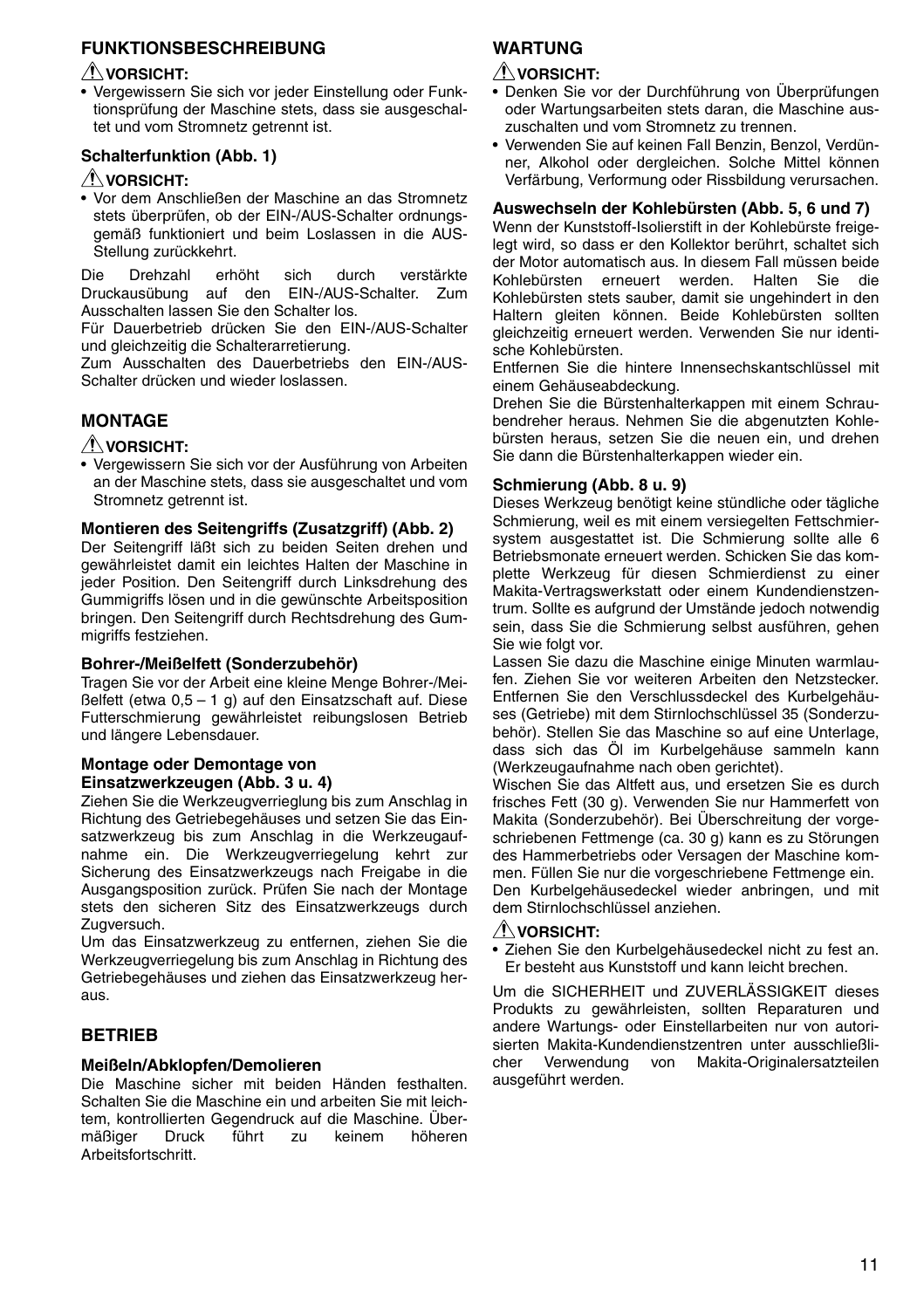#### **SONDERZUBEHÖR**

#### $\bigwedge$ VORSICHT:

• Die folgenden Zubehörteile oder Vorrichtungen werden für den Einsatz mit der in dieser Anleitung beschriebenen Makita-Maschine empfohlen. Die Verwendung anderer Zubehörteile oder Vorrichtungen kann eine Verletzungsgefahr darstellen. Verwenden Sie Zubehörteile oder Vorrichtungen nur für ihren vorgesehenen Zweck.

Wenn Sie weitere Einzelheiten bezüglich dieser Zubehörteile benötigen, wenden Sie sich bitte an Ihre Makita-Kundendienststelle.

- Spitzmeißel
- Flachmeißel
- Breitmeißel
- Spatenmeißel
- Hohlmeißel
- Stampfer
- Stockerplatte
- Erdnageladapter
- Stirnlochschlüsel
- Innensechskantschlüssel
- Schutzbrille
- Schmiermittel
- Transportkoffer
- Bohrer-/Meißelfett

#### **HINWEIS:**

• Manche Teile in der Liste können als Standardzubehör im Werkzeugsatz enthalten sein. Sie können von Land zu Land unterschiedlich sein.

#### **Geräusch**

ENG905-1

ENG907-1

Typischer A-bewerteter Geräuschpegel ermittelt gemäß EN60745-2-6:

Schalldruckpegel (L<sub>pA</sub>): 92 dB (A)<br>Schalleistungspegel (L<sub>WA</sub>): 103 dB (A) Ungewissheit (K): 3 dB (A)

#### **HINWEIS:**

- Der (Die) angegebene(n) Schallemissionswert(e) wurde(n) im Einklang mit der Standardprüfmethode gemessen und kann (können) für den Vergleich zwischen Werkzeugen herangezogen werden.
- Der (Die) angegebene(n) Schallemissionswert(e) kann (können) auch für eine Vorbewertung des Gefährdungsgrads verwendet werden.

#### **WARNUNG:**

- **Einen Gehörschutz tragen.**
- **Die Schallemission während der tatsächlichen Benutzung des Elektrowerkzeugs kann je nach der Benutzungsweise des Werkzeugs, und speziell je nach der Art des bearbeiteten Werkstücks, von dem (den) angegebenen Wert(en) abweichen.**
- **Identifizieren Sie Sicherheitsmaßnahmen zum Schutz des Benutzers anhand einer Schätzung des Gefährdungsgrads unter den tatsächlichen Benutzungsbedingungen (unter Berücksichtigung aller Phasen des Arbeitszyklus, wie z. B. Ausschalt- und Leerlaufzeiten des Werkzeugs zusätzlich zur Betriebszeit).**

**Vibration** (Drei-Achsen-Vektorsumme) ermittelt gemäß EN60745-2-6:

Arbeitsmodus: Meißel Vibrationsemission (a<sub>h,CHeg</sub>): 14,0 m/s<sup>2</sup><br>Ungewissheit (K): 1,5 m/s<sup>2</sup>

#### **HINWEIS:**

- Der (Die) angegebene(n) Vibrationsgesamtwert(e) wurde(n) im Einklang mit der Standardprüfmethode gemessen und kann (können) für den Vergleich zwischen Werkzeugen herangezogen werden.
- Der (Die) angegebene(n) Vibrationsgesamtwert(e) kann (können) auch für eine Vorbewertung des Gefährdungsgrads verwendet werden.

#### **WARNUNG:**

- **Die Vibrationsemission während der tatsächlichen Benutzung des Elektrowerkzeugs kann je nach der Benutzungsweise des Werkzeugs, und speziell je nach der Art des bearbeiteten Werkstücks, von dem (den) angegebenen Emissionswert(en) abweichen.**
- **Identifizieren Sie Sicherheitsmaßnahmen zum Schutz des Benutzers anhand einer Schätzung des Gefährdungsgrads unter den tatsächlichen Benutzungsbedingungen (unter Berücksichtigung aller Phasen des Arbeitszyklus, wie z. B. Ausschalt- und Leerlaufzeiten des Werkzeugs zusätzlich zur Betriebszeit).**

#### **EG-KONFORMITÄTSERKLÄRUNG**

#### **Nur für europäische Länder**

Die EG-Konformitätserklärung ist als Anhang A in dieser Bedienungsanleitung enthalten.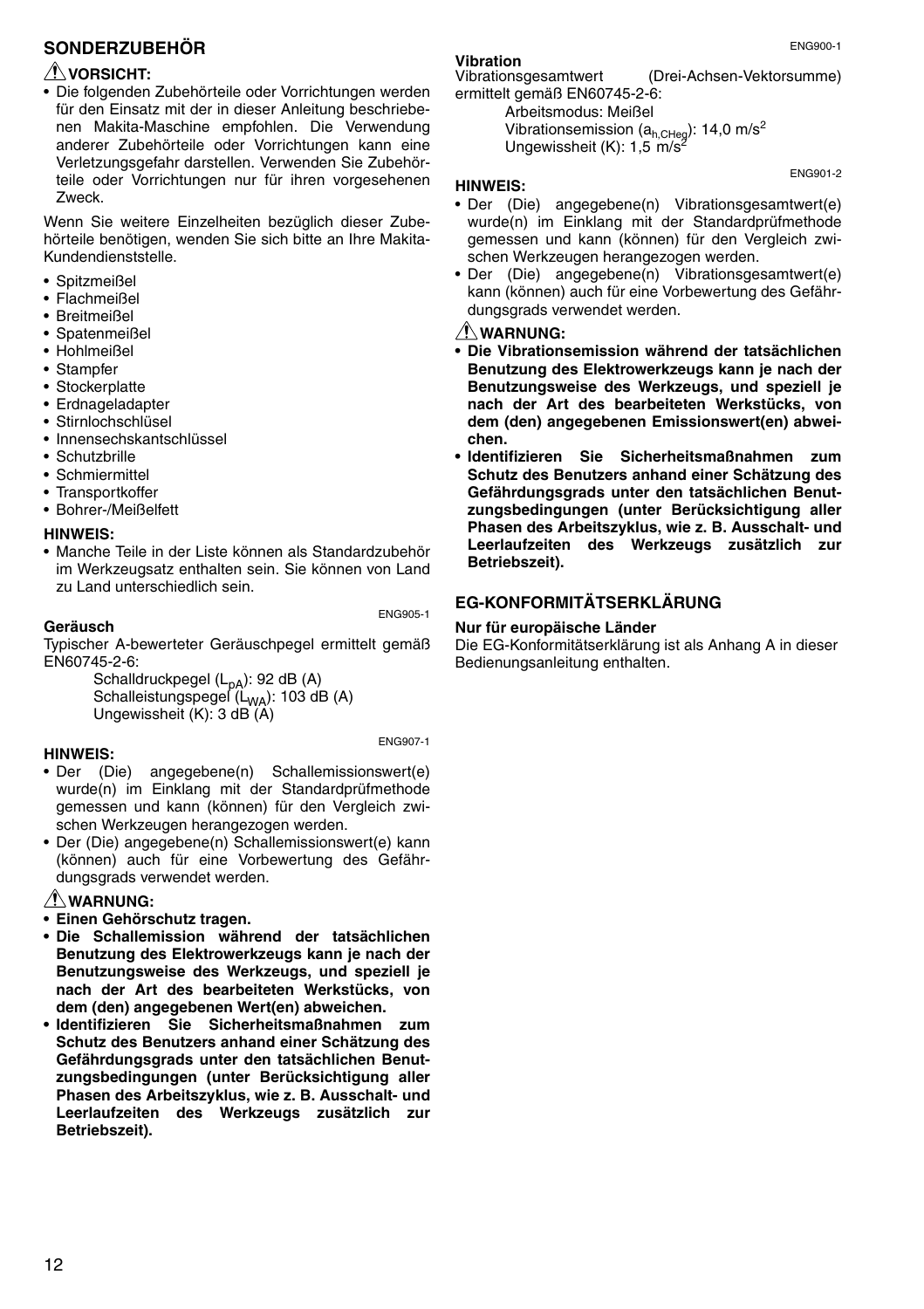#### **ITALIANO (Istruzioni originali)**

#### **Visione generale**

|   | 1 Pulsante di bloccaggio | 6 | Commutatore             |
|---|--------------------------|---|-------------------------|
| 2 | Interruttore             |   | Punta isolante          |
|   | 3 Manico laterale        | 8 | Spazzola di carbone     |
| 4 | Punta                    | 9 | Chiave esagonale        |
|   | 5 Anello di cambio       |   | 10 Coperchio posteriore |

#### **DATI TECNICI**

| <b>Modello</b> | <b>HM0810T</b> |
|----------------|----------------|
|                |                |
|                |                |
|                |                |
|                |                |
|                |                |

• Per il nostro programma di ricerca e sviluppo continui, i dati tecnici sono soggetti a modifiche senza preavviso.

- I dati tecnici potrebbero differire a seconda del paese di destinazione del modello.
- Peso in base alla procedura EPTA 01/2014

**Utilizzo previsto**

ENE045-1

Questo utensile è progettato per i lavori di scalpellatura del cemento, mattoni, pietre e asfalto, come pure per l'avvitamento e la compattazione con gli accessori appropriati.

#### **Alimentazione**

ENF002-2

L'utensile deve essere collegato soltanto a una fonte di alimentazione con la stessa tensione di quella indicata sulla targhetta del nome, e può funzionare soltanto con la corrente alternata monofase. Esse hanno un doppio isolamento, per cui possono essere usate con le prese senza messa a terra.

GEA010-1

**Avvertimenti generali per la sicurezza dell'utensile elettrico** 

**AVVERTIMENTO Leggere tutti gli avvertimenti per la sicurezza e le istruzioni.** La mancata osservanza degli avvertimenti e delle istruzioni può causare scosse elettriche, incendio e/o gravi incidenti.

**Conservare tutti gli avvertimenti e le istruzioni per riferimenti futuri.**

GEB004-6

#### **AVVERTIMENTI PER LA SICUREZZA PER IL MARTELLO**

- **1. Indossare le protezioni delle orecchie.** Il rumore può causare la perdita dell'udito.
- **2. Usare il manico ausiliario, se è in dotazione all'utensile.** La perdita di controllo può provocare lesioni personali.
- **3. Tenere l'utensile elettrico soltanto per le superfici di presa isolate quando si esegue una operazione in cui l'accessorio di taglio potrebbe fare contatto con fili elettrici nascosti o con il cavo di alimentazione dell'utensile.** Il contatto dell'accessorio di taglio con un filo elettrico "sotto tensione" potrebbe mettere "sotto tensione" le parti metalliche esposte dell'utensile elettrico dando una scossa elettrica all'operatore.
- 11 Cacciavite
- 12 Tappo portaspazzole
- 13 Chiave per controdadi
- 14 Coperchio degli ingranaggi
- 15 Grasso per martello
- **4. Indossare un cappello duro (casco di sicurezza), occhiali di protezione e/o una visiera. I comuni occhiali e gli occhiali da sole NON sono occhiali di protezione. Si raccomanda anche in modo particolare di indossare una mascherina antipolvere e guanti imbottiti.**
- **5. Controllare che la punta sia fissata saldamente prima di cominciare il lavoro.**
- **6. L'utensile produce normalmente delle vibrazioni durante il lavoro. Le viti potrebbero facilmente allentarsi, causando un guasto o un incidente. Controllare con cura che le viti siano strette saldamente prima di cominciare il lavoro.**
- **7. Se fa freddo, oppure se non é stato usato per un lungo periodo di tempo, far scaldare l'utensile facendolo funzionare per qualche tempo a vuoto. Ciò scioglie il lubrificante. L'operazione di martellamento diventa difficile se l'utensile non è riscaldato sufficientemente.**
- **8. I piedi devono sempre essere appoggiati saldamente.**

**Accertarsi che non ci sia nessuno sotto quando si usa l'utensile in un posto alto.**

- **9. Tenere saldamente l'utensile con entrambe le mani.**
- **10. Tenere le mani lontano da parti in movimento.**
- **11. Non posare l'utensile lasciandolo funzionare. Far funzionare l'utensile soltanto tenendolo in mano.**
- **12. Non puntare l'utensile sulle persone nell'area in cui viene usato. La punta potrebbe essere espulsa causando lesioni serie.**
- **13. Non toccare la punta o le parti vicine alla punta immediatamente dopo l'utilizzo dell'utensile. Esse potrebbero essere estremamente calde e causare bruciature.**
- **14. Non far funzionare inutilmente l'utensile a vuoto.**
- **15. Alcuni materiali contengono sostanze chimiche che potrebbero essere tossiche. Fare attenzione per evitarne l'inalazione o il contatto con la pelle. Osservare i dati per la sicurezza forniti dal produttore del materiale.**

#### **CONSERVARE QUESTE ISTRUZIONI.**

#### **AVVERTIMENTO:**

**NON lasciare che comodità o la familiarità d'utilizzo con il prodotto (acquisita con l'uso ripetuto) sostituisca la stretta osservanza delle norme di sicurezza. L'utilizzo SBAGLIATO o la mancata osservanza delle norme di sicurezza di questo manuale di istruzioni potrebbero causare lesioni serie.**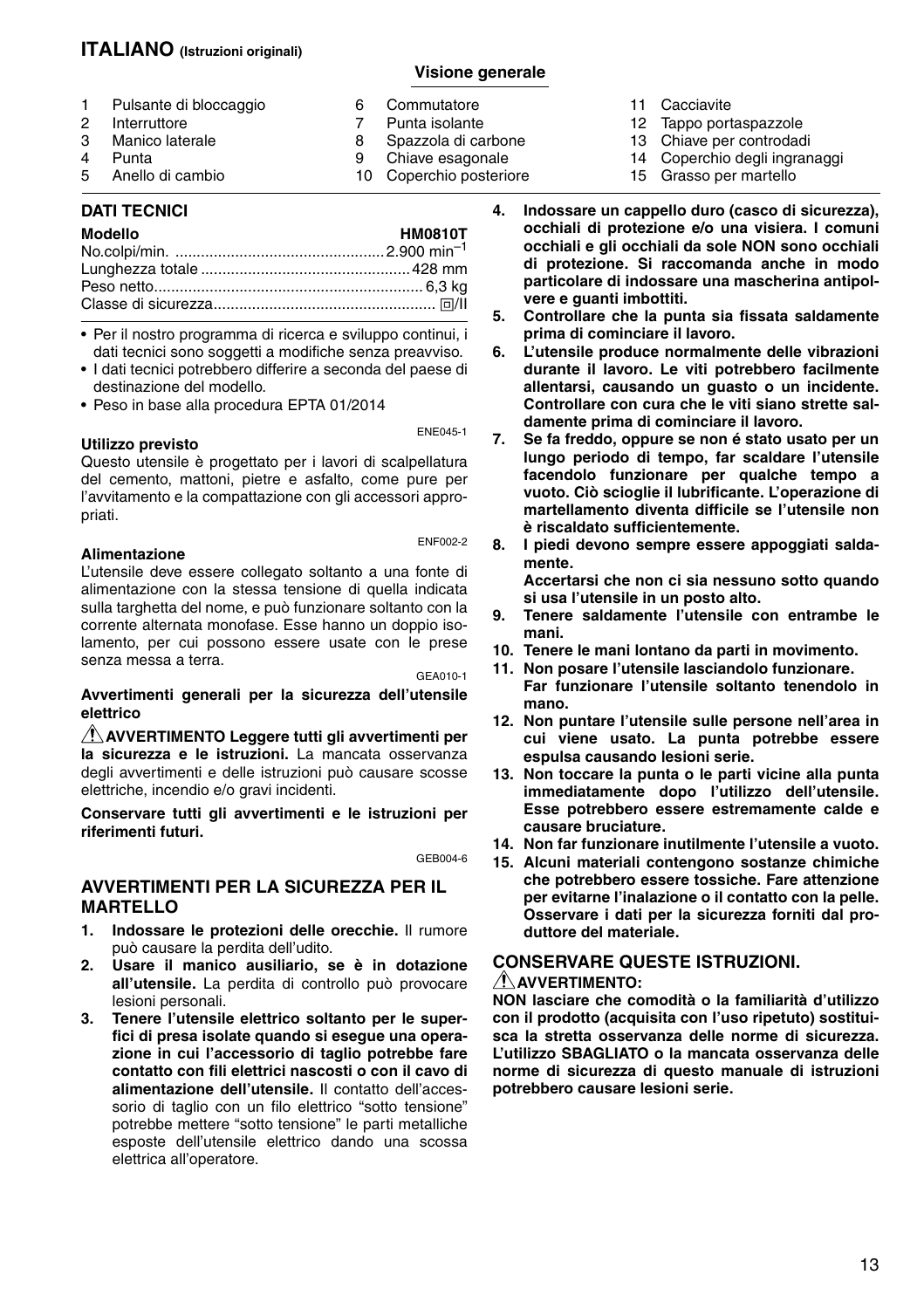#### **DESCRIZIONE DEL FUNZIONAMENTO**

#### **ATTENZIONE:**

• Accertarsi sempre che l'utensile sia spento e staccato dalla presa di corrente prima di regolare o controllare le sue funzioni.

#### **Operazione dell'interruttore (Fig. 1) ATTENZIONE:**

• Prima di collegare l'utensile ad una presa di corrente sempre controllare che l'interruttore a grilletto funziona come si deve e ritorna alla posizione OFF quando viene rilasciato.

Per mettere in moto l'utensile semplicemente schiacciare l'interruttore. Per fermare l'utensile semplicemente lasciare andare il dito dall'interruttore.

Per il funzionamento continuo, schiacciare l'interruttore a grilletto e spingere dentro il bottone di bloccaggio.

Per arrestare l'utensile dalla posizione di bloccaggio, schiacciare completamente l'interruttore a grilletto e rilasciarlo.

#### **MONTAGGIO**

#### **ATTENZIONE:**

• Accertarsi sempre che l'utensile sia spento e staccato dalla presa di corrente prima di qualsiasi intervento su di esso.

#### **Installazione del manico laterale (manico ausiliario) (Fig. 2)**

Il manico laterale puo essere volto in qualsiasi direzione permettendo una presa dell'utensile in qualsiasi posizione. Allentare il manico laterale facendolo girare nel senso contrario dell'orologio, portarlo alla posizione desiderata e stringerlo di nuovo fecendolo girare nel senso dell'orologio.

#### **Grasso punta (accessorio opzionale)**

Spalmare prima la testa del codolo punta con una piccola quantità di grasso punta  $(0,5 - 1)$  gr.). Questa lubrificazione del portapunta assicura un funzionamento uniforme e una vita di servizio più lunga.

#### **Installazione o rimozione della punta (Fig. 3 e 4)**

Tirate completamente giù l'anello di cambio e inserite la punta nel portapunta finché non può andare più oltre. Rilasciate l'anello di cambio lasciandolo tornare sulla sua posizione originale per fissare la punta. Dopo l'installazione, accertatevi sempre che la punta sia fissata saldamente in posizione cercando di tirarla fuori.

Per togliere la punta, tirate completamente giù l'anello di cambio e tirate fuori la punta.

#### **FUNZIONAMENTO**

#### **Frammentatura / Rifilatura / Demolizione**

Tenere l'utensile fermo con entrambe le mani. Mettere in moto l'utensile e applicare una leggera pressione sull'utensile in modo che l'utensile non sbandi attorno incontrollato. Una pressione forte sull'utensile non aumenterà l'efficienza dell'utensile.

#### **MANUTENZIONE**

#### **ATTENZIONE:**

- Accertarsi sempre che l'utensile sia spento e staccato dalla presa di corrente prima di eseguire l'ispezione o la manutenzione.
- Mai usare benzina, benzene, solventi, alcol e altre sostanze simili. Potrebbero causare scolorimenti, deformazioni o crepe.

#### **Sostituzione della spazzole di carbone (Fig. 5, 6 e 7)**

Quando la punta isolante di resina all'interno della spazzola di carbone fa contatto con il commutatore, il motore si spegne automaticamente. In tal caso, bisogna sostituire entrambe le spazzole di carbone. Mantenere le spazzole di carbone pulite e libere di scivolare nei portaspazzole. Le spazzole di carbone devono essere sostituite entrambe allo stesso tempo. Usare spazzole di carbone identiche.

Usare un chiave esagonale per rimuovere il coperchio posteriore.

Usare un cacciavite per rimuovere i tappi dei portaspazzole. Estrarre le spazzole usurate, inserire quelle nuove e fissare i tappi dei portaspazzole.

#### **Lubrificazione (Fig. 8 e 9)**

Questo utensile non ha bisogno di lubrificazione oraria o giornaliera, perché utilizza un sistema di lubrificazione a grasso compresso. Esso deve essere lubrificato di nuovo dopo ogni 6 mesi d'utilizzo. Inviare l'utensile completo a un Concessionario o Centro di Assistenza Makita autorizzati. Nel caso però che si debba eseguire la lubrificazione da soli, procedere come segue.

Fate girare il motore per parecchi minuti per riscaldarlo. Lasciate andare il grilletto e staccate la presa di corrente. Staccate il coperchio degli ingranaggi usando una chiave 35 di bloccaggio (accessorio opzionale). Ponete l'utensile sul tavolo con la punta volta verso l'alto. Questo permetterà al grasso di raggrupparsi all'interno della scatola degli ingranaggi.

Ripulite la scatola dal grasso vecchio e rimpiazzatelo con grasso fresco (30 gr.). Usate solamente grasso per martello genuino Makita (accessorio opzionale). Riempire la scatola con più della quantità prescritta (30 gr.), può divenire la causa di lavorazione difettosa o di guasti allo utensile. Riempite la scatola con la quantità prescritta e non di più.

Rimontate il coperchio degli ingranaggi e bloccatelo con la chiave di bloccaggio.

#### **ATTENZIONE:**

• Non stringete esageratamente il coperchio degli ingranaggi. È fatto di resina e potrebbe rompersi.

Per preservare la SICUREZZA e l'AFFIDABILITÀ del prodotto, le riparazioni, la manutenzione o la regolazione devono essere eseguite da un Centro Assistenza Makita autorizzato usando sempre ricambi Makita.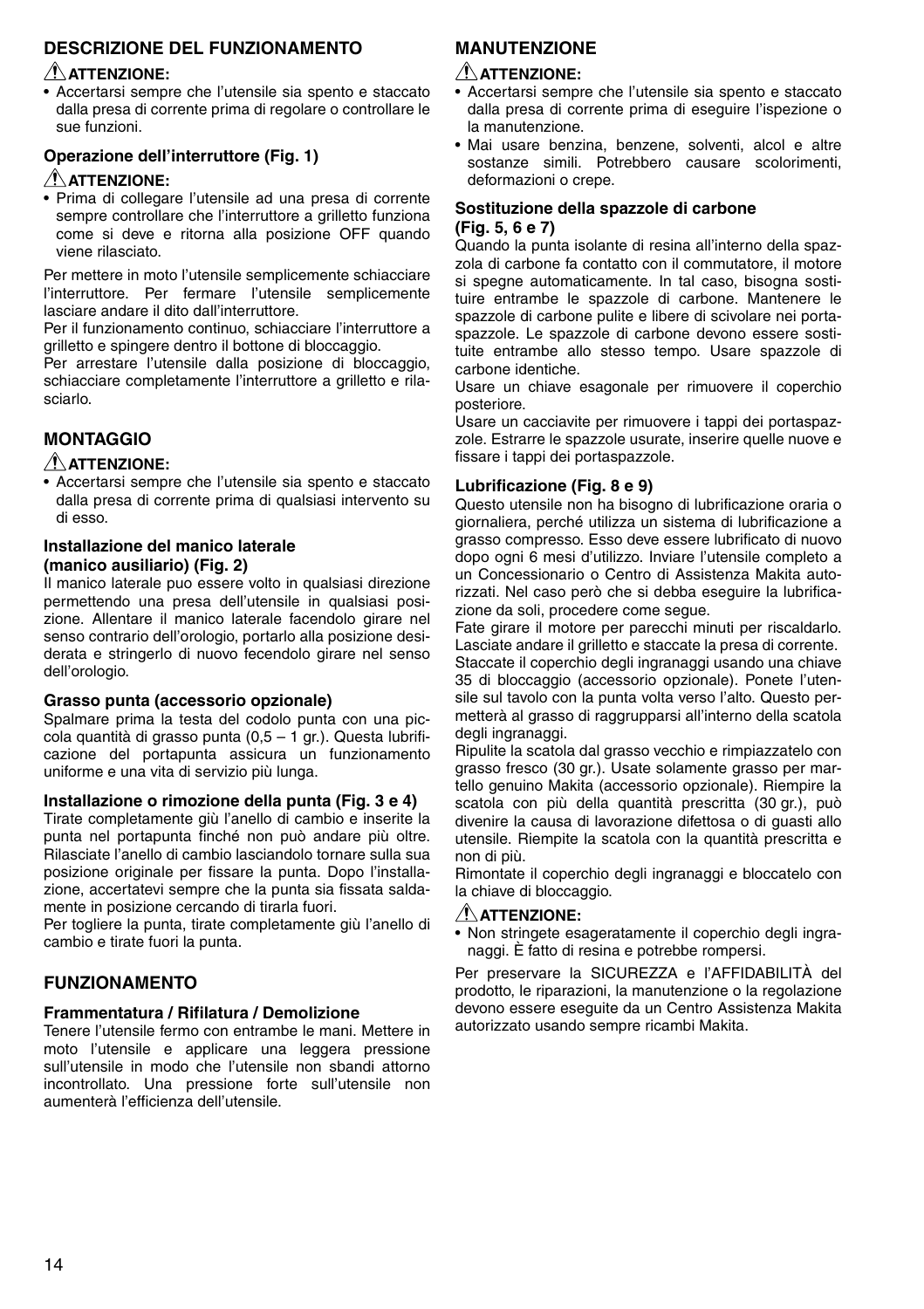#### **ACCESSORI OPZIONALI**

#### **ATTENZIONE:**

• Questi accessori o attrezzi sono consigliati per l'uso con l'utensile Makita specificato in questo manuale. L'impiego di altri accessori o attrezzi può costituire un rischio di lesioni alle persone. Usare gli accessori soltanto per il loro scopo prefissato.

Per ottenere maggiori dettagli su questi accessori, rivolgersi a un Centro Assistenza Makita autorizzato.

- Punta da roccia
- Tagliolo a freddo
- Scalpello per disincrostare
- Vanga per argilla
- Scalpello per scanalare
- Pestello
- Bocciarda
- Adattatore asta di frantumazione
- Chiave per controdadi
- Chiave esagonale
- Occhiali di protezione
- Grasso per martello
- Custodia di trasporto
- Grasso punta

#### **NOTA:**

• Alcuni articoli nella lista potrebbero essere inclusi nell'imballo dell'utensile come accessori standard. Essi potrebbero differire da Paese a Paese.

#### **Rumore**

ENG905-1

Il tipico livello di rumore pesato A determinato secondo EN60745-2-6:

Livello pressione sonora  $(L_{pA})$ : 92 dB (A) Livello potenza sonora  $(L_{WA})$ : 103 dB (A) Incertezza (K): 3 dB (A)

ENG907-1

#### **NOTA:**

- Il valore o i valori dichiarati delle emissioni di rumori sono stati misurati in conformità a un metodo standard di verifica, e possono essere utilizzati per confrontare un utensile con un altro.
- Il valore o i valori dichiarati delle emissioni di rumori possono venire utilizzati anche per una valutazione preliminare dell'esposizione.

#### **AVVERTIMENTO:**

**• Indossare protezioni per le orecchie.**

- **L'emissione di rumori durante l'utilizzo effettivo dell'utensile elettrico può variare rispetto al valore o ai valori dichiarati, a seconda dei modi in cui viene utilizzato l'utensile e specialmente a seconda di che tipo di pezzo venga lavorato.**
- **Accertarsi di identificare misure di sicurezza per la protezione dell'operatore che siano basate su una stima dell'esposizione nelle condizioni effettive di utilizzo (tenendo conto di tutte le parti del ciclo operativo, ad esempio del numero di spegnimenti dell'utensile e di quando giri a vuoto, oltre al tempo di attivazione).**

#### **Vibrazione**

Il valore totale di vibrazione (somma vettore triassiale) determinato secondo EN60745-2-6:

Modalità operativa: scalpellamento Emissione di vibrazione  $(a_{h,CHeq})$ : 14,0 m/s<sup>2</sup> Incertezza (K):  $1.5$  m/s<sup>2</sup>

#### **NOTA:**

- Il valore o i valori complessivi delle vibrazioni dichiarati sono stati misurati in conformità a un metodo standard di verifica, e possono essere utilizzati per confrontare un utensile con un altro.
- Il valore o i valori complessivi delle vibrazioni dichiarati possono venire utilizzati anche per una valutazione preliminare dell'esposizione.

#### **AVVERTIMENTO:**

- **L'emissione delle vibrazioni durante l'utilizzo effettivo dell'utensile elettrico può variare rispetto al valore o ai valori dichiarati, a seconda dei modi in cui viene utilizzato l'utensile, specialmente a seconda di che tipo di pezzo venga lavorato.**
- **Accertarsi di identificare misure di sicurezza per la protezione dell'operatore che siano basate su una stima dell'esposizione nelle condizioni effettive di utilizzo (tenendo conto di tutte le parti del ciclo operativo, ad esempio del numero di spegnimenti dell'utensile e di quando giri a vuoto, oltre al tempo di attivazione).**

#### **DICHIARAZIONE DI CONFORMITÀ CE**

#### **Solo per i paesi europei**

La dichiarazione di conformità CE è inclusa come Allegato A al presente manuale di istruzioni.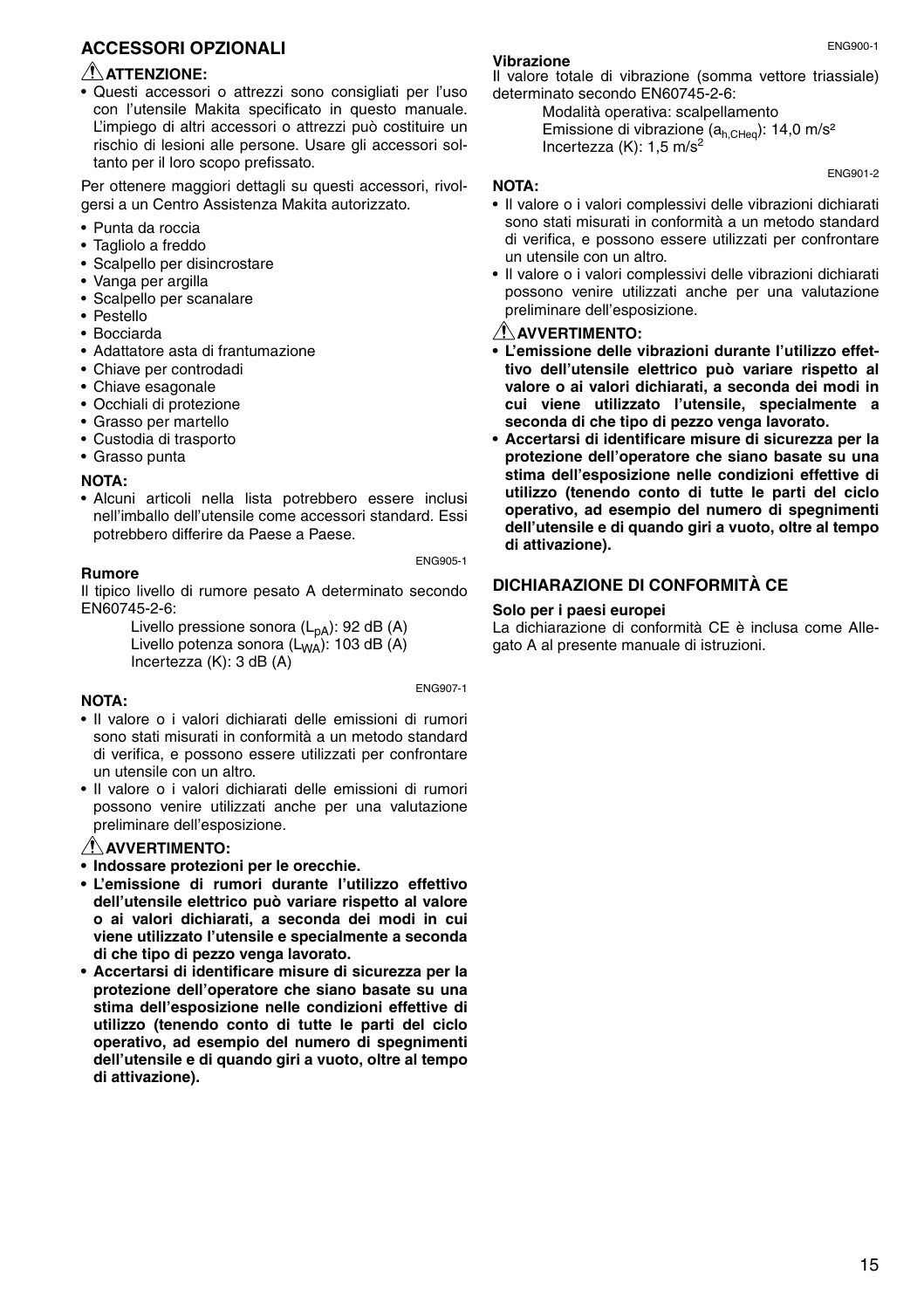#### **NEDERLANDS (Originele instructies)**

#### **Verklaring van algemene gegevens**

| $\mathbf{1}$ | Vergrendelknop | 6 | Collector          |
|--------------|----------------|---|--------------------|
| 2            | Trekschakelaar |   | Isolerend uiteinde |
|              | 3 Zijhandgreep | 8 | Koolborstel        |
| $\Delta$     | Beitel         | q | Zeskantsleutel     |
| 5            | Verstelring    |   | 10 Achterkap       |

#### 11 Schroevendraaier

- 12 Borstelhouderdop
- 13 Nokkensleutel
- 14 Carterdeksel
- 15 Hamersmeervet

#### **TECHNISCHE GEGEVENS**

| Model | <b>HM0810T</b> |
|-------|----------------|
|       |                |
|       |                |
|       |                |
|       |                |

- In verband met ononderbroken research en ontwikkeling behouden wij ons het recht voor bovenstaande technische gegevens te wijzigen zonder voorafgaande kennisgeving.
- De technische gegevens kunnen van land tot land verschillen.
- Gewicht volgens de EPTA-procedure 01/2014

#### **Doeleinden van gebruik**

Het gereedschap is bedoeld voor beitelwerk in beton, baksteen, steen en asfalt, naast heien en verdichten indien voorzien van geschikte accessoires.

#### **Stroomvoorziening**

ENF002-2

ENE045-1

Het gereedschap mag alleen worden aangesloten op een stroombron van hetzelfde voltage als aangegeven op de naamplaat, en kan alleen op enkel-fase wisselstroom worden gebruikt. Het gereedschap is dubbel-geïsoleerd en kan derhalve ook op een niet-geaard stopcontact worden aangesloten.

#### GEA010-1 **Algemene veiligheidswaarschuwingen voor elektrisch gereedschap**

**WAARSCHUWING! Lees alle veiligheidswaarschuwingen en alle instructies.** Het niet volgen van de waarschuwingen en instructies kan leiden tot elektrische schokken, brand en/of ernstig letsel.

**Bewaar alle waarschuwingen en instructies om in de toekomst te kunnen raadplegen.**

GEB004-6

#### **VEILIGHEIDSWAARSCHUWINGEN SPECIFIEK VOOR EEN BIKHAMER**

- **1. Draag gehoorbescherming.** Blootstelling aan harde geluiden kan leiden tot gehoorbeschadiging.
- **2. Gebruik de hulphandgreep/hulphandgrepen, als deze bij het gereedschap werden geleverd.** Als u de controle over het gereedschap verliest, kan dit leiden tot ernstig persoonlijk letsel.
- **3. Houd elektrisch gereedschap uitsluitend vast aan het geïsoleerde oppervlak van de handgrepen wanneer u werkt op plaatsen waar het slijpaccessoire met verborgen bedrading of zijn eigen snoer in aanraking kan komen.** Wanneer het slijpaccessoire in aanraking komt met onder spanning staande draden, zullen ook de niet-geïsoleerde metalen delen van het elektrisch gereedschap onder spanning komen te staan zodat de gebruiker een elektrische schok kan krijgen.
- **4. Draag een veiligheidshelm, veiligheidsbril en/of gezichtsbescherming. Een gewone bril of een zonnebril is GEEN veiligheidsbril. Het wordt tevens sterk aanbevolen een stofmasker en dik gevoerde handschoenen te dragen.**
- **5. Controleer dat het bit stevig op zijn plaats is vastgezet voordat u het gereedschap gebruikt.**
- **6. Bij normale bediening behoort het gereedschap te trillen. De schroeven kunnen gemakkelijk losraken, waardoor een defect of ongeluk kan ontstaan. Controleer of de schroeven goed zijn aangedraaid, alvorens het gereedschap te gebruiken.**
- **7. In koude weersomstandigheden of wanneer het gereedschap gedurende een lange tijd niet is gebruikt, laat u het gereedschap eerst opwarmen door het onbelast te laten werken. Hierdoor zal de smering worden verbeterd. Zonder degelijk opwarmen, zal de hamerwerking moeilijk zijn.**
- **8. Zorg er altijd voor dat u stevig staat. Zorg ervoor dat er niemand zich onder u bevindt wanneer u het gereedschap op een hoge plaats gebruikt.**
- **9. Houd het gereedschap met beide handen stevig vast.**
- **10. Houd uw handen uit de buurt van bewegende delen.**
- **11. Laat het gereedschap niet ingeschakeld liggen. Bedien het gereedschap alleen wanneer u het vasthoudt.**
- **12. Richt het gereedschap niet op iemand in de buurt terwijl het is ingeschakeld. Het bit zou eruit kunnen vliegen en iemand ernstig verwonden.**
- **13. Raak het bit en onderdelen in de buurt van het bit niet onmiddellijk na gebruik aan. Zij kunnen bijzonder heet zijn en brandwonden op uw huid veroorzaken.**
- **14. Laat het gereedschap niet onnodig onbelast draaien.**
- **15. Sommige materialen bevatten chemische stoffen die giftig kunnen zijn. Neem de nodige voorzorgsmaatregelen tegen inademing van stof en contact met de huid. Volg de veiligheidsinstructies van de leverancier van het materiaal op.**

#### **BEWAAR DEZE VOORSCHRIFTEN.**

#### **WAARSCHUWING:**

**Laat u NIET misleiden door een vals gevoel van comfort en bekendheid met het gereedschap (na veelvuldig gebruik) en neem alle veiligheidsvoorschriften van het betreffende gereedschap altijd strikt in acht. VERKEERD GEBRUIK of het niet naleven van de veiligheidsvoorschriften in deze gebruiksaanwijzing kan leiden tot ernstige verwondingen.**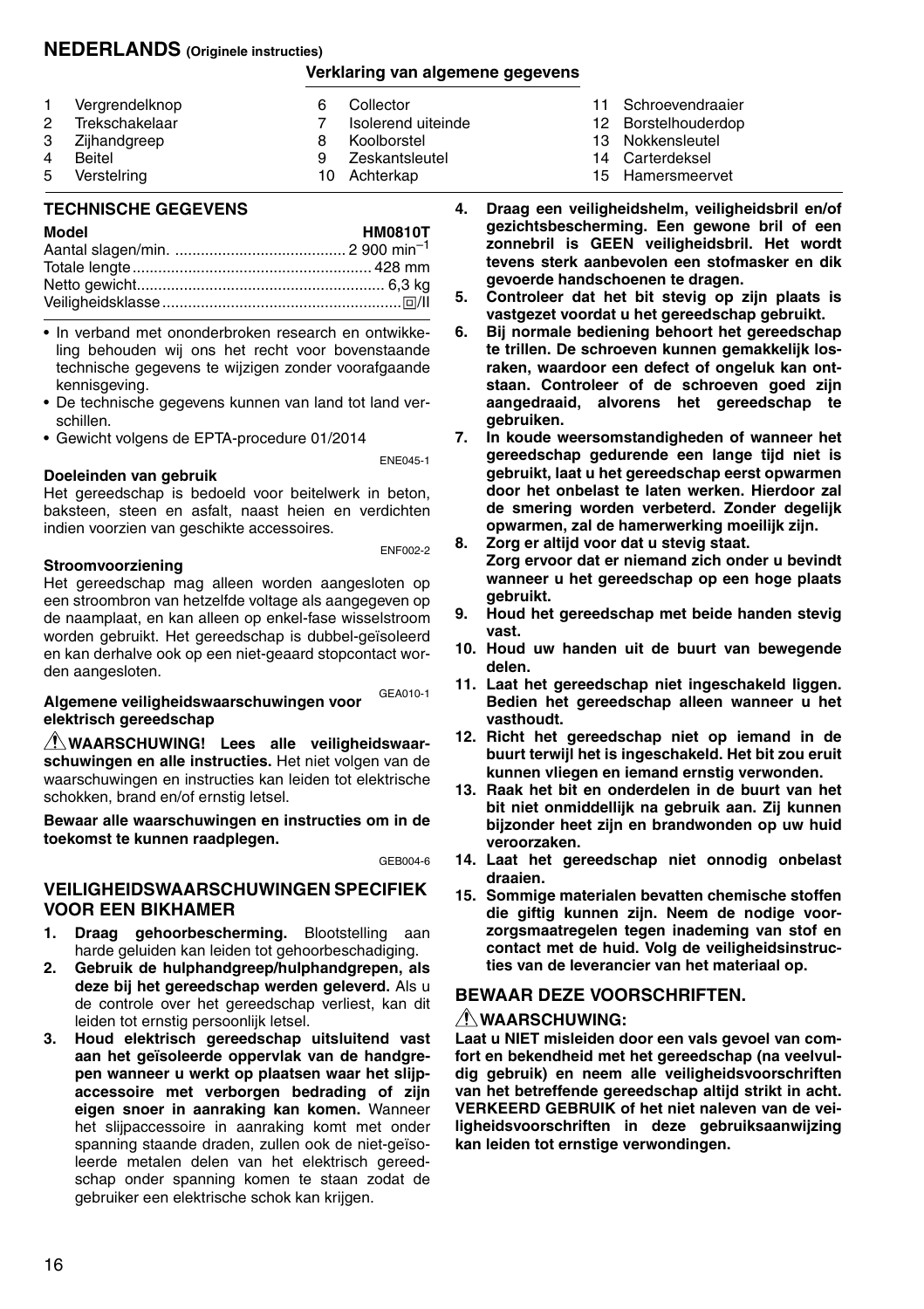#### **BESCHRIJVING VAN DE FUNCTIES**

#### **LET OP:**

• Controleer altijd of het gereedschap is uitgeschakeld en zijn stekker uit het stopcontact is verwijderd alvorens de functies op het gereedschap te controleren of af te stellen.

#### **Werking van de schakelaar (Fig. 1)**

#### **LET OP:**

• Alvorens het netsnoer op het stopcontact aan te sluiten, dient u altijd te controleren of de trekschakelaar behoorlijk werkt en bij loslaten onmiddellijk naar de "OFF" positie terugkeert.

Men drukt, voor het starten, simpelweg de trekschakelaar in. Laat deze trekschakelaar los voor het stoppen.

Voor continuë werking, drukt u de trekschakelaar in en dan drukt u de vergrendelknop in.

Om de machine vanuit deze vergrendelde stand te stoppen, de trekschakelaar volledig indrukken en deze dan loslaten.

#### **INEENZETTEN**

#### **LET OP:**

• Zorg altijd dat het gereedschap is uitgeschakeld en zijn stekker uit het stopcontact is verwijderd alvorens enig werk aan het gereedschap uit te voeren.

#### **Installeren van de zijhandgreep (hulphandgreep) (Fig. 2)**

U kunt de zijhandgreep op de gewenste positie plaatsen en het gereedschap met gemak bedienen in elke positie. Draai de zijhandgreep los naar links, plaats hem in de gewenste positie en draai hem weer stevig naar rechts vast.

#### **Hamersmeervet (optionele accessoire)**

Smeer van tevoren een beetje hamersmeervet (ongeveer 0,5 tot 1 gram) op de kop van de beitelschacht. Met een aldus ingevette beitelhouderkop zal het gereedschap beter werken en langer meegaan.

#### **Installeren of verwijderen van de beitel (Fig. 3 en 4)**

Trek de verstelring helemaal naar beneden en steek de beitel zo diep mogelijk in de beitelhouder. Laat de verstelring los; de verstelring zal automatisch naar zijn oorspronkelijke positie terugkeren, zodat de beitel wordt vastgezet. Probeer de beitel na het installeren eruit te trekken om te controleren of deze goed vastzit.

Om de beitel te verwijderen, trekt u de verstelring helemaal naar beneden en dan trekt u de beitel eruit.

#### **BEDIENING**

#### **Afbikken / Beitelen / Slopen**

Houd het gereedschap met beide handen stevig vast. Schakel het gereedschap vervolgens in en oefen slechts zoveel druk uit dat het gereedschap op dezelfde plaats blijft. Door grote kracht op het gereedschap uit te oefenen, verloopt het werk niet sneller.

#### **ONDERHOUD**

#### **LET OP:**

- Zorg altijd dat het gereedschap is uitgeschakeld en niet op een stopcontact is aangesloten voordat u begint met inspectie of onderhoud.
- Gebruik nooit benzine, wasbenzine, thinner, alcohol en dergelijke. Hierdoor het verkleuring, vervormingen en barsten worden veroorzaakt.

#### **De koolborstels vervangen (Fig. 5, 6 en 7)**

Wanneer het isolerende harsuiteinde in de koolborstels zo ver versleten is dat het met de collector in aanraking komt, zal de motor automatisch afslaan. In zo'n geval moet u beide koolborstels vervangen. Houd de koolborstels schoon zodat ze vlot in de houders glijden. Beide koolborstels dienen tegelijkertijd te worden vervangen. Gebruik uitsluitend identieke koolborstels.

Verwijder met behulp van een zeskantsleutel de achterkap.

Verwijder de borstelhouderdoppen met een schroevendraaier. Haal de versleten koolborstels eruit, schuif de nieuwe erin, en draai de borstelhouderdoppen goed vast.

#### **Smeren (Fig. 8 en 9)**

Het is niet nodig dit gereedschap iedere uur of iedere dag te smeren omdat het is uitgerust met een gesloten smeersysteem. U moet het gereedschap opnieuw smeren na iedere zes maanden gebruiksduur. Stuur het hele gereedschap naar een erkend Makita-servicecentrum om te worden gesmeerd. Indien de omstandigheden echter vereisen dat u het gereedschap zelf smeert, gaat u als volgt te werk.

Start het gereedschap en laat het enkele minuten lang warm lopen. Schakel het gereedschap vervolgens uit en verbreek de aansluiting op het lichtnet.

Verwijder met de losverkrijgbare Makita nokkensleutel 35 de carterdeksel (optionele accessoire). Plaats het gereedschap op een tafel met het beiteleinde naar boven, zodat het oude smeervet in het carter wordt verzameld.

Verwijder dit oude smeervet en vervang het door 30 g vers smeervet. Gebruik uitsluitend het los verkrijgbare, originele hamersmeervet van Makita. Indien u meer dan de aangegeven hoeveelheid smeervet (ongeveer 30 g) toevoegt, kunnen storingen optreden in het hameren, of in de werking van het gereedschap. Vul derhalve uitsluitend bij met de aangegeven hoeveelheid smeervet.

Draai daarna met de nokkensleutel de carterdeksel weer vast.

#### **LET OP:**

• Denk eraan de carterdeksel niet te stevig vast te draaien. De dop is gemaakt van hars en is derhalve breekbaar.

Om de VEILIGHEID en BETROUWBAARHEID van het product te handhaven, dienen alle reparaties en alle andere onderhoudswerkzaamheden of afstellingen te worden uitgevoerd door een erkend Makita Servicecentrum, en dat uitsluitend met gebruik van Makita vervangingsonderdelen.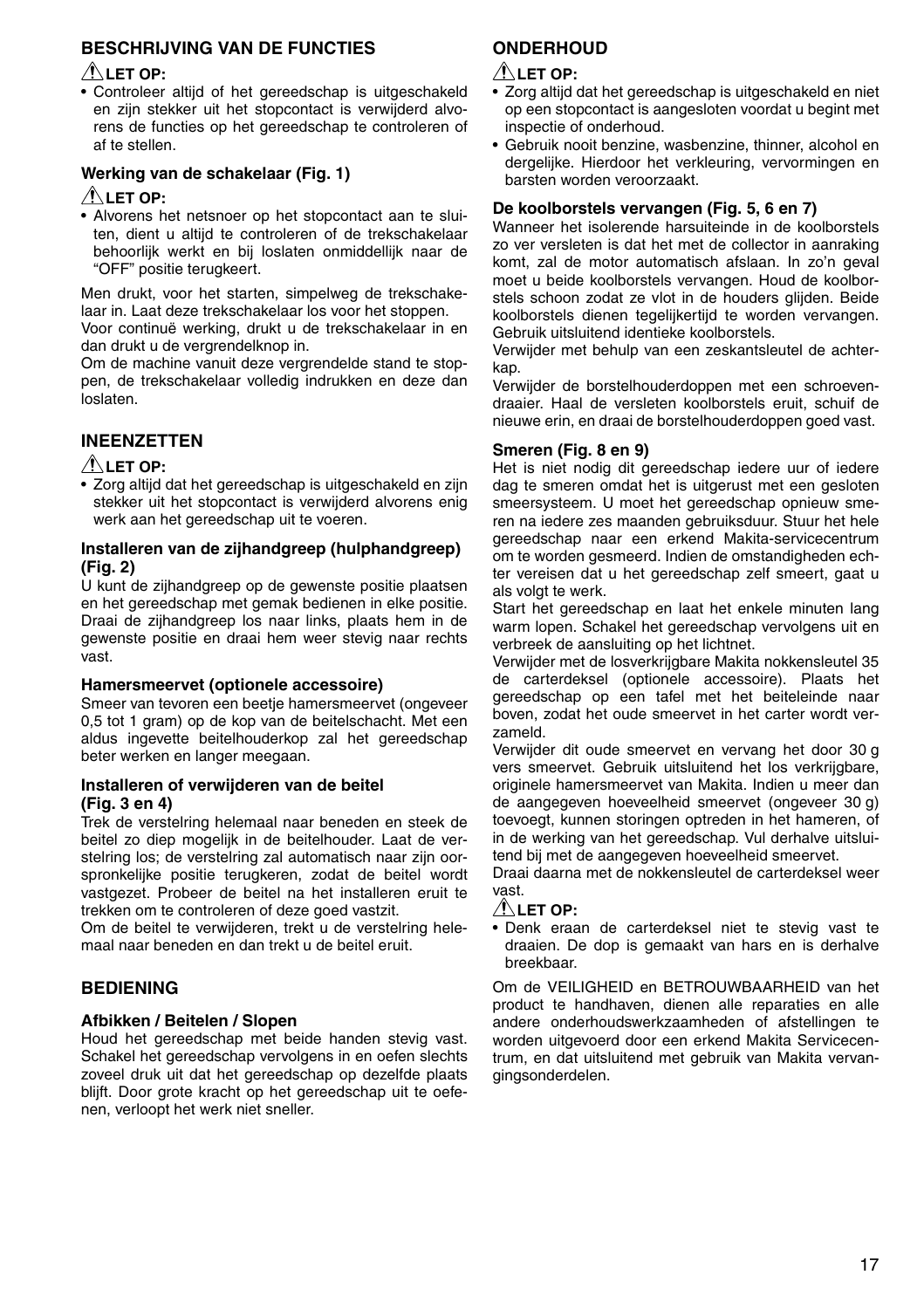#### **OPTIONELE ACCESSOIRES**

#### **LET OP:**

• Deze accessoires of hulpstukken worden aanbevolen voor gebruik met het Makita gereedschap dat in deze gebruiksaanwijzing is beschreven. Bij gebruik van andere accessoires of hulpstukken bestaat er gevaar voor persoonlijke verwonding. Gebruik de accessoires of hulpstukken uitsluitend voor hun bestemde doel.

Raadpleeg het dichtstbijzijnde Makita Servicecentrum voor verder advies of bijzonderheden omtrent deze accessoires.

- Puntbeitel
- Koudbeitel
- Bikbeitel
- Kleispade
- Groefbeitel
- Stamper
- Busgereedschap
- Massastaaf-adapter
- Nokkensleutel
- Zeskantsleutel
- Veiligheidsbril
- Hamersmeervet
- Draagkist
- Hamersmeervet

#### **OPMERKING**

• Sommige onderdelen in deze lijst kunnen bij het gereedschap zijn meeverpakt als standaard-accessoires. Deze kunnen van land tot land verschillen.

ENG905-1

#### **Geluidsniveau**

De typisch, A-gewogen geluidsniveaus vastgesteld volgens EN60745-2-6:

Geluidsdrukniveau (L<sub>nA</sub>): 92 dB (A) Geluidsenergie-niveau (L<sub>WA</sub>): 103 dB (A) Onnauwkeurigheid (K): 3 dB (A)

ENG907-1

#### **OPMERKING:**

- De opgegeven geluidsemissiewaarde(n) is/zijn gemeten volgens een standaardtestmethode en kan/kunnen worden gebruikt om dit gereedschap te vergelijken met andere gereedschappen.
- De opgegeven geluidsemissiewaarde(n) kan/kunnen ook worden gebruikt voor een beoordeling vooraf van de blootstelling.

#### **WAARSCHUWING:**

- **Draag gehoorbescherming.**
- **De geluidsemissie tijdens het gebruik van het elektrisch gereedschap in de praktijk kan verschillen van de opgegeven waarde(n) afhankelijk van de manier waarop het gereedschap wordt gebruikt, met name van het soort werkstuk waarmee wordt gewerkt.**
- **Zorg ervoor dat veiligheidsmaatregelen worden getroffen ter bescherming van de gebruiker die zijn gebaseerd op een schatting van de blootstelling onder praktijkomstandigheden (rekening houdend met alle fasen van de bedrijfscyclus, zoals de tijdsduur gedurende welke het gereedschap is uitgeschakeld en stationair draait, naast de ingeschakelde tijdsduur).**

#### **Trilling**

De totaalwaarde van de trillingen (triaxiale vectorsom) vastgesteld volgens EN60745-2-6:

Toepassing: beitelen Trillingsemissie ( $a_{h,CHea}$ ): 14,0 m/s<sup>2</sup> Onnauwkeurigheid (K): 1,5 m/s<sup>2</sup>

#### **OPMERKING:**

- De totale trillingswaarde(n) is/zijn gemeten volgens een standaardtestmethode en kan/kunnen worden gebruikt om dit gereedschap te vergelijken met andere gereedschappen.
- De opgegeven totale trillingswaarde(n) kan/kunnen ook worden gebruikt voor een beoordeling vooraf van de blootstelling.

#### **WAARSCHUWING:**

- **De trillingsemissie tijdens het gebruik van het elektrisch gereedschap in de praktijk kan verschillen van de opgegeven waarde(n) afhankelijk van de manier waarop het gereedschap wordt gebruikt, met name van het soort werkstuk waarmee wordt gewerkt.**
- **Zorg ervoor dat veiligheidsmaatregelen worden getroffen ter bescherming van de gebruiker die zijn gebaseerd op een schatting van de blootstelling onder praktijkomstandigheden (rekening houdend met alle fasen van de bedrijfscyclus, zoals de tijdsduur gedurende welke het gereedschap is uitge**schakeld en stationair draait, naast **ingeschakelde tijdsduur).**

#### **EG-VERKLARING VAN CONFORMITEIT**

#### **Alleen voor Europese landen**

De EG-verklaring van conformiteit is bijgesloten als Aanhangsel A bij deze gebruiksaanwijzing.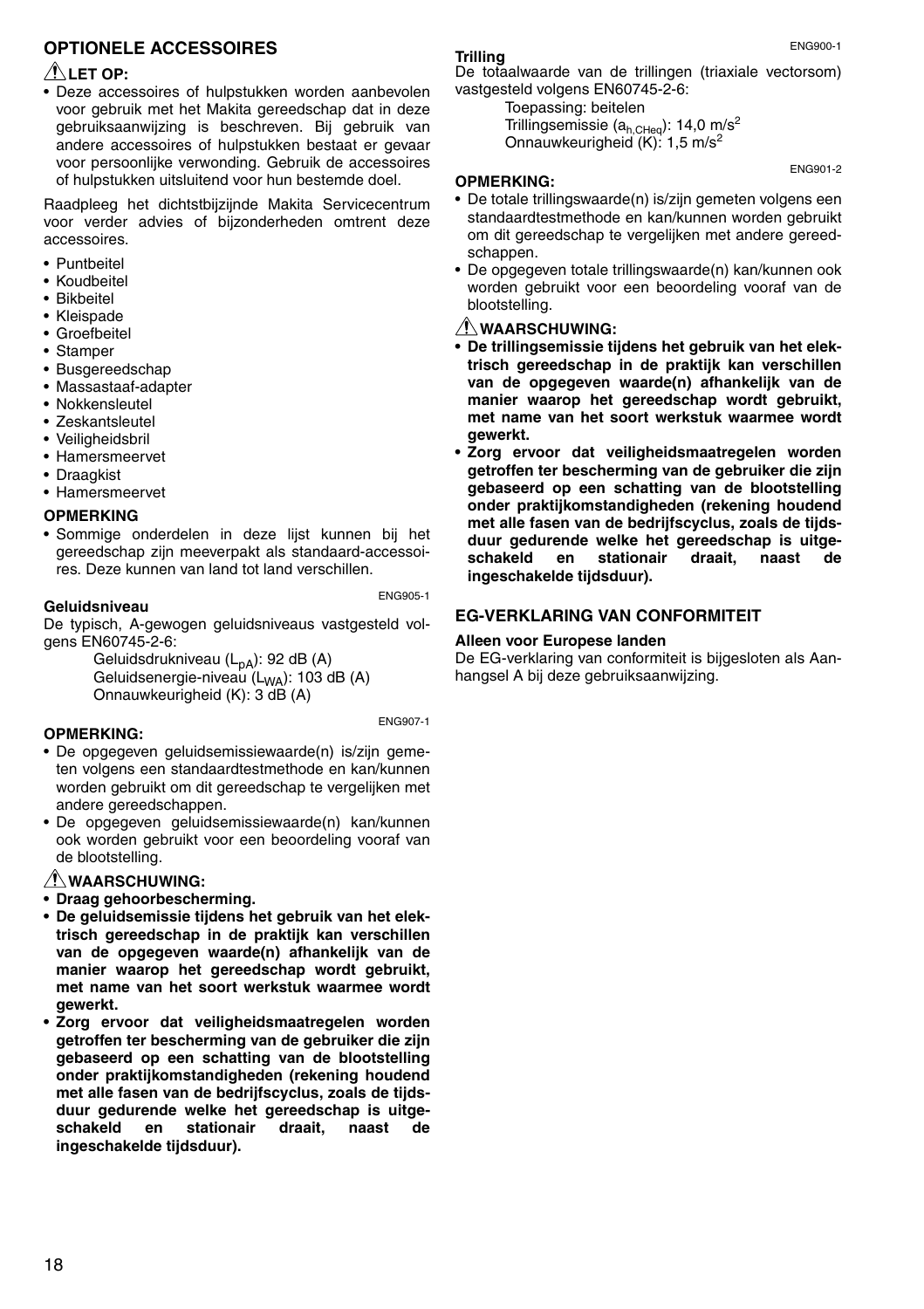#### **ESPAÑOL (Instrucciones originales)**

#### **Explicación de los dibujos**

8 Escobilla de carbón<br>9 Llave bexagonal Llave hexagonal 10 Cubierta trasera

- 1 Botón de bloqueo<br>2 Interruptor de gati 6 Conmutador<br>7 Punta aislant 7 Punta aislante<br>8 Escobilla de ca
- 2 Interruptor de gatillo<br>3 Empuñadura lateral 3 Empuñadura lateral
- 
- 4 Implemento<br>5 Anillo para d 5 Anillo para cambio de ángulo

#### **ESPECIFICACIONES**

| Modelo | <b>HM0810T</b> |
|--------|----------------|
|        |                |
|        |                |
|        |                |
|        |                |

- Debido a un programa continuo de investigación y desarrollo, las especificaciones aquí dadas están sujetas a cambios sin previo aviso.
- Las especificaciones pueden ser diferentes de país a país.
- Peso de acuerdo con el procedimiento EPTA 01/2014

ENE045-1

#### **Uso previsto**

La herramienta ha sido prevista para trabajo de cincelado en cemento, ladrillo, piedra y asfalto, así como también para perforación y compactación con los accesorios apropiados.

#### **Alimentación**

ENF002-2

La herramienta solamente debe ser conectada a una fuente de alimentación de la misma tensión que la indicada en la placa de características, y solamente puede ser utilizada con alimentación de CA monofásica. La herramienta está doblemente aislada y, por consiguiente, también puede utilizarse con tomas de corriente sin conductor de puesta a tierra.

#### GEA010-1

#### **Advertencias de seguridad generales para herramientas eléctricas**

**¡ADVERTENCIA! Lea todas las advertencias de seguridad y todas las instrucciones.** Si no sigue todas las advertencias e instrucciones podrá ocasionar una descarga eléctrica, un incendio y/o heridas graves.

**Guarde todas las advertencias e instrucciones para futuras referencias.**

GEB004-6

#### **ADVERTENCIAS DE SEGURIDAD PARA MARTILLO**

- **1. Póngase protectores de oídos.** La exposición al ruido puede producir pérdida auditiva.
- **2. Utilice el mango(s) auxiliar, si se suministra con la herramienta.** Una pérdida del control puede ocasionar heridas personales.
- **3. Cuando realice una operación en la que el accesorio de corte pueda entrar en contacto con cableado oculto o con su propio cable, sujete la herramienta eléctrica por las superficies de asimiento aisladas.** El contacto con un cable con corriente hará que la corriente circule por las partes metálicas expuestas de la herramienta y podrá electrocutar al operario.
- 11 Destornillador
- 12 Tapón del portaescobillas
- 13 Llave de pivotes<br>14 Tapa del cigüeña
- Tapa del cigüeñal
- 15 Grasa para martillo
- **4. Póngase casco rígido (casco de seguridad), gafas de seguridad y/o máscara facial. Las gafas normales o de sol NO sirven para proteger los ojos. También es muy recomendado que utilice una máscara contra el polvo y guantes bien almohadillados.**
- **5. Asegúrese de que el implemento esté bien sujeto antes iniciar la operación.**
- **6. La herramienta ha sido diseñada para que produzca vibración en operación normal. Los tornillos pueden aflojarse fácilmente, pudiendo ocasionar una rotura o accidente. Compruebe el apriete de los tornillos cuidadosamente antes de iniciar la operación.**
- **7. En tiempo frío o cuando la herramienta no haya sido utilizada durante largo tiempo, deje calentar la herramienta durante un rato haciéndola funcionar sin carga. Esto agilizará la lubricación. Sin un calentamiento apropiado, la operación de percusión resultará difícil de realizar.**
- **8. Asegúrese siempre de que tiene suelo firme. Asegúrese de que no haya nadie debajo cuando utilice la herramienta en lugares altos.**
- **9. Sujete la herramienta firmemente con ambas manos.**
- **10. Mantenga las manos alejadas de las partes en movimiento.**
- **11. No deje la herramienta en marcha. Tenga en marcha la herramienta solamente cuando la tenga en la mano.**
- **12. No apunte la herramienta hacia nadie en el lugar cuando la esté utilizando. El implemento podría salir disparado y herir a alguien seriamente.**
- **13. No toque el implemento ni partes cercanas a él inmediatamente después de la operación; podrán estar muy calientes y quemarle la piel.**
- **14. No utilice la herramienta en vacío innecesariamente.**
- **15. Algunos materiales contienen sustancias químicas que podrán ser tóxicas. Tenga precaución para evitar la inhalación de polvo y el contacto con la piel. Siga los datos de seguridad del abastecedor del material.**

#### **GUARDE ESTAS INSTRUCCIONES.**

#### **ADVERTENCIA:**

**NO deje que la comodidad o familiaridad con el producto (a base de utilizarlo repetidamente) sustituya la estricta observancia de las normas de seguridad para el producto en cuestión. El MAL USO o el no seguir las normas de seguridad establecidas en este manual de instrucciones podrá ocasionar graves heridas personales.**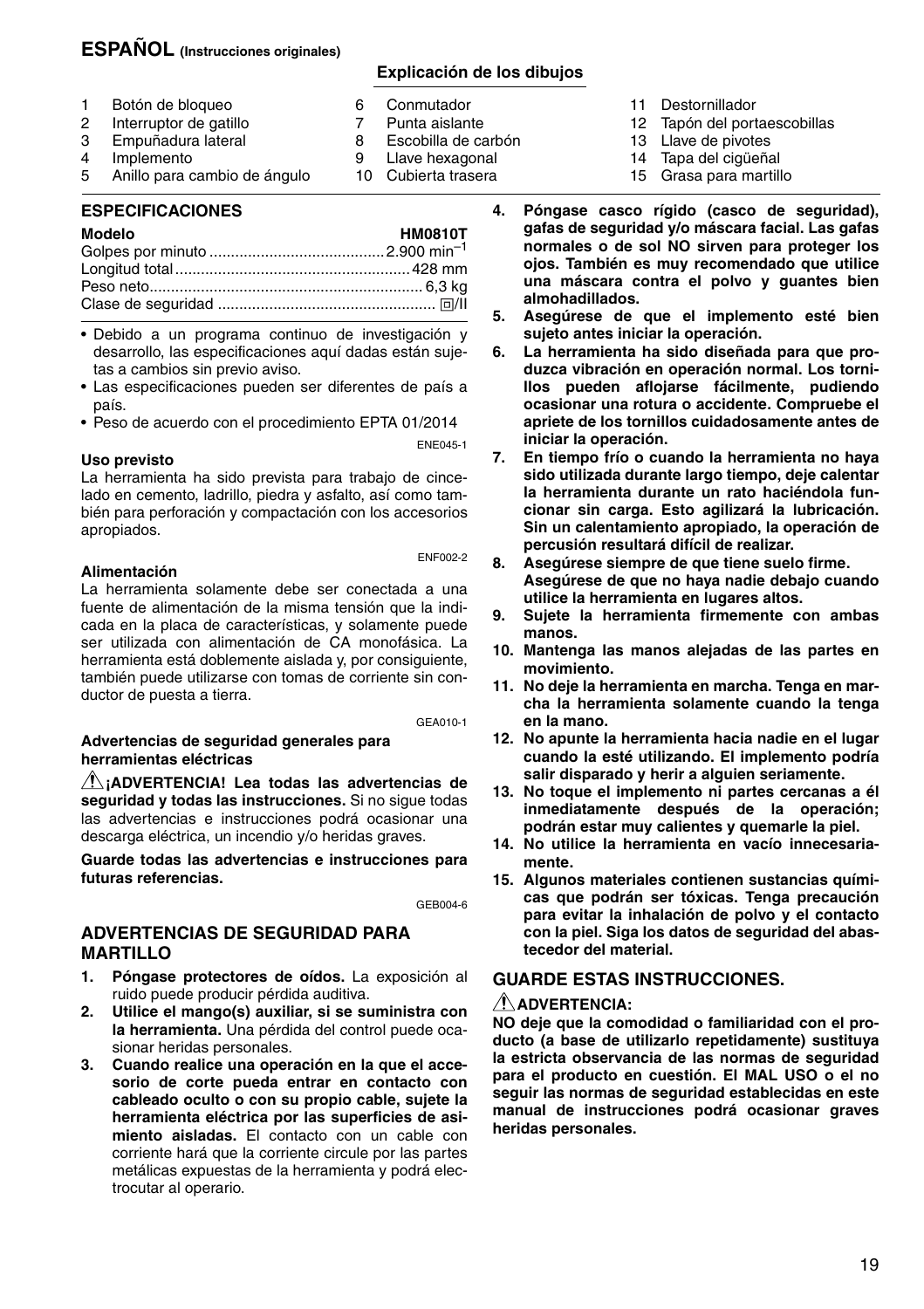#### **DESCRIPCIÓN DEL FUNCIONAMIENTO**

#### **PRECAUCIÓN:**

• Asegúrese siempre de que la herramienta esté apagada y desenchufada antes de intentar realizar cualquier tipo de ajuste o comprobación en la ella.

#### **Interruptor de encendido (Fig. 1)**

#### **PRECAUCIÓN:**

• Antes de enchufar la herramienta, siempre chequee para ver si el interruptor de gatillo trabaja correctamente y regresa a la posición "OFF" cuando lo suelta.

Para poner en funcionamiento la herramienta, presione simplemente el interruptor de gatillo. Suelte el interruptor de gatillo para detenerla.

Para una operación continua, presione el interruptor de gatillo y luego empuje el botón de bloqueo.

Para parar la herramienta cuando funciona en la posición de bloqueo, presione el interruptor de gatillo completamente y suéltelo.

#### **MONTAJE**

#### **PRECAUCIÓN:**

• Asegúrese siempre de que la herramienta esté apagada y desenchufada antes de intentar realizar cualquier trabajo en ella.

#### **Instalación de la empuñadura lateral (empuñadura auxiliar) (Fig. 2)**

La empuñadura lateral bascula hacia cualquier lado, permitiendo un manejo fácil de la herramienta en cualquier posición. Afloje la empuñadura lateral girándola hacia la izquierda, bascúlela en la posición deseada y luego apriétela girándola hacia la derecha.

#### **Grasa para implementos (accesorio opcional)**

Cubra la cabeza de la espiga del implemento antes de la tarea con una pequeña cantidad de grasa para implementos (aprox. 0,5 – 1 gramo). Esta lubricación del mandril asegurará un accionamiento suave y una vida de servicio más larga.

**Montaje y desmontaje del implemento (Fig. 3 y 4)** Empuje hacia abajo el anillo de cambio de ángulo todo lo que dé de sí y meta a tope el implemento en el portaherramienta. Suelte el anillo para cambio de ángulo y éste volverá automáticamente a su posición original sujetando el implemento. Después de haber montado el implemento, asegúrese siempre de que esté firmemente sujetado tratando de sacarlo.

Para desmontar el implemento, empuje hacia abajo el anillo para cambio de ángulo todo lo que dé sí y saque el implemento.

#### **OPERACIÓN**

#### **Cincelado/Tallado/Demolición**

Sostenga firmemente la herramienta con ambas manos. Conecte la alimentación de la herramienta y aplique un poco de presión en la herramienta para que no salte. Si se presiona demasiado la herramienta no se aumentará la eficacia.

### **MANTENIMIENTO**

#### **PRECAUCIÓN:**

- Cerciórese siempre de que la herramienta está apagada y desenchufada antes de emprender cualquier tarea de inspección o mantenimiento.
- No utilice nunca gasolina, bencina, disolvente, alcohol o similares. Podría producir descoloración, deformación o grietas.

#### **Sustitución de escobillas de carbón (Fig. 5, 6 y 7)**

Cuando la punta aislante de resina, dentro de la escobilla de carbón, queda expuesta a contacto con el conmutador, apagará automáticamente el motor. Cuando esto ocurre, es preciso cambiar ambas escobillas de carbón. Mantenga las escobillas de carbón limpias y libres para encajarse en sus soportes. Ambas escobillas de carbón deben cambiarse al mismo tiempo. Utilice exclusivamente escobillas de carbón idénticas.

Utilice un llave hexagonal para quitar la cubierta trasera. Utilice un destornillador para retirar las tapas del portaescobillas. Saque las escobillas de carbón gastadas, inserte las nuevas y apriete las tapas del portaescobillas.

#### **Lubricación (Fig. 8 y 9)**

Esta herramienta no necesita lubricación horaria ni diaria porque tiene un sistema de lubricación relleno de grasa. Deberá lubricarse otra vez después de cada 6 meses de operación. Envíe la herramienta completa al Centro de servicio autorizado o fábrica Makita para que le hagan este servicio de lubricación. Sin embargo, si las circunstancias requieren que sea usted mismo el que la lubrique, proceda de la forma siguiente.

Haga funcionar la herramienta durante varios minutos para que se caliente. Apague la herramienta y desenchúfela.

Quite la tapa del cigüeñal usando una llave 35 de pivotes de Makita (accesorio opcional). Apoye la herramienta en la mesa con la punta mirando hacia arriba. Esto hará que la grasa vieja se junte dentro de la caja del cigüeñal.

Quite la grasa vieja que haya dentro y cámbiela por nueva (30 g). Use solamente grasa para martillo Makita genuina (accesorio opcional). Echando más grasa de la cantidad especificada (aprox. 30 g) puede redundar en martilleo defectuoso o que la herramienta no funcione bien. Eche solamente la cantidad de grasa especificada. Vuelva a colocar la tapa del cigüeñal y apriete con la llave de pivotes.

#### **PRECAUCIÓN:**

• No apriete la tapa del cigüeñal con demasiada fuerza. Está hecha de resina y se podría romper.

Para mantener la SEGURIDAD y la FIABILIDAD del producto, las reparaciones y cualquier otro mantenimiento o ajuste deberán ser realizados por los centros de servicio autorizado de Makita, siempre con piezas de repuesto de Makita.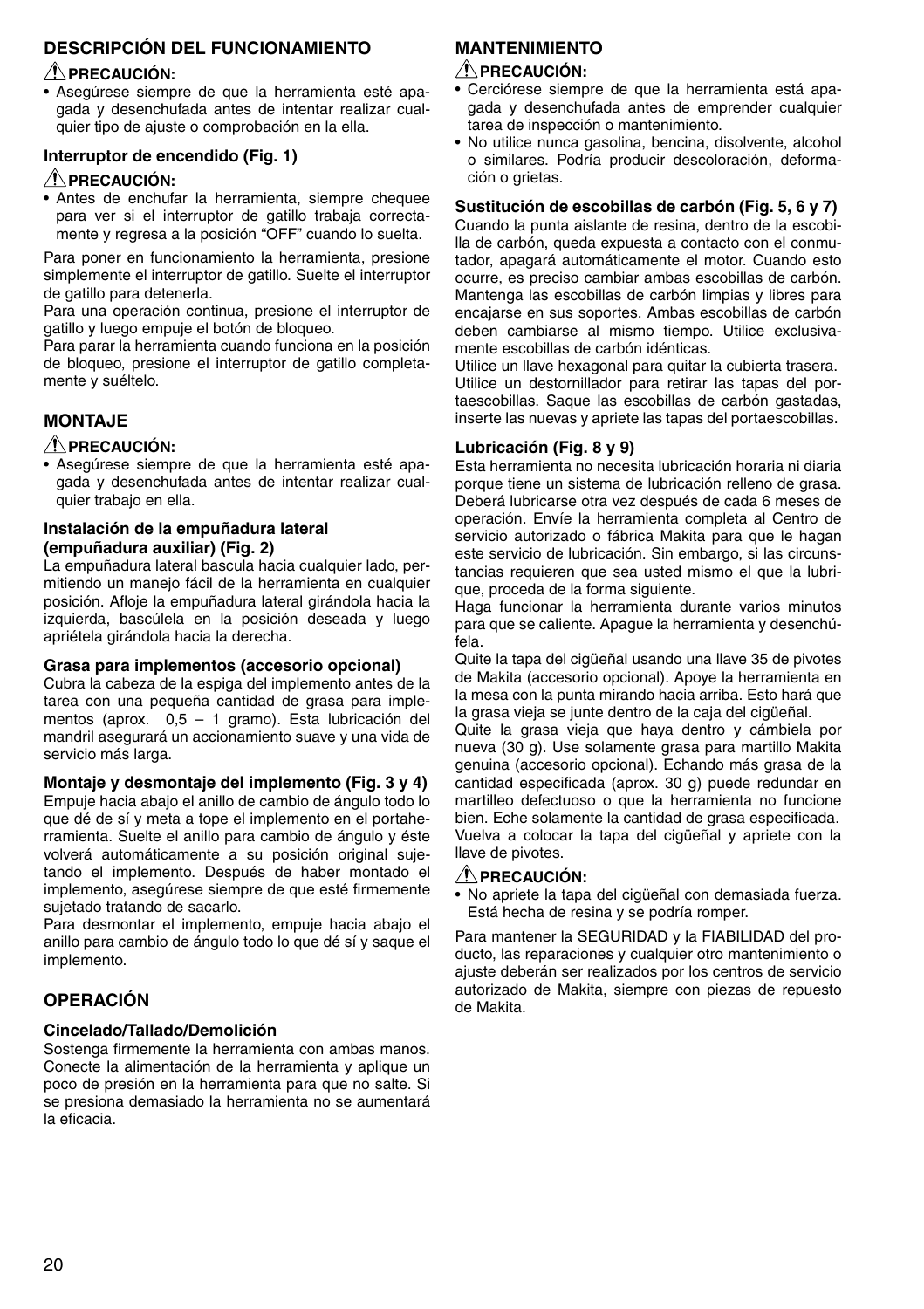#### **ACCESORIOS OPCIONALES**

#### **PRECAUCIÓN:**

• Estos accesorios o aditamentos están recomendados para su uso con la herramienta Makita especificada en este manual. El uso de cualquier otro accesorio o aditamento puede suponer un riesgo de lesiones personales. Utilice el accesorio o aditamento exclusivamente para su uso declarado.

Si necesita información más detallada sobre estos accesorios, consulte con su centro local de servicio de Makita.

- Barrena de punta en ángulo diédrico
- Cortafrío
- Cincel desincrustador
- Pala de arcilla
- Cincel ranurador
- Apisonador
- Herramienta de buje
- Adaptador de varilla de conexión a tierra
- Llave de pivotes
- Llave hexagonal
- Gafas de seguridad
- Grasa para martillo
- Maletín de transporte
- Grasa para implementos

#### **NOTA:**

• Algunos elementos de la lista podrán estar incluidos en el paquete de la herramienta como accesorios estándar. Pueden variar de un país a otro.

#### ENG905-1

**Ruido**

El nivel de ruido A-ponderado típico determinado de acuerdo con la norma EN60745-2-6:

Nivel de presión sonora  $(L_{pA})$ : 92 dB (A) Nivel de potencia sonora  $(L_{WA})$ : 103 dB (A) Error (K): 3 dB (A)

ENG907-1

#### **NOTA:**

- El valor (o los valores) de emisión de ruido declarado ha sido medido de acuerdo con un método de prueba estándar y se puede utilizar para comparar una herramienta con otra.
- El valor (o valores) de emisión de ruido declarado también se puede utilizar en una valoración preliminar de exposición.

#### **ADVERTENCIA:**

- **Póngase protectores para oídos.**
- **La emisión de ruido durante la utilización real de la herramienta eléctrica puede variar del valor (o los valores) de emisión declarado dependiendo de las formas en las que la herramienta sea utilizada, especialmente qué tipo de pieza de trabajo se procesa.**
- **Asegúrese de identificar medidas de seguridad para proteger al operario que estén basadas en una estimación de la exposición en las condiciones reales de utilización (teniendo en cuenta todas las partes del ciclo operativo como las veces cuando la herramienta está apagada y cuando está funcionando en vacío además del tiempo de gatillo).**

#### **Vibración**

El valor total de la vibración (suma de vectores triaxiales) determinado de acuerdo con la norma EN60745-2-6:

Modo tarea: cincelado Emisión de vibración ( $a_{h,CHen}$ ): 14,0 m/s<sup>2</sup> Error  $(K)$ : 1.5 m/s<sup>2</sup>

#### **NOTA:**

- El valor (o los valores) total de emisión de vibración declarado ha sido medido de acuerdo con un método de prueba estándar y se puede utilizar para comparar una herramienta con otra.
- El valor (o los valores) total de emisión de vibración declarado también se puede utilizar en una valoración preliminar de exposición.

#### **ADVERTENCIA:**

- **La emisión de vibración durante la utilización real de la herramienta eléctrica puede variar del valor (o los valores) de emisión declarado dependiendo de las formas en las que la herramienta sea utilizada, especialmente qué tipo de pieza de trabajo se procesa.**
- **Asegúrese de identificar medidas de seguridad para proteger al operario que estén basadas en una estimación de la exposición en las condiciones reales de utilización (teniendo en cuenta todas las partes del ciclo operativo como las veces cuando la herramienta está apagada y cuando está funcionando en vacío además del tiempo de gatillo).**

#### **DECLARACIÓN CE DE CONFORMIDAD**

#### **Sólo para países europeos**

La declaración CE de conformidad está incluida como Anexo A de este manual de instrucciones.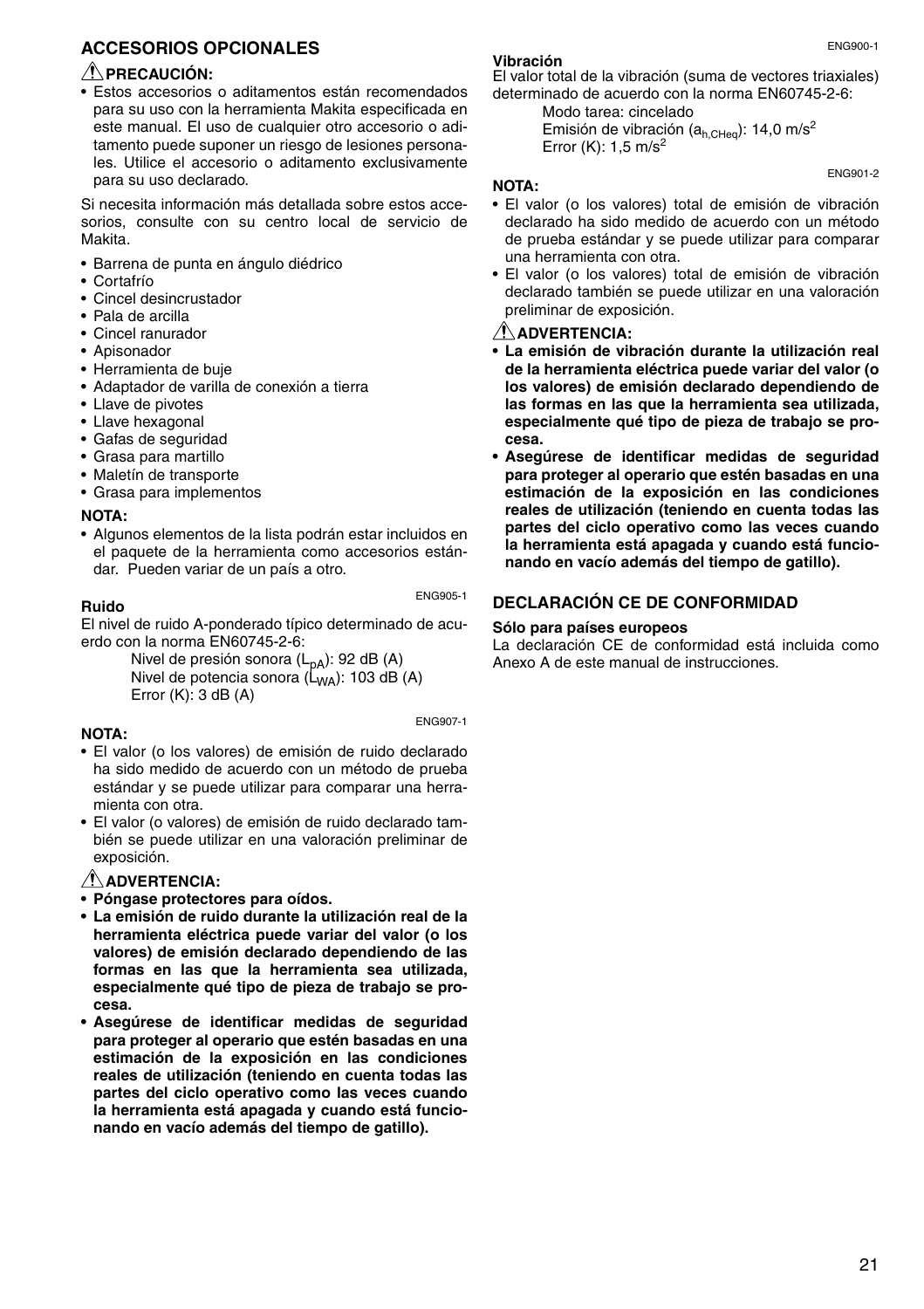#### **PORTUGUÊS (Instruções originais)**

#### **Explicação geral**

| $\mathbf{1}$ | Botão de bloqueio        | 6 | Comutador         |
|--------------|--------------------------|---|-------------------|
|              | 2 Gatilho do interruptor |   | Ponta isolante    |
|              | 3 Punho lateral          | 8 | Escova de carvão  |
| 4            | Broca                    | 9 | Chave hexagonal   |
|              | 5 Anel de mudança        |   | 10 Tampa traseira |

#### **ESPECIFICAÇÕES**

| <b>Modelo</b> | <b>HM0810T</b> |
|---------------|----------------|
|               |                |
|               |                |
|               |                |
|               |                |

• Devido a um programa contínuo de pesquisa e desenvolvimento, estas especificações podem ser alteradas sem aviso prévio.

• As especificações podem variar de país para país.

• Peso de acordo com o Procedimento 01/2014 da EPTA (European Power Tool Association)

**Utilização pretendida**

ENE045-1

A ferramenta foi concebida para trabalhos de cinzelamento em betão, tijolos, pedras e asfalto assim como perfuração e compactação utilizando os acessórios apropriados.

#### **Alimentação**

ENF002-2

A ferramenta só deve ser ligada a uma fonte de alimentação com a mesma voltagem da indicada na placa de características e só funciona com alimentação CA monofásica. Tem um sistema de isolamento duplo e pode, por isso, utilizar tomadas sem ligação à terra.

GEA010-1

#### **Avisos gerais de segurança para ferramentas eléctricas**

**AVISO! Leia todos os avisos de segurança e todas as instruções.** O não cumprimento de todos os avisos e instruções pode originar choque eléctrico, incêndio e/ou ferimentos graves.

**Guarde todos os avisos e instruções para futuras referências.**

GEB004-6

#### **AVISOS DE SEGURANÇA PARA O MARTELO**

- **1. Use protectores para os ouvidos.** A exposição ao ruído pode causar perda de audição.
- **2. Utilize a(s) pega(s) auxiliar(es), se fornecida(s) com a ferramenta.** A perda de controlo pode causar danos pessoais.
- **3. Segure a ferramenta pelas partes isoladas ao executar uma operação onde a ferramenta de corte possa tocar em fios ocultos ou no seu próprio fio.** O contacto com um fio "ligado" carregará as partes metálicas da ferramenta e causará choque eléctrico no operador.
- 11 Chave de parafusos
- 12 Tampa do porta-escovas
- 13 Chave de porcas
- 14 Tampa do excêntrico
- 15 Lubrificante para martelo
- **4. Use um capacete (de segurança), óculos de segurança e/ou uma máscara para a cara. Óculos normais ou de sol NÂO são óculos de segurança. Também se recomenda a utilização de máscara contra o pó e luvas almofadadas.**
- **5. Certifique-se de que a broca está bem presa antes de começar a operação.**
- **6. Em condições normais a ferramenta produz vibração. Os parafusos podem facilmente soltarem-se causando um acidente ou avaria. Verifique cuidadosamente o aperto dos parafusos antes da operação.**
- **7. Em tempo frio ou quando a ferramenta não foi utilizada durante muito tempo, deixe a ferramenta aquecer durante certo tempo antes de a utilizar. Para a lubrificar. Sem isso, a operação será difícil.**
- **8. Mantenha-se sempre em equilíbrio. Certifique-se que ninguém está por baixo quando trabalha em locais altos.**
- **9. Agarre na ferramenta firmemente com as duas mãos.**
- **10. Mantenha as mãos afastadas das partes rotativas.**
- **11. Não deixe a ferramenta funcionar. Só funcione com a ferramenta quando a estiver a agarrar.**
- **12. Não aponte a ferramenta a ninguém perto quando estiver a trabalhar. A broca pode soltarse e ferir alguém.**
- **13. Não toque na broca ou partes próximas depois da operação, podem estar quentes e queimar a sua pele.**
- **14. Não funcione com a ferramenta desnecessariamente sem carga.**
- **15. Alguns materiais contêm químicos que podem ser tóxicos. Tenha cuidado para evitar inalação de pó e contacto com a pele. Cumpra os dados de segurança do fornecedor do material.**

#### **GUARDE ESTAS INSTRUÇÕES.**

#### **AVISO:**

**NÃO permita que conforto ou familiaridade com o produto (adquirido com o uso repetido) substitua a aderência estrita às regras de segurança da ferramenta. MÁ INTERPRETAÇÃO ou não seguimento das regras de segurança estabelecidas neste manual de instruções pode causar danos pessoais sérios.**

### **DESCRIÇÃO DO FUNCIONAMENTO**

#### **PRECAUÇÃO:**

• Certifique-se sempre de que a ferramenta está desligada e com a ficha retirada da tomada antes de proceder a afinações ou de verificar o funcionamento respectivo.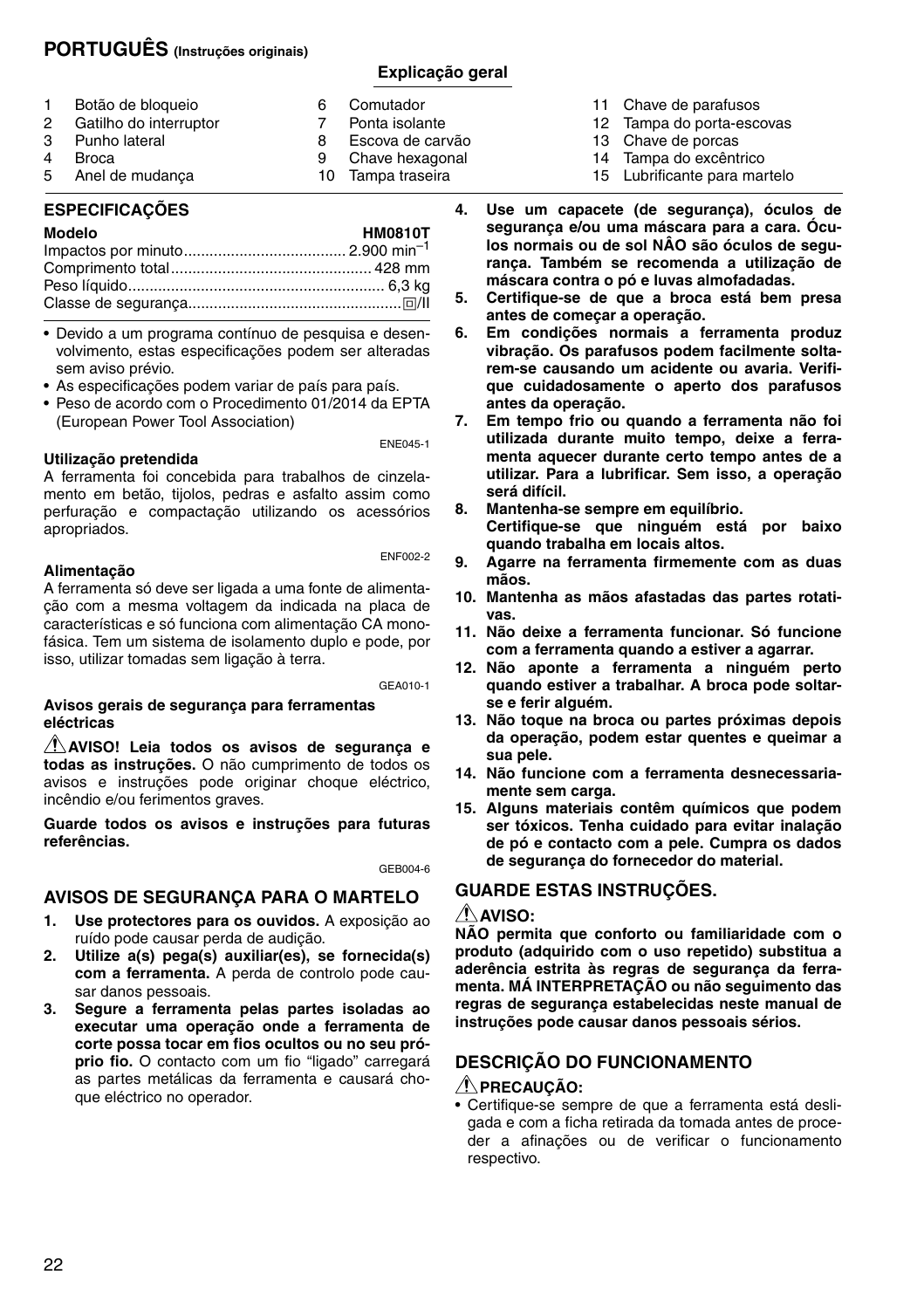#### **Interruptor (Fig. 1)**

#### **PRECAUÇÃO:**

• Antes de ligar a ferramenta à corrente, verifique sempre se o gatilho do interruptor funciona correctamente e regressa à posição "OFF" (desligado) quando o solta.

Para ligar a ferramenta basta carregar no gatilho. Solte-o para parar.

Para operação contínua, carregue no gatilho do interruptor e em seguida empurre o botão de bloqueio.

Para parar a ferramenta a partir da posição de bloqueio, carregue completamente no gatilho do interruptor e liberte-o em seguida.

#### **MONTAGEM**

#### **PRECAUÇÃO:**

• Certifique-se sempre de que a ferramenta está desligada e com a ficha retirada da tomada, antes de efectuar qualquer trabalho na ferramenta.

**Instalação do punho lateral (pega auxiliar) (Fig. 2)**

O punho lateral pode ser colocado em qualquer posição, permitindo assim um fácil manuseamento da ferramenta. Desaperte o punho lateral rodando-o para a esquerda, coloque-o na posição desejada e aperte-o rodando-o para a direita.

#### **Massa lubrificante de broca (acessório opcional)**

Revista previamente a cabeça da haste da broca com uma pequena quantidade de massa lubrificante de broca (cerca de 0,5 – 1 g). A lubrificação deste mandril garante acção suave e vida útil mais longa.

#### **Para colocar ou retirar a broca (Fig. 3 e 4)**

Empurre o anel de mudança completamente para baixo e coloque a broca na ferramenta o mais fundo possível. Liberte o anel de mudança que voltará imediatamente para a sua posição original para prender a broca. Depois da colocação, certifique-se sempre de que a broca está bem presa no seu lugar tentando puxá-la.

Para retirar a broca, empurre o anel de mudança completamente para baixo e tire a broca.

#### **OPERAÇÃO**

#### **Corte / Descasque / Demolição**

Segure a ferramenta firmemente com ambas as mãos. Ligue-a e exerça um pouco de pressão para que não salte. Não aumentará o rendimento da ferramenta se pressionar demasiado.

#### **MANUTENÇÃO**

#### **PRECAUÇÃO:**

- Antes de efectuar qualquer inspecção ou manutenção, desligue sempre a ferramenta e retire a ficha da tomada de corrente.
- Nunca utilize gasolina, benzina, diluente, álcool ou produtos semelhantes. Pode ocorrer a descoloração, deformação ou rachaduras.

#### **Substituir as escovas de carvão (Fig. 5, 6 e 7)**

Se a ponta isolante de resina existente dentro da escova de carvão entrar em contacto com o comutador, o motor pára automaticamente. Se isso acontecer, substitua ambas as escovas de carvão. Mantenha as escovas de carvão limpas e a deslizar livremente nos suportes. Deve substituir ambas as escovas de carvão ao mesmo tempo. Utilize apenas escovas de carvão idênticas.

Utilize uma chave hexagonal para remover a tampa traseira.

Utilize uma chave de parafusos para retirar as tampas do porta-escovas. Retire as escovas de carvão usadas, introduza escovas novas e prenda as tampas do portaescovas.

#### **Lubrificação (Fig. 8 e 9)**

Esta ferramenta não necessita de lubrificação horária ou diária pois tem um sistema de lubrificação incorporado. Deve ser lubrificada cada seis meses de operação. Envie a ferramenta completa para um centro de serviço autorizado ou de fábrica da Makita para este serviço de lubrificação. No entanto, se for necessário efectuar a lubrificação por si mesmo, prossiga como a seguir.

Ponha a ferramenta a funcionar durante uns minutos para aquecer. Desligue-a e retire a ficha da tomada.

Retire a tampa do excêntrico utilizando uma chave de porcas Makita 35 (acessório opcional). Coloque a ferramenta sobre uma bancada com a ponta da broca virada para cima para que a massa de lubrificação usada recolha à caixa do excêntrico.

Retire a massa de lubrificação usada e substitua-a por outra nova (30 gr.). Utilize só massa de lubrificação para martelo da Makita (acessório opcional). Colocar mais do que a quantidade especificada (aprox. 30 gr.) pode prejudicar o funcionamento ou avariar a ferramenta. Coloque só a quantidade recomendada de massa de lubrificação.

Volte a colocar a tampa do excêntrico e aperte com a chave de pinos.

#### **PRECAUÇÃO:**

• Não aperte excessivamente a tampa do excêntrico. É feita de resina e pode partir-se.

Para manter a SEGURANÇA e FIABILIDADE, as reparações e outras acções de manutenção ou ajustes devem ser executados pelos Centros de assistência autorizados da Makita, utilizando sempre peças de substituição Makita.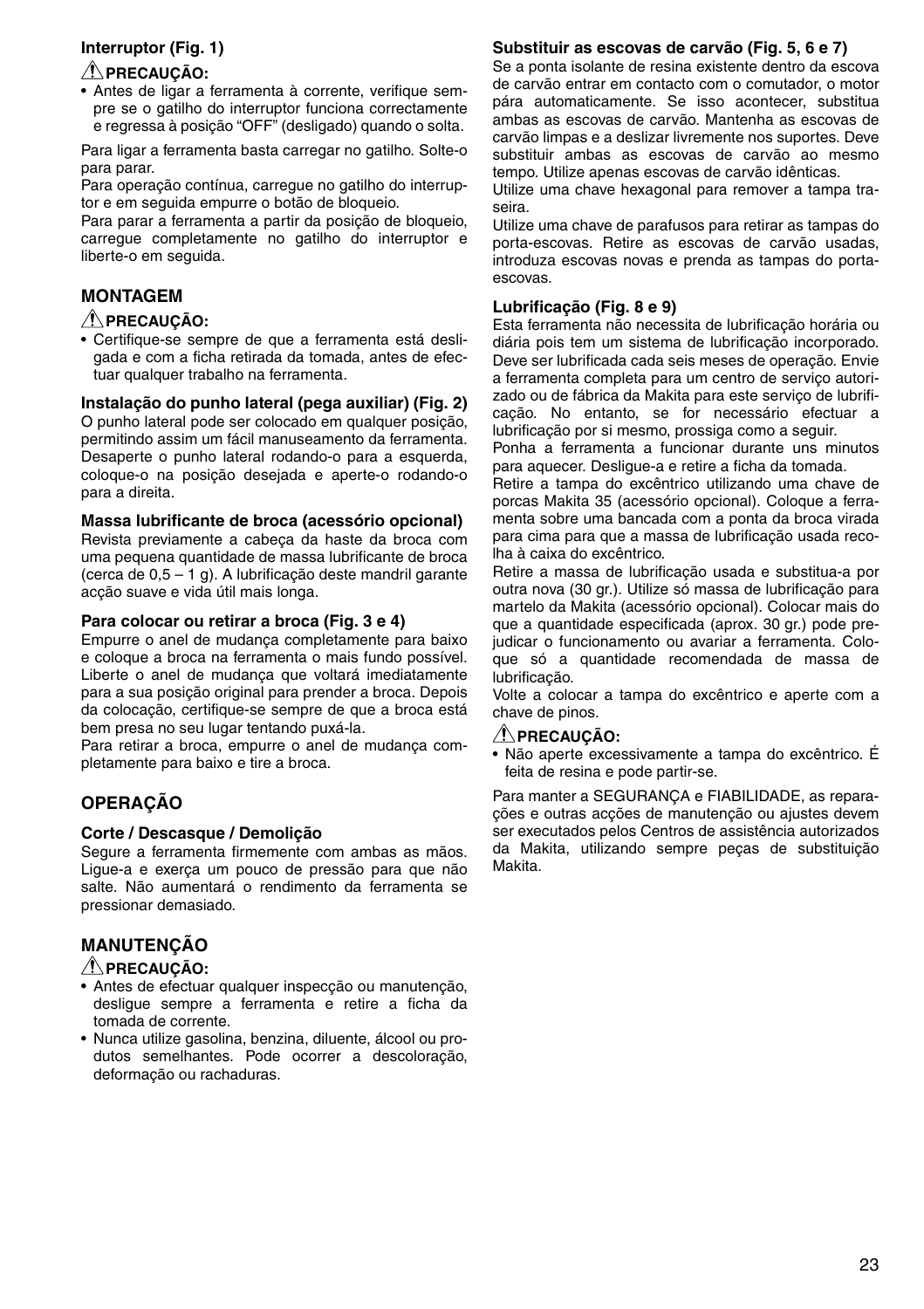#### **ACESSÓRIOS OPCIONAIS**

#### **PRECAUÇÃO:**

• Estes acessórios ou peças são recomendados para utilização com a ferramenta Makita especificada neste manual. A utilização de outros acessórios ou peças pode ser perigosa para as pessoas. Utilize apenas acessórios ou peças para os fins indicados.

Se precisar de ajuda para obter mais informações relativos a estes acessórios, entre em contacto com o centro de assistência Makita local.

- Ponteiro
- Cinzel para ferreiro
- Cinzel para descasque
- Pá para argila
- Cinzel para ranhuras
- Carcadeira
- Ferramentas para buchas
- Adaptador para vareta redonda
- Chave de porcas
- Chave hexagonal
- Óculos de segurança
- Lubrificante para martelo
- Mala para transporte
- Massa lubrificante de broca

#### **NOTA:**

• Alguns itens da lista podem estar incluídos na embalagem da ferramenta como acessórios padrão. Eles podem variar de país para país.

#### **Ruído**

ENG905-1

ENG907-1

A característica do nível de ruído A determinado de acordo com EN60745-2-6:

Nível de pressão de som (L<sub>pA</sub>): 92 dB (A) Nível do som  $(L_{WA})$ : 103 dB $(A)$ Variabilidade (K): 3 dB (A)

#### **NOTA:**

- O(s) valor(es) da emissão de ruído indicado(s) foi medido de acordo com um método de teste padrão e pode ser utilizado para comparar duas ferramentas.
- O(s) valor(es) da emissão de ruído indicado(s) pode também ser utilizado na avaliação preliminar da exposição.

#### **AVISO:**

- **Utilize protectores auriculares.**
- **A emissão de ruído durante a utilização real da ferramenta eléctrica pode diferir do(s) valor(es) indicado(s), dependendo das formas como a ferramenta é utilizada, especialmente o tipo de peça de trabalho que é processada.**
- **Certifique-se de identificar as medidas de segurança para protecção do operador que sejam baseadas em uma estimativa de exposição em condições reais de utilização (considerando todas as partes do ciclo de operação, tal como quando a ferramenta está desligada e quando está a funcionar em marcha lenta além do tempo de accionamento).**

#### **Vibração**

Valor total da vibração (soma vectorial tri-axial) determinado de acordo com EN60745-2-6:

Modo de funcionamento: cinzelamento Emissão de vibração (a<sub>h,CHeq</sub>): 14,0 m/s<sup>2</sup><br>Variabilidade (K): 1,5 m/s<sup>2</sup>

#### **NOTA:**

- O(s) valor(es) total(ais) de vibração indicado(s) foi medido de acordo com um método de teste padrão e pode ser utilizado para comparar duas ferramentas.
- O(s) valor(es) total(ais) de vibração indicado(s) pode também ser utilizado na avaliação preliminar da exposição.

#### **AVISO:**

- **A emissão de vibração durante a utilização real da ferramenta eléctrica pode diferir do(s) valor(es) indicado(s), dependendo das formas como a ferramenta é utilizada, especialmente o tipo de peça de trabalho que é processada.**
- **Certifique-se de identificar as medidas de segurança para protecção do operador que sejam baseadas em uma estimativa de exposição em condições reais de utilização (considerando todas as partes do ciclo de operação, tal como quando a ferramenta está desligada e quando está a funcionar em marcha lenta além do tempo de accionamento).**

#### **DECLARAÇÃO DE CONFORMIDADE CE**

#### **Apenas para países europeus**

A declaração de conformidade da CE está incluída no Anexo A deste manual de instruções.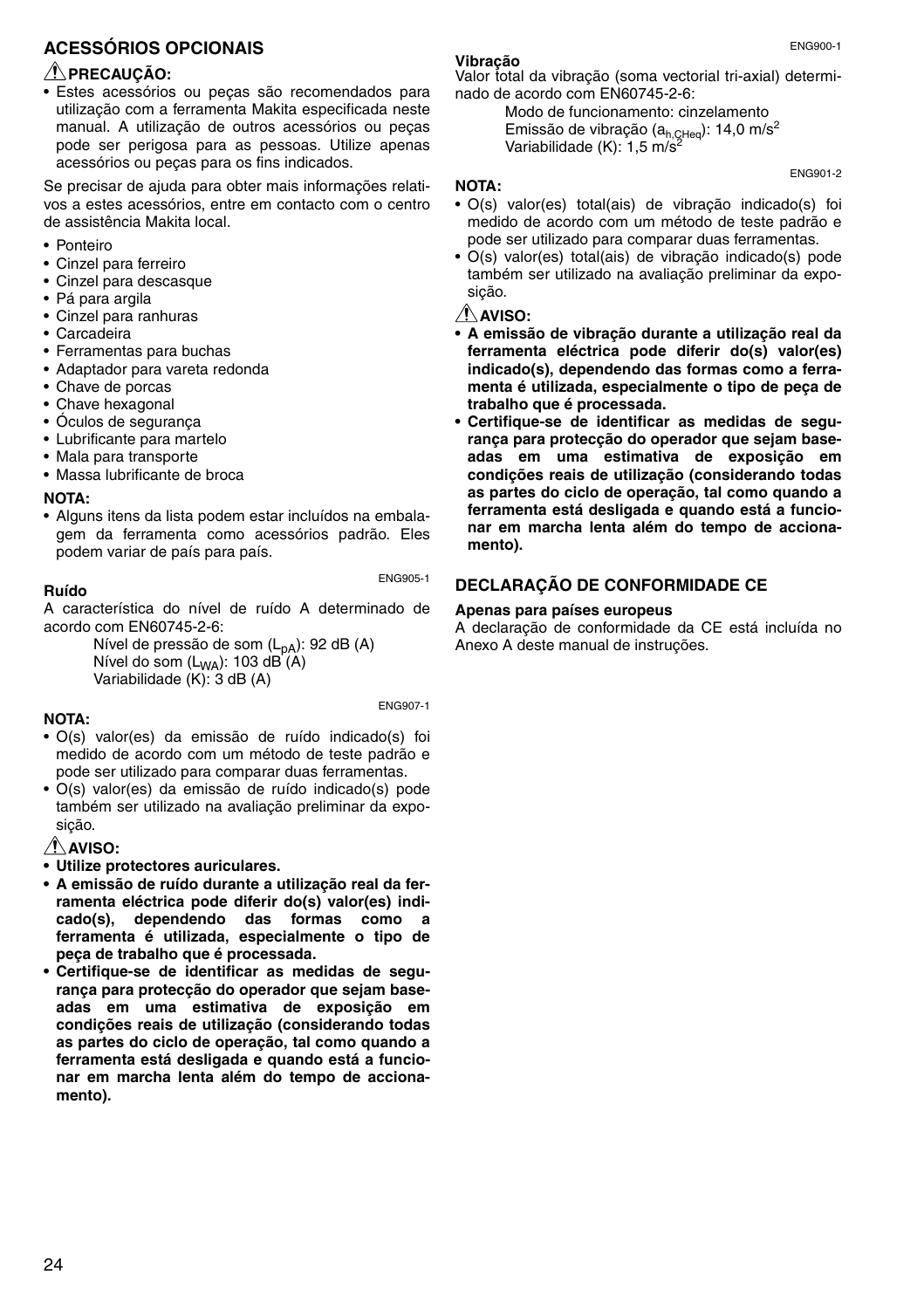#### **DANSK (Oprindelige anvisninger)**

#### **Illustrationsoversigt**

| 1. | Låseknap   | 6 | Kommutator         |
|----|------------|---|--------------------|
| 2  | Afbryder   |   | Ikke-ledende spids |
|    | 3 Sidegreb |   | Kulbørste          |
| 4  | Værktøi    |   | Unbrakonøgle       |
| 5  | Skiftering |   | 10 Bagdæksel       |

#### **SPECIFIKATIONER**

| Model | <b>HM0810T</b> |
|-------|----------------|
|       |                |
|       |                |
|       |                |
|       |                |
|       |                |

- På grund af vores kontinuerlige forskningsprogrammer og udvikling, kan hosstående specifikationer blive ændret uden varsel.
- Specifikationer kan variere fra land til land.
- Vægt i henhold til EPTA-Procedure 01/2014

#### **Tilsigtet anvendelse**

Denne maskine er beregnet til mejslingsarbejde i beton, mursten, sten og asfalt såvel som til idrivning og komprimering med passende tilbehørsdele.

#### **Strømforsyning**

ENF002-2

ENE045-1

Maskinen må kun tilsluttes en strømforsyning med den samme spænding, som den der er angivet på typeskiltet, og kan kun anvendes med enkeltfaset vekselstrømforsyning. Den er dobbeltisoleret og kan derfor også anvendes fra kontakter uden jordledning.

GEA010-1

#### **Almindelige sikkerhedsregler for el-værktøj**

**ADVARSEL! Læs alle sikkerhedsadvarsler og alle sikkerhedsinstruktioner.** Hvis nedenstående advarsler og instruktioner ikke overholdes, kan resultatet blive elektrisk stød, brand og/eller alvorlig personskade.

**Gem alle advarsler og instruktioner til fremtidig reference.**

GEB004-6

#### **SIKKERHEDSADVARSLER FOR HAMMEREN**

- **1. Brug høreværn.** Udsættelse for støj kan medføre høretab.
- **2. Anvend hjælpehåndtag, hvis det (de) følger med maskinen.** Personskade kan blive resultatet, hvis De mister herredømmet over maskinen.
- **3. Hold kun maskinen i de isolerede håndtagsflader, når der udføres et arbejde, hvor det skærende tilbehør kan komme i berøring med skjulte ledninger eller dets egen ledning.** Skærende tilbehør, som kommer i berøring med en strømførende ledning, kan bevirke, at udsatte metaldele af maskinen bliver ledende, hvorved operatøren kan få stød.
- **4. Bær stålhjelm (sikkerhedshjelm), sikkerhedsbriller og/eller ansigtsmaske. Almindelige briller eller solbriller er IKKE sikkerhedsbriller. Det anbefales også stærkt, at De bruger støvmaske og kraftige, polstrerede handsker.**
- **5. Sørg for, at boret sidder godt fast, inden De begynder at arbejde.**
- 11 Skruetrækker
- 12 Kulholderdæksel
- 13 Gaffelnøgle
- 14 Oliedæksel
- 15 Specialolie
- **6. Under normal anvendelse vil maskinen frembringe vibrationer. Skruerne kan nemt løsne sig, hvilket kan føre til maskinsammenbrud eller en ulykke. Kontroller altid omhyggeligt, at skruerne er stramme, inden De begynder at bruge maskinen.**
- **7. I koldt vejr eller hvis maskinen ikke har været anvendt i et længere tidsrum, skal De give maskinen tid til varme op i et stykke tid ved at lade den køre ubelastet. Dette vil løsne smørelsen. Uden ordentlig opvarmning vil hammerarbejde være vanskeligt.**
- **8. Sørg altid for at have et godt fodfæste. Sørg for, at der ikke befinder sig nogen personer nedenunder, når De arbejder i højden.**
- **9. Hold altid godt fast i maskinen med begge hænder.**
- **10. Hold hænderne væk fra de bevægelige dele.**
- **11. Lad ikke maskinen køre, når den ikke skal bruges. Anvend kun maskinen håndholdt.**
- **12. Ret ikke maskinen mod nogen i området, når De arbejder. Boret kan blive slynget ud, hvorved omkringstående kan komme til skade.**
- **13. Lad være med at røre ved boret eller nogen af de dele, som er tæt ved boret, umiddelbart efter anvendelsen. De kan være meget varme og være årsag til hudforbrændinger.**
- **14. Anvend ikke maskinen unødvendigt uden belastning.**
- **15. En del materialer indeholder kemikalier, som kan være giftige. Sørg for at forhindre inhalering af støv og kontakt med huden. Følg fabrikantens sikkerhedsforskrifter.**

#### **GEM DISSE FORSKRIFTER.**

#### **ADVARSEL:**

**LAD IKKE bekvemmelighed eller kendskab til produktet (opnået gennem gentagen brug) forhindre, at sikkerhedsforskrifterne for produktet nøje overholdes. MISBRUG eller forsømmelse af at følge de i denne brugsvejledning givne sikkerhedsforskrifter kan føre til, at De kommer alvorligt til skade.**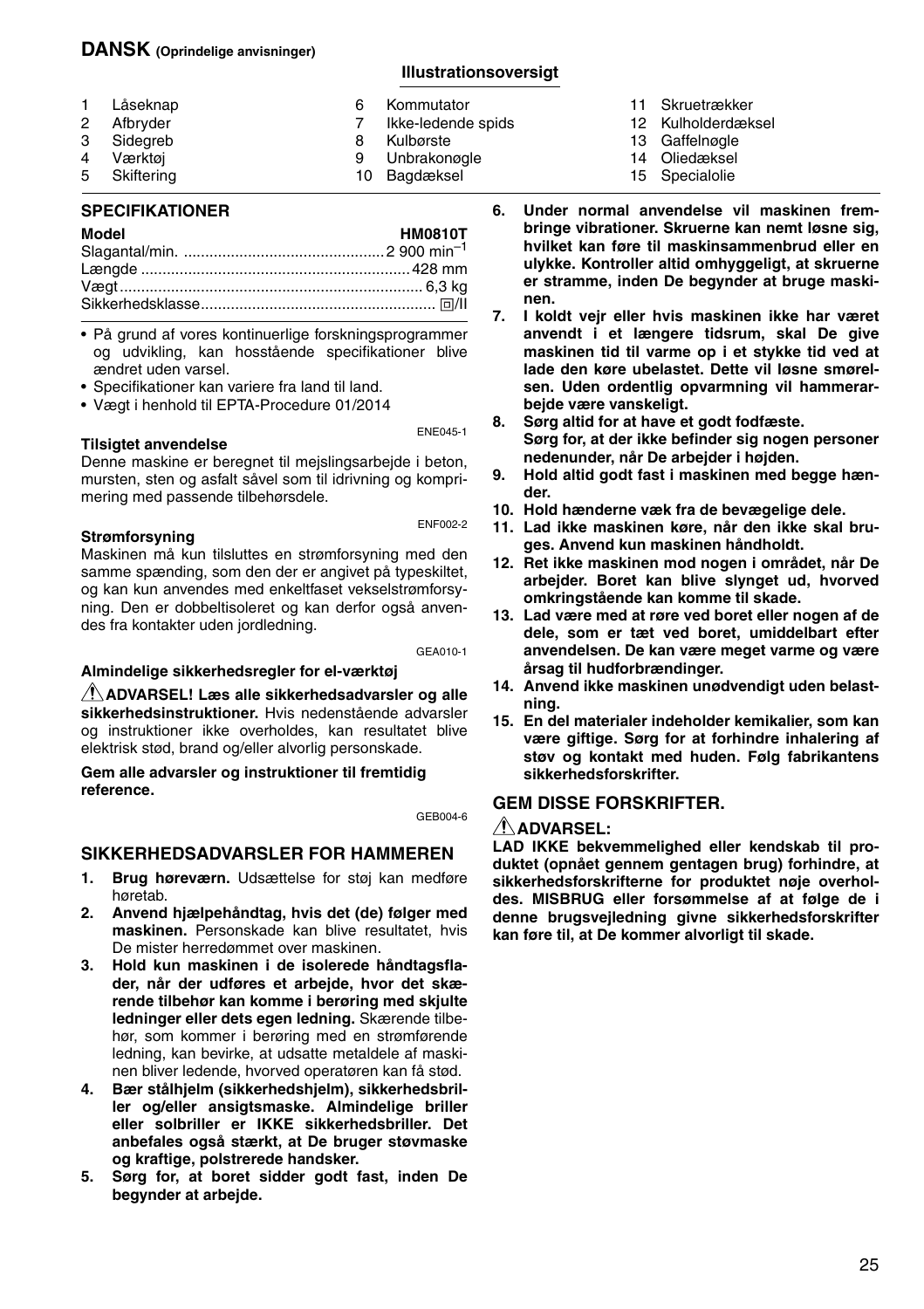#### **FUNKTIONSBESKRIVELSE**

#### **FORSIGTIG:**

• Kontroller altid, at maskinen er slået fra, og at netstikket er trukket ud, før der udføres justeringer eller funktioner kontrolleres på denne sav.

#### **Afbryderkontaktbetjening (Fig. 1)**

#### **FORSIGTIG:**

• Før maskinen sættes til netstikket, skal De altid kontrollere, at afbryderkontakten fungerer korrekt og returnerer til "OFF" positionen, når den slippes.

For at starte trykkes på afbryderen. Slip afbryderen for at stoppe.

Ved vedvarende arbejde trykkes afbryderkontakten ind og låseknappen skubbes ind.

For at frigøre maskinen fra denne låste position trykkes afbryderkontakten helt ind hvorefter den slippes.

#### **SAMLING**

#### **FORSIGTIG:**

• Sørg altid for at maskinen er slukket og netstikket trukket ud, før der foretages noget arbejde på selve maskinen.

#### **Montering af sidegreb (Hjælpegreb) (Fig. 2)**

Sidegrebet kan drejes til begge sider og sikrer dermed problemfri håndtering af maskinen i enhver position. Løsn sidegrebet ved at skrue det mod uret, drej det til den ønskede position og sæt det så fast igen ved at skrue det med uret.

#### **Borfedt (ekstraudstyr)**

Bestryg borskafthovedet på forhånd med en lille smule borfedt (ca. 0,5 – 1 g). Denne smøring af patronen sikrer problemfri funktion og en længere servicelevetid.

#### **Montering og afmontering af værktøj (Fig. 3 og 4)**

Træk skifteringen helt ind mod maskinen og sæt værktøjet helt ind. Slip skifteringen. Den returnerer automatisk til dens oprindelige position og fastlåser værktøjet. Træk i værktøjet for at kontrollere, at det er korrekt monteret. For at afmontere værktøjet trækkes skifteringen helt ind mod maskinen og værktøjet tages ud.

#### **ANVENDELSE**

#### **Mejselarbejde**

Hold maskinen med begge hænder. Start maskinen og tryk let på den, så den ikke arbejder ukontrolleret. Stærkt tryk øger ikke effektiviteten.

#### **VEDLIGEHOLDELSE**

#### **FORSIGTIG:**

- Sørg altid for at maskinen er slukket og netstikket er trukket ud, før der udføres eftersyn eller vedligeholdelse.
- Anvend aldrig benzin, rensebenzin, fortynder, alkohol og lignende. Resultatet kan blive misfarvning, deformering eller revner.

#### **Udskiftning af kulbørster (Fig. 5, 6 og 7)**

Når den ikke-ledende kunstharpiksspids inde i kulbørsten bliver blotlagt og kontakter kommutatoren, vil det automatisk slukke motoren. Når dette sker, skal begge kulbørster udskiftes. Hold kulbørsterne rene, så de ubesværet glider ind i holderne. Begge kulbørster skal udskiftes samtidigt. Brug kun identiske kulbørster.

Anvend en sekskantnøgle til at fjerne bagdækslet.

Benyt en skruetrækker til at fjerne kulholderdækslerne. Tag de slidte kulbørster ud, sæt de nye i, og fastgør kulholderdækslerne.

#### **Smøring (Fig. 8 og 9)**

Maskinen kræver ingen smøring hver time eller hver dag, da den er udstyret med et fedtindholdende smøringssystem. Den bør smøres efter hver 6 måneders anvendelse. Indléver hele maskinen til et af Makita autoriseret værksted eller et autoriseret servicecenter. Hvis omstændighederne imidlertid kræver, at De selv skal smøre maskinen, skal De gå frem som beskrevet herunder.

Lad maskinen køre i nogle minutter for at varme den op. Sluk for maskinen og træk netstikket ud.

Skru oliedækslet af ved hjælp af Makita gaffelnøgle 35 (medfølger ikke). Sæt maskinen på bordet med værktøjsholderen pegende opad. Det vil få den gamle olie til at samle sig i krumtaphuset.

Hæld den gamle olie ud, tør efter og påfyld ny olie (30 g). Brug kun Makita original olie (medfølger ikke). Hvis der påfyldes mere end den foreskrevne mængde olie (ca. 30 g), kan det medføre forkert betjening eller beskadigelse af maskinen. Påfyld kun den foreskrevne mængde olie.

Sæt oliedækslet på igen og spænd til med gaffelnøglen.

#### **FORSIGTIG:**

• Spænd ikke oliedækslet for stramt til. Det er lavet af harpiks og kan let gå i stykker.

For at opretholde produktets SIKKERHED og PÅLIDE-LIGHED bør reparation, vedligeholdelse og justering kun udføres af et Makita Service Center med anvendelse af original Makita udskiftningsdele.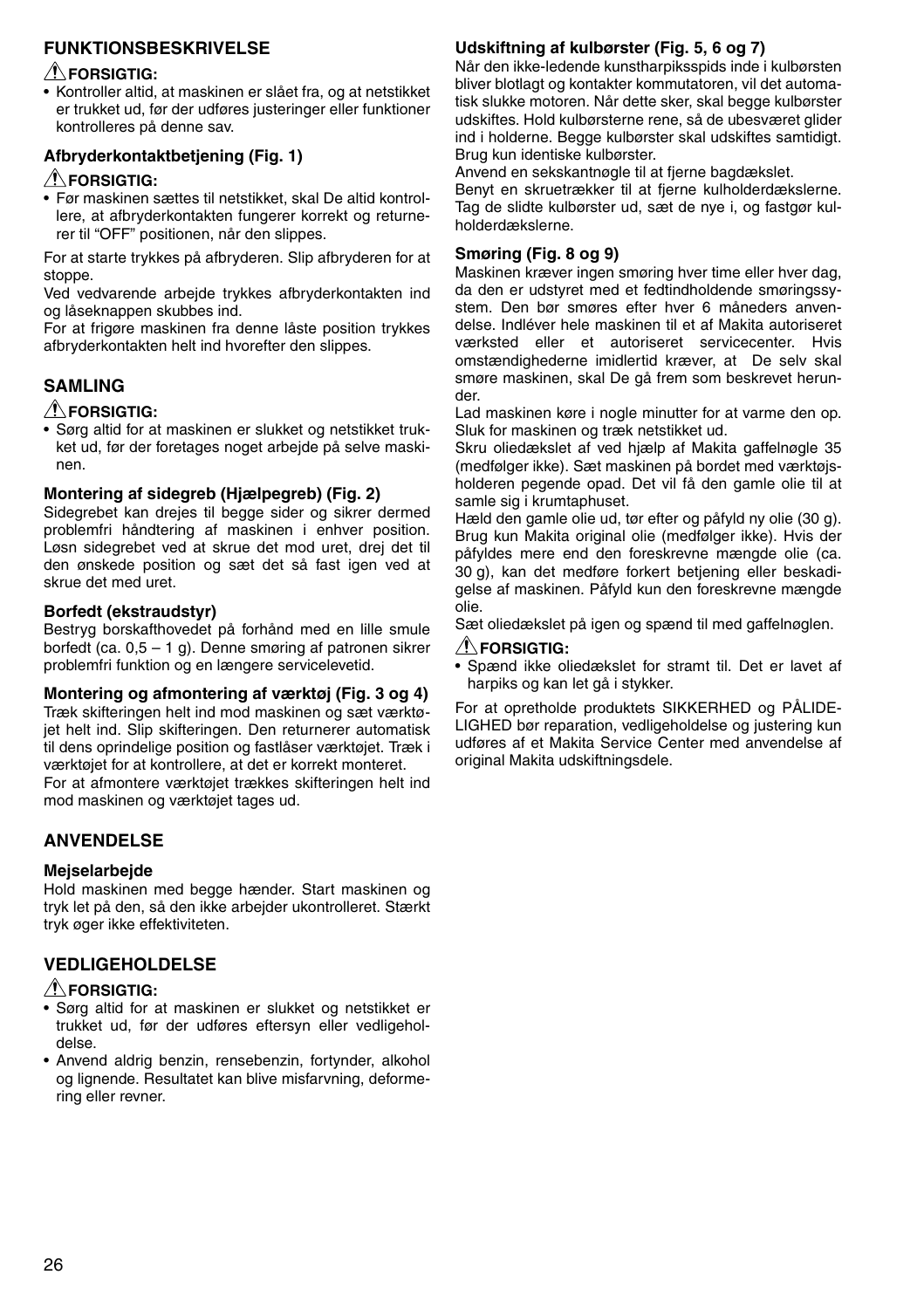#### **EKSTRAUDSTYR**

#### **FORSIGTIG:**

• Det følgende tilbehør og ekstraudstyr er anbefalet til brug med Deres Makita maskine, der er beskrevet i denne brugsanvisning. Anvendelse af andet tilbehør eller ekstraudstyr kan udgøre en risiko for personskade. Anvend kun tilbehør og ekstraudstyr til det beskrevne formål.

Hvis De har behov for yderligere detaljer om dette tilbehør, bedes De kontakte Deres lokale Makita Service Center.

- Spidsmejsel
- Fladmejsel
- Bredmejsel
- Spademejsel
- Hulmejsel
- Støder
- Bøsningsværktøj
- Jordadapter
- Gaffelnøgle
- Unbrakonøgle
- Sikkerhedsbriller
- Special olie
- Bæretaske
- Borfedt

**Lyd**

#### **BEMÆRK:**

• Nogle ting på denne liste kan være inkluderet i værktøjspakken som standardtilbehør. Det kan være forskellige fra land til land.

ENG905-1

Det typiske A-vægtede støjniveau bestemt i overensstemmelse med EN60745-2-6:

Lydtryksniveau  $(L_{DA})$ : 92 dB (A) Lydeffektniveau (L<sub>WA</sub>): 103 dB (A) Usikkerhed (K): 3 dB (A)

ENG907-1

#### **BEMÆRK:**

- De(n) angivne støjemissionsværdi(er) er målt i overensstemmelse med en standardtestmetode og kan anvendes til at sammenligne en maskine med en anden.
- De(n) angivne støjemissionsværdi(er) kan også anvendes i en præliminær eksponeringsvurdering.

#### **ADVARSEL:**

- **Bær høreværn.**
- **Støjemissionen under den faktiske anvendelse af maskinen kan være forskellig fra de(n) angivne værdi(er), afhængigt af den måde hvorpå maskinen anvendes, især den type arbejdsemne der behandles.**
- **Sørg for at identificere de sikkerhedsforskrifter til beskyttelse af operatøren, som er baseret på en vurdering af eksponering under de faktiske brugsforhold (med hensyntagen til alle dele i brugscyklussen, f.eks. de gange, hvor maskinen er slukket, og når den kører i tomgang i tilgift til afbrydertiden).**

#### **Vibration**

Vibrations totalværdi (tre-aksial vektorsum) bestemt i overensstemmelse med EN60745-2-6:

Arbejdsindstilling: mejsling Vibrationsafgivelse (a<sub>h,CHeq</sub>): 14,0 m/s<sup>2</sup><br>Usikkerhed (K): 1,5 m/s<sup>2</sup>

#### **BEMÆRK:**

- De(n) angivne totalværdi(er) for vibration er målt i overensstemmelse med en standardtestmetode og kan anvendes til at sammenligne en maskine med en anden.
- De(n) angivne totalværdi(er) for vibration kan også anvendes i en præliminær eksponeringsvurdering.

#### **ADVARSEL:**

- **Vibrationsemissionen under den faktiske anvendelse af maskinen kan være forskellig fra de(n) angivne værdi(er), afhængigt af den måde hvorpå maskinen anvendes, især den type arbejdsemne der behandles.**
- **Sørg for at identificere de sikkerhedsforskrifter til beskyttelse af operatøren, som er baseret på en vurdering af eksponering under de faktiske brugsforhold (med hensyntagen til alle dele i brugscyklussen, f.eks. de gange, hvor maskinen er slukket, og når den kører i tomgang i tilgift til afbrydertiden).**

#### **EF-KONFORMITETSERKLÆRING**

#### **Kun for lande i Europa**

EF-konformitetserklæringen er inkluderet som Tillæg A til denne instruktionsvejledning.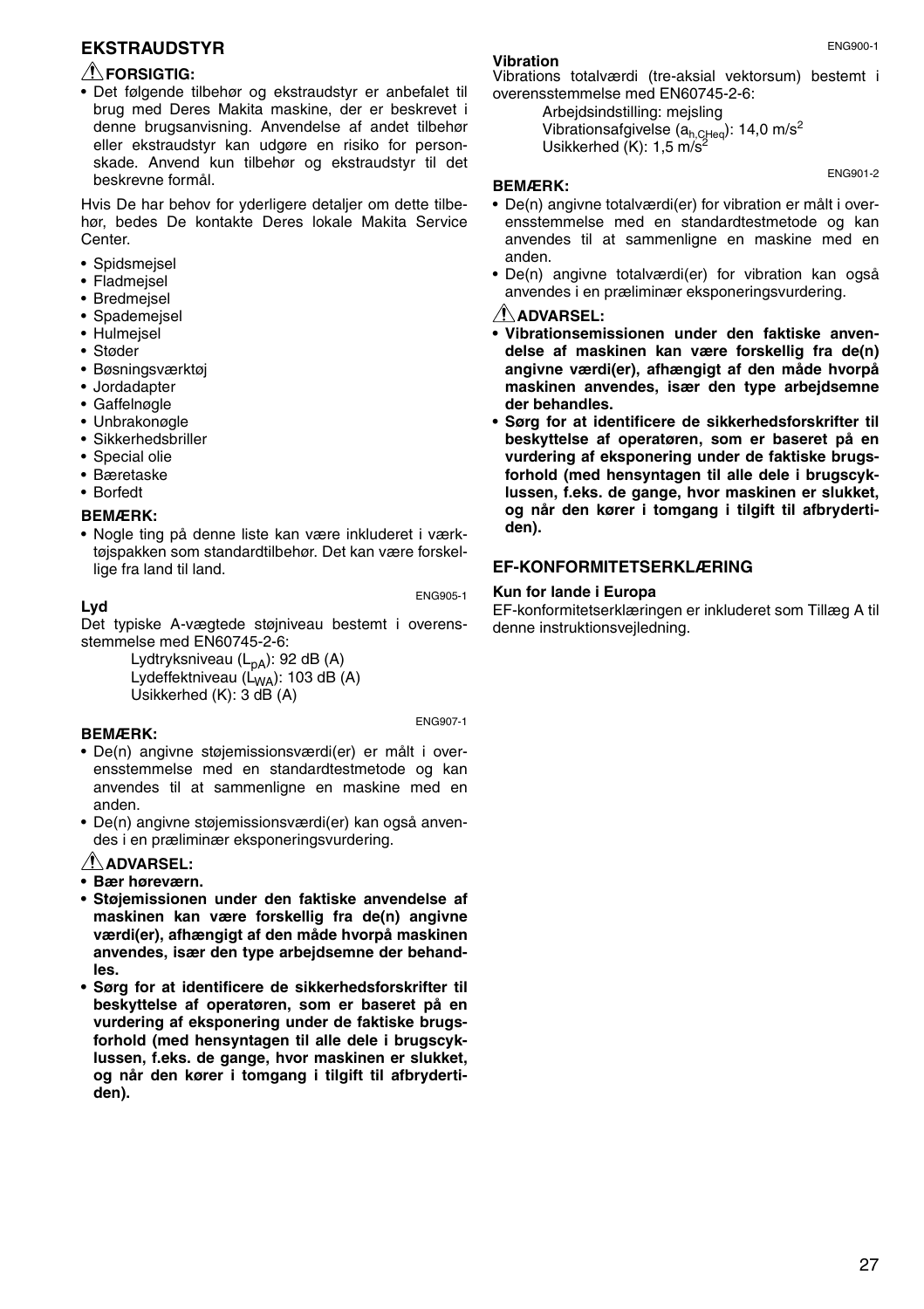#### **ΕΛΛΗΝΙΚΑ (Αρικές δηγίες)**

#### **Περιγραφή γενικής άπψης**

6 Μεταλλάκτης<br>7 Ακρο μόνωσης 7 Ακρο μόνωσης<br>8 Ψήκτρα άνθραι 8 Ψήκτρα άνθρακα<br>9 Εξαν κλειδί Εξαν. κλειδί 10 Πίσω κάλυμμα

- 1 Κουμπί ασφάλισης<br>2 Σκανδάλη διακόπτι
- 2 Σκανδάλη διακόπτης<br>3 Πλάνια λαβή
- 3 Πλάγια λαβή<br>4 Αιχμή
- 4 Αιχμή<br>5 Δακτύ
- Δακτύλιος αλλαγής

#### **ΤΕ%ΝΙΚΑ %ΑΡΑΚΤΗΡΙΣΤΙΚΑ**

| Μοντέλο                                     | <b>HM0810T</b> |
|---------------------------------------------|----------------|
| Κτυπύματα ανά λεπτό 2.900 λεπ <sup>-1</sup> |                |
|                                             |                |
|                                             |                |
|                                             |                |

- Λόγω του συνεχιζόμενου προγράμματος έρευνας και ανάπτυξης, οι παρούσες προδιαγραφές υπόκεινται σε αλλαγή χωρίς προειδοποίηση.
- Τα τεχνικά χαρακτηριστικά μπορεί να διαφέρουν από χώρα σε χώρα.
- Βάρς σύμφωνα με διαδικασία EPTA 01/2014

#### **Προοριζόμενη χρήση**

ENE045-1

Το εργαλείο προορίζεται για εργασίες λάξευσης σε σκυρόδεμα, τούβλο, πέτρα και άσφαλτο όπως και<br>για σεργασίες προώθησης και συμπίεσης για εργασίες πρώθησης και συμπίεσης χρησιμοποιώντας τα κατάλληλα παρελκόμενα.

#### **Ρευματδ,τηση**

ENF002-2

Το εργαλείο πρέπει να συνδέεται μόνο σε ηλεκτρική παροχή της ίδιας τάσης με αυτήν που αναγράφεται στην πινακίδα ονομαστικών τιμών και μπορεί να λειτουργήσει μόνο με εναλλασσόμενο μονοφασικό ρεύμα. Τα εργαλεία αυτά έχουν διπλή μόνωση και κατά συνέπεια, μπορούν να συνδεθούν σε ακροδέκτες χωρίς σύρμα γείωσης.

#### GEA010-1<br>VIQ TO Γενικές προειδοποιήσεις ασφαλείας **ηλεκτρικό εργαλείο**

<u>Δ' ΠΡΟΕΙΔΟΠΟΙΗΣΗ Διαβάστε όλες τις</u> **πρειδπιήσεις ασφαλείας και ,λες τις δηγίες.** Η μη τήρηση των προειδοποιήσεων και οδηγιών ενδέχεται να καταλήξει σε ηλεκτροπληξία, πυρκανιά ή/και σοβαρό τραυματισμό.

**Φυλά4τε ,λες τις πρειδπιήσεις και τις δηγίες** για μελλοντική παραπομπή.

GEB004-6

### **ΠΡΕΙΔΠΙΗΣΕΙΣ ΑΣΦΑΛΕΙΑΣ ΣΦΥΡΑΣ**

- 1. Φοράτε ωτασπίδες. Εκθεση σε θόρυβο μπορεί να προκαλέσει απώλεια ακοής.<br>2. **Να χρησιμοποιείτε τη/τις**
- **χρησιμοποιείτε τη/τις βοηθητική(ές)** λαβή(ές), εάν παρέχεται(ονται) με το εργαλείο. Απώλεια ελέγχου μπορεί να προκαλέσει προσωπικό τραυματισμό.
- 11 Κατσαίδι
- 12 Καπάκι θήκης ψήκτρας
- 13 Κλειδί ασφάλισης παξιμαδιού
- 14 Καπάκι στροφάλου 15 Γράσο σφυριού
- 3. Κρατάτε το ηλεκτρικό εργαλείο μόνο από τις<br>μονωμένες επιφάνειες κρατήματος, όταν επιφάνειες κρατήματος, όταν εκτελείτε μιά εργασία όπου το εξάρτημα κοπής **μπρεί να έρθει σε επαφή με κρυφές καλωδιώσεις ή και με το δικό του καλώδιο.** Το εξάρτημα κοπής που έρχεται σε επαφή με ένα ηλεκτροφόρο καλώδιο μπορεί να κάνει τα εκτεθειμένα μεταλλικά μέρη του ηλεκτρικού εργαλείου ηλεκτροφόρα και να προκαλέσει ηλεκτροπληξία στον χρήστη.<br>Φοράτε ένα σκληρό
- 4. Φοράτε ένα σκληρό κράνος (κράνος **ασφάλειας), γυαλιά ασφάλειας και/ή ασπίδα πρσώπυ. Τα συνηθισμένα γυαλιά ή τα γυαλιά ηλίυ ΔΕΝ είναι γυαλιά ασφάλειας. Συνιστάται επίσης ισυρώς να φράτε μιά πρσωπίδα** σκόνης και γάντια με παχειά επένδυση.
- 5. Βεβαιώνεστε ότι η αιχμή είναι στην θέση της **πριν απ, την λειτυργία.**
- 6. Κάτω από κανονικές συνθήκες, το εργαλείο<br>είναι σχεδιασμένο να προκαλεί δονήσεις. Οι **/ίδες μπρεί να αλαρώσυν εύκλα, προκαλώντας βλάβη ή ατύχημα. Ελένγετε το** σφίξιμο των βιδών προσεκτικά πριν από την **λειτυργία.**
- 7. Σε κρύο καιρό ή όταν το ερναλείο δεν έχει **χρησιμοποιηθεί για πολύ καιρό, αφήστε το εργαλεί να θερμανθεί για λίγ λειτυργώντας** το χωρίς φορτίο. Αυτό θα ρευστοποιήσει την **λίπανση. %ωρίς την κατάλληλη πρθέρμανση, η** λειτουργία σφυροκοπήματος είναι δύσκολη.
- 8. Πάντοτε βεβαιώνεστε ότι έχετε σταθερή βάση **πδιών.**
	- **Βεβαιώνεστε ότι δεν είναι κανείς από κάτω όταν ρησιμπιείτε τ εργαλεί σε υψηλές θέσεις.**
- 9. Κρατάτε το εργαλείο σταθερά και με τα δύο **έρια.**
- 10. Κρατάτε τα χέρια σας μακρυά από τα κινούμενα **μέρη.**
- 11. Μην αφήνετε το εργαλείο σε λειτουργία. Λειτουργείτε το εργαλείο μόνο όταν το κρατάτε **στα έρια σας.**
- 12. Μη διευθύνετε το εργαλείο προς άλλα άτομα **στην περιοχή λειτουργίας. Η αιχμή μπορεί να** πεταχτεί έξω και να τραυματίσει κάποιον **σοβαρά.**
- 13. Μην αγγίζετε την αιχμή ή μέρη κοντά στην **αιμή αμέσως μετά την λειτυργία. Μπρεί να είναι υπερ/λικά καυτά και να σας πρκαλέσυν εγκαύματα στ δέρμα.**
- 14. Μη λειτουργείτε το εργαλείο χωρίς φορτίο εάν **αυτ, δεν είναι απαραίτητ.**
- 15. Μερικά υλικά περιέχουν χημικές ουσίες που μπορεί να είναι τοξικές. Προσέχετε να μην εισπνεύσετε σκόνη και να μην έχετε δερματική **επαφή. Ακλυθείστε τις δηγίες ασφάλειας τυ πρμηθευτή των υλικών.**

#### **ΦΥΛΑDΤΕ ΤΙΣ ΔΗΓΙΕΣ ΑΥΤΕΣ.**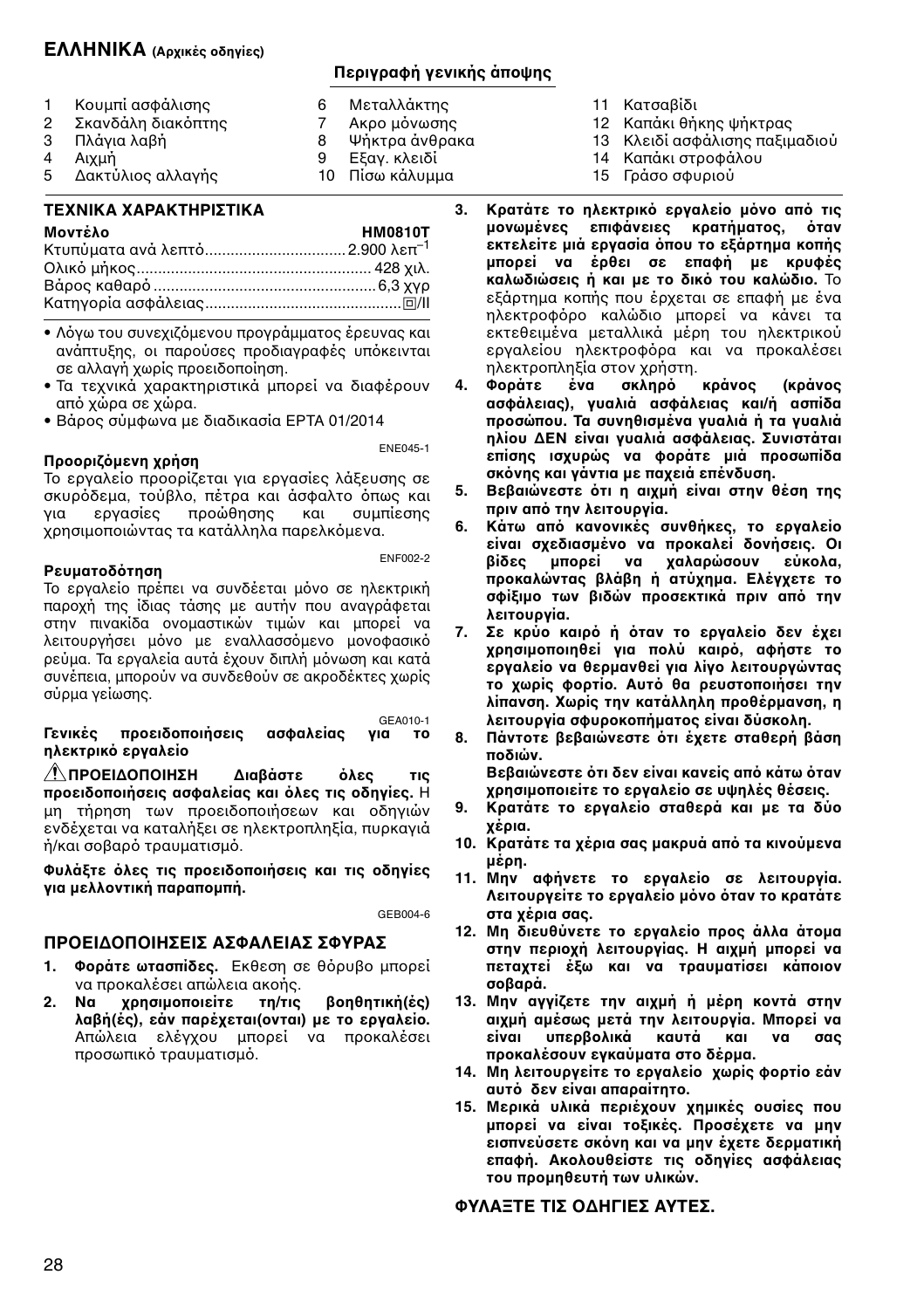#### **ΠΡΕΙΔΠΙΗΣΗ:**

**ΜΗΝ επιτρέψετε το βαθμό άνεσης ή εξοικείωσης με το προϊόν (λόγω επανειλημμένης χρήσης) να** αντικαταστήσει την αυστηρή τήρηση των κανόνων **ασφαλείας τυ παρ,ντς εργαλείυ. ΚΑΚΗ %ΡΗΣΗ ή** αμέλεια να ακολουθήσετε τους κανόνες ασφάλειας που διατυπώνονται σ'αυτό το εγχειρίδιο οδηγιών<br>μπορεί να προκαλέσει σοβαρό προσωπικό **προκαλέσει σοβαρό τραυματισμ,.** 

#### **ΠΕΡΙΓΡΑΦΗ ΛΕΙΤΟΥΡΓΙΑΣ**

#### **ΠΡΣ%Η:**

• Πάντοτε βεβαιώνεστε ότι το ερναλείο είναι σβηστό και αποσυνδεδεμένο από το ρεύμαπριν ρυθμίσετε ή ελέγξετε κάποια λειτουργία στο εργαλεί.

#### Λειτουργία διακόπτη (Εικ. **1)**

#### **ΠΡΣ%Η:**

• Πριν βάλετε στο ρεύμα το μηχάνημα, πάντοτε ελέγχετε να δείτε ότι η σκανδάλη διακόπτης ενεργοποιεί κανονικά και επιστρέφει στη θέση "OFF" ταν ελευθερώνεται.

Για να ξεκινήσετε το μηχάνημα, απλώς τραβήχτε τη σκανδάλη. Αφήστε τη σκανδάλη για να σταματήσει. Για συνεχή λειτουργία, τραβήχτε τη σκανδάλη διακόπτης και μετά σπρώχτε μέσα το κουμπί ασφάλισης.

Για να σταματήσετε το μηχανημα από τη θέση ασφάλισης, τραβήχτε τη σκανδάλη διακόπτης πλήρως και μετά αφήστε τη.

#### **ΣΥΝΑΡΜΛΓΗΣΗ**

#### **ΠΡΣ%Η:**

• Πάντοτε βεβαιώνεστε ότι το ερναλείο είναι σβηστό και αποσυνδεδεμένο από το ρεύμα πριν εκτελέσετε οποιαδήποτε εργασία στο εργαλείο.

#### **Τοποθέτηση πλάγιας λαβής (βοηθητική ειρλα/ή) (Εικ. 2)**

Η πλάγια λαή περιστρέφεται σε εκάτερη πλευρά, επιτρέποντας εύκολο χειρισμό του μηχανήματος σε κάθε θέση. Λασκάρετε τη πλάγια λαβή γυρίζοντας την αριστερόστροφα, περιστρέψετε τη στην επιθυμητή θέση και μετά σφίχτε τη γυρίζοντας την δεξιόστροφα.

#### **Γράσο για αιχμές (προαιρετικό εξάρτημα)**

Επικαλύψτε εκ των προτέρων την κεφαλή του κολάρου αιχμής με μια μικρή ποσότητα γράσου για αιχμές (περίπου 0,5 έως 1 γρ.). Η λίπανση του σφιγκτήρα διασφαλίζει ομαλή λειτουργία και μεγαλύτερη διάρκεια ζωής.

#### **Τπθέτηση ή αφαίρεση της αιμής (Εικ. 3 και 4)**

Τραβήξετε το δακτύλιο αλλαγής τέρμα κάτω και βάλετε την αιχμή μέσα στον συγκρατητή του εργαλείου όσο βαθιά μπορεί να πάει. Ελευθερώστε τον δακτύλιο αλλαγής και αυτός θα επιστρέψει αυτόματα στην αρχική του θέση για να στερεώσει την αιχμή. Μετά την τοποθέτηση, πάντοτε να βεβαιώνεστε ότι η αιχμή κρατιέται γερά στη θέση της με το να προσπαθήσετε να την τραβήξετε προς τα έξω.

Για να αφαιρέσετε την αιχμή, τραβήξετε τον δακτύλιο αλλανής μέχρι τέρμα κάτω και τραβήξετε την αιχμή προς τα έξω.

#### **ΛΕΙΤΟΥΡΓΙΔ**

#### **Πελέκιση / Απφλίωση / Κατεδάφιση**

Κρατάτε το μηγάνημα σταθερά και με τα δύο γέρια. Ανάψτε το και εφαρμόστε ελαφριά πίεση στο μηγάνημα έτσι ώστε το μηγάνημα δεν θα αναπηδήσει .<br>ανεξέλεγκτο. Πιέζοντας πάρα πολύ το μηχάνημα δεν θα αυξήσετε την απόδοσή του.

#### **ΣΥΝΤΗΡΗΣΗ**

#### **ΠΡΣ%Η:**

- Πάντοτε βεβαιώνεστε ότι το εργαλείο είναι σβηστό και αποσυνδεδεμένο πριν επιχειρήσετε να εκτελέσετε επιθεώρηση ή συντήρηση.
- Μην χρησιμοποιείτε ποτέ βενζίνη, πετρελαϊκό αιθέρα, διαλυτικό, αλκοόλη ή παρόμοιες ουσίες.<br>Ενδέχεται να προκληθεί αποχρωματισμός αποχρωματισμός παραμόρφωση ή ρωγμές.

#### **Αντικατάσταση ψηκτρών άνθρακα (Εικ. 5, 6 και 7)**

Οταν το άκρον μόνωσης ρητίνης μέσα στην ψήκτρα άνθρακα εκτίθεται σε επαφή με τον μεταλλάκτη, θα σβήσει αυτόματα τον κινητήρα. Οταν αυτό συμβεί,<br>και οι δύο ψήκτρες άνθρακα ποέπει να ψήκτρες άνθρακα πρέπει αντικατασταθύν. Διατηρείτε τις ψήκτρες άνθρακα καθαρές και ελεύθερες να γλυστρύν μέσα στις θήκες. Και οι δύο ψήκτρες άνθρακα πρέπει να αντικαθίστανται ταυτόχρονα. Χρησιμοποιείτε μόνο ταυτόσημες ψήκτρες άνθρακα.

Χρησιμοποιήστε εξαγωνικό κλειδί για να αφαιρέσετε το πίσω κάλυμμα.

Χρησιμοποιείστε ένα κατσαβίδι να αφαιρέσετε τα καπάκια των θηκών ψηκτρών. Βγάλτε τις φθαρμένες ψήκτρες άνθρακα, βάλτε τις νέες και ασφαλίστε τα καπάκια των θηκών των ψηκτρών.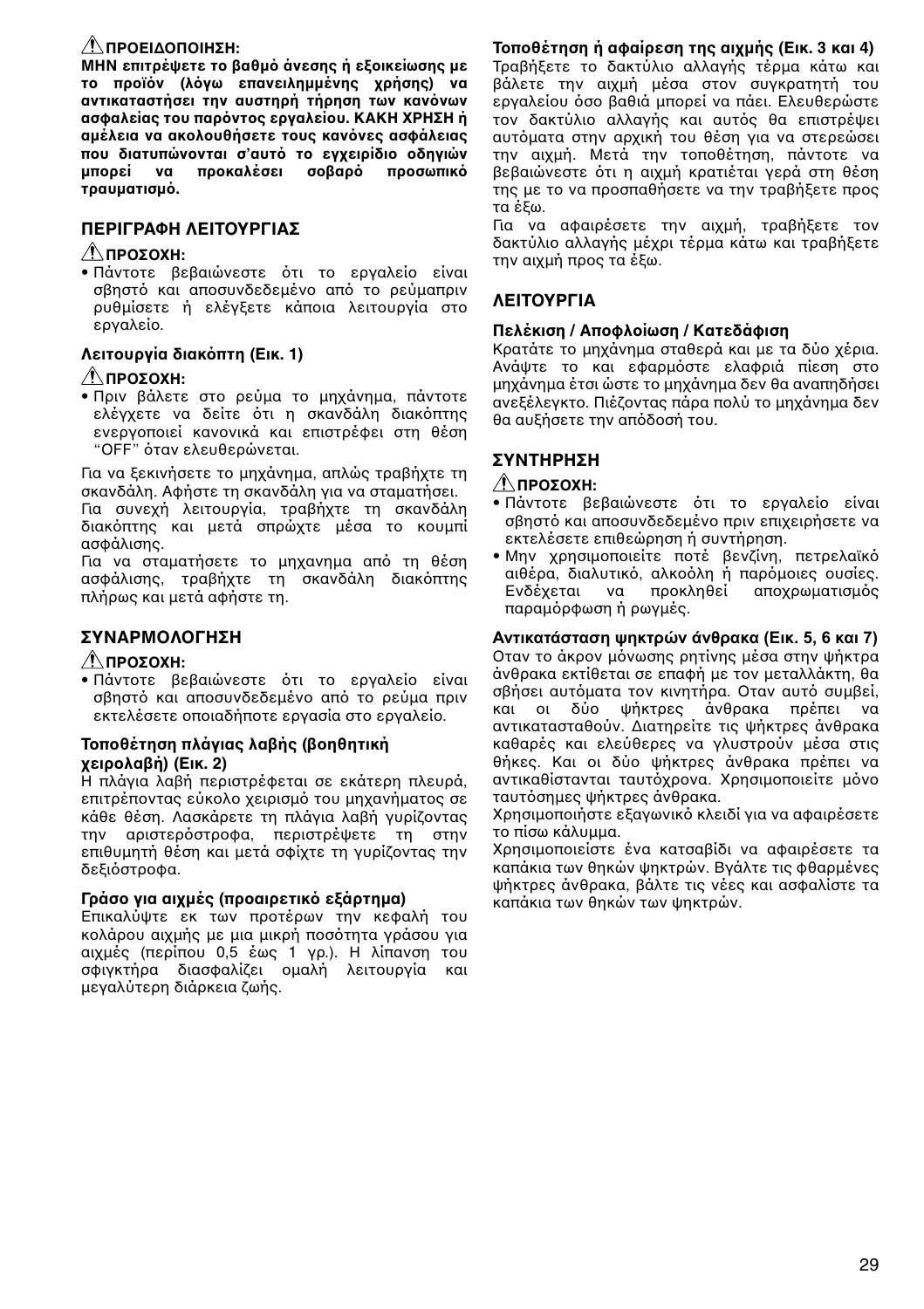#### **Λίπανση (Εικ. 8 και 9)**

Δεν απαιτείται ωριαία ή ημερήσια λίπανση για τ συγκεκριμένο εργαλείο, επειδή διαθέτει σύστημα λίπανσης αποθηκευμένου γράσου. Απαιτείται εκ νέου λίπανση μετά από 6 μήνες λειτουργίας. Φροντίστε για την αποστολή ολόκληρου του εργαλείου σε εξουσιοδοτημένο κέντρο σέρβις ή κέντρο εργοστασιακού σέρβις της Μάκιτα για την παροχή της υπηρεσίας λίπανσης. Πάντως, εάν απαιτείται να το λιπάνετε εσείς οι ίδιοι λόγω των περιστάσεων, προχωρήστε ως εξής.

Λειτουργήστε το μηχάνημα για μερικά λεπτά για να ζεσταθεί. Σβήστε το και βγάλτε το από το ρεύμα.

Αφαιρέστε το καπάκι του στροφάλου χρησιμοποιώντας ένα κλειδί παξιμαδιού ασφάλισης Μάκιτα 35 (προαιρετικό εξάρτημα). Ακουμπήστε το μηχάνημα στο τραπέζι με την άκρη της αιχμής να βλέπει προς τα πάνω. Αυτό θα κάνει το παλιό γράσσο να συγκεντρωθεί μέσα στη θήκη του στροφάλου.

Βγάλτε το παλιό γράσσο από μέσα και αντικαταστήστε το με νέα ποσότητα (30 γρ.). Χρησιμοποιείστε μόνο αυθεντικό γράσσο σφυριού Μάκιτα (προαιρετικό εξάρτημα). Γεμίζοντας με περισσότερο από την ενδεικνυόμενη ποσότητα (περίπου 30 γρ.) μπορεί να έχει ως αποτέλεσμα εσφαλμένη κρουστική λειτουργία ή και ζημιά του μηχανήματος. Γεμίστε μόνο με την ενδεικνυόμενη ποσότητα γράσσου.

Τοποθετήστε πάλι το καπάκι του στροφάλου και σφίχτε το με το κλειδί παξιμαδιού ασφάλισης.

#### **ΠΡΣ%Η:**

• Μη σφίξετε υπερβολικά το καπάκι του στροφάλου. Αυτό είναι κατασκευασμένο από ρητίνη και είναι εύθραυστο.

Για την διατήρηση της ΑΣΦΑΛΕΙΑΣ και ΑΞΙΟΠΙΣΤΙΑΣ του προιόντος, επισκευές, οποιαδήποτε άλλη συντήρηση ή ρύθμιση πρέπει να εκτελούνται από τα Εξουσιοδοτημένα Κέντρα Εξυπηρέτησης της Μάκιτα, με χρήση πάντοτε ανταλλακτικών Μάκιτα.

#### **ΠΡΟΑΙΡΕΤΙΚΑ ΕΞΑΡΤΗΜΑΤΑ**

## **⊥ ΠΡΟΣΟΧΗ:**<br>• Αυτά τα

τα ανταλλακτικά ή προσαρτήματα συνιστώνται για χρήση με το εργαλείο σας της Μάκιτα που περιγράφεται στο εγχειρίδιο αυτό. Η<br>χρήση οτιδήποτε άλλων ανταλλακτικών ή ρήση τιδήπτε άλλων ανταλλακτικών ή προσαρτημάτων μπορεί να παρουσιάσουν κίνδυνο τραυματισμύ σε άτμα.

Εάν χρειάζεστε βοήθεια ή περισσότερες λεπτομέρειες σε σχέση με αυτά τα ανταλλακτικά, ρωτήστε το τοπικό σας κέντρο εξυπηρέτησης της Μάκιτα.

- Σφυρκέφαλ
- Κοπίδι άμεσης κοπής
- Κοπίδι αποφλοίωσης
- Φτυάρι πηλύ
- Κοπίδι αυλακώσεων
- Συμπιεστής
- Εργαλείο τριβής
- Προσαρμονέας ράβδου εδάφους
- Κλειδί ασφάλισης παξιμαδιού
- Εξαν. κλειδί
- Γυαλιά ασφαλείας
- Γράσο σφυριού
- Θήκη μεταφράς
- Γράσο για αιχμές

## **ΠΑΡΑΤΗΡΗΣΗ:**

στοιχεία στη λίστα μπορεί να συμπεριλαμβάνονται στη συσκευασία εργαλείου ως στάνταρ εξαρτήματα. Μπορεί να διαφέρουν ανάλγα με τη ώρα.

ENG905-1<br>**Θόρυβος**<br>Το τυπικό Α επίπεδο μετοημένου θορύβου Το τυπικό Α επίπεδο μετρημένου καθορίζεται σύμφωνα με το EN60745-2-6:

Στάθμη πίεσης ήχου ( $L_{pA}$ ): 92 dB (A) Στάθμη δύναμης ήχου (L<sub>WA</sub>): 103 dB (A) Αβεβαιότητα (Κ): 3 dB (A)

#### ENG907-1

#### **ΠΑΡΑΤΗΡΗΣΗ:**

- Η δηλωμένη τιμή(ές) εκπομπής θορύβου έχει μετρηθεί σύμφωνα με την πρότυπη μέθοδο δοκιμής και μπορεί να χρησιμοποιηθεί για τη σύγκριση ενός εργαλείου με κάποιο άλλο.
- Η δηλωμένη τιμή(ές) εκπομπής θορύβου μπορεί να χρησιμοποιηθεί και στην προκαταρκτική αξιολόγηση της έκθεσης.

#### **ΠΡΕΙΔΠΙΗΣΗ:**

- **Να φράτε ωτασπίδες.**
- **Η εκπομπή θορύβου κατά τη χρήση του ηλεκτρικύ εργαλείυ σε πραγματικές συνθήκες** μπορεί να διαφέρει από τη δηλωμένη τιμή(ές) ανάλογα με τους τρόπους χρήσης του εργαλείου, **ιδιαίτερα το είδος του τεμαχίου εργασίας που υπόκειται επεξεργασία.**
- **Φρντίστε να λά/ετε τα κατάλληλα μέτρα προστασίας του χειριστή βάσει ενός υπολογισμού της έκθεσης σε πραγματικές συνθήκες ρήσης** (λαμβάνοντας υπόψη όλες τις συνιστώσες του **κύκλου λειτουργίας όπως τους χρόνους που το** εργαλείο είναι εκτός λειτουργίας και όταν **/ρίσκεται σε αδρανή λειτυργία πέραν τυ ρ,νυ ενεργπίησης).**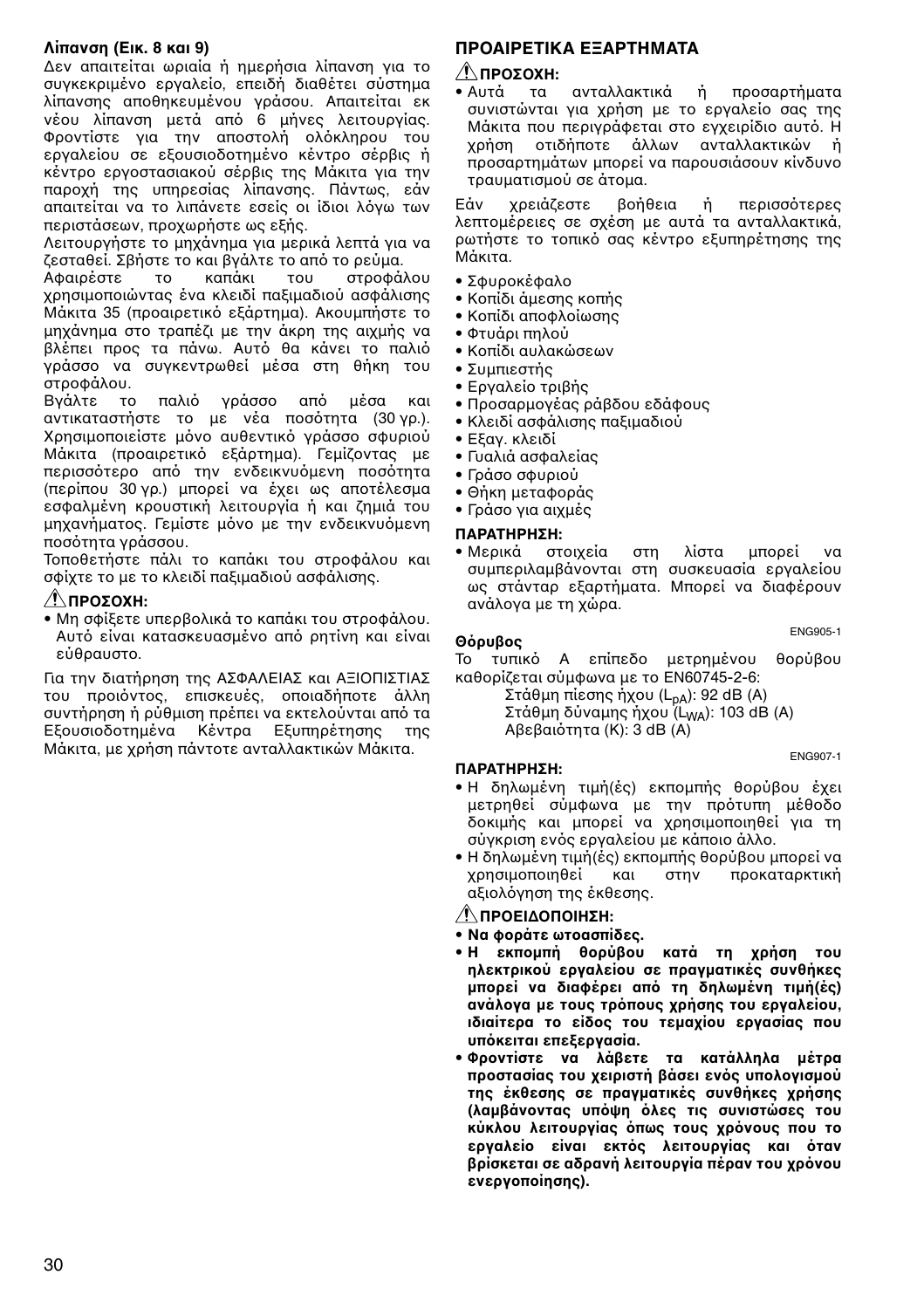#### **Κραδασμός**

Η ολική τιμή δόνησης (άθροισμα τρι-αξονικού διανύσματος) καθορίζεται σύμφωνα με το EN60745- $2 - 6$ 

> Είδος εργασίας: λειτουργία σμίλευσης Εκπομπή δόνησης (a<sub>h,CHeq</sub>): 14,0 m/s<sup>2</sup><br>Αβεβαιότητα (K): 1,5 m/s<sup>2</sup>

> > ENG901-2

#### **ΠΑΡΑΤΗΡΗΣΗ:**

- Η δηλωμένη τιμή(ές) συνολικών κραδασμών έχει μετρηθεί σύμφωνα με την πρότυπη μέθοδο δοκιμής και μπορεί να χρησιμοποιηθεί για τη σύνκριση ενός εργαλείου με κάποιο άλλο.
- Η δηλωμένη τιμή(ές) συνλικών κραδασμών μπροεί να χρησιμοποιηθεί και στην προκαταρκτική αξιολόγηση της έκθεσης.

#### **ΠΡΕΙΔΠΙΗΣΗ:**

- **Η εκπομπή κραδασμών κατά τη χρήση του ηλεκτρικύ εργαλείυ σε πραγματικές συνθήκες** μπορεί να διαφέρει από τη δηλωμένη τιμή(ές) εκπομπής ανάλογα με τους τρόπους χρήσης του εργαλείου, ιδιαίτερα το είδος του τεμαχίου ερνασίας που υπόκειται επεξερνασία.
- **Φρντίστε να λά/ετε τα κατάλληλα μέτρα προστασίας του χειριστή βάσει ενός υπολογισμού της έκθεσης σε πραγματικές συνθήκες ρήσης (λαμβάνοντας υπόψη όλες τις συνιστώσες του κύκλου λειτουργίας όπως τους χρόνους που το** εργαλείο είναι εκτός λειτουργίας και όταν βρίσκεται σε αδρανή λειτουργία πέραν του χρόνου ενεργοποίησης).

#### **ΔΗΛΩΣΗ ΣΥΜΜΡΦΩΣΗΣ ΕΚ**

#### **Για τις ευρωπαϊκές χώρες μόνο**

Η δήλωση συμμόρφωσης ΕΚ περιλαμβάνεται ως Παράρτημα A σε αυτό το εγχειρίδιο οδηγιών.